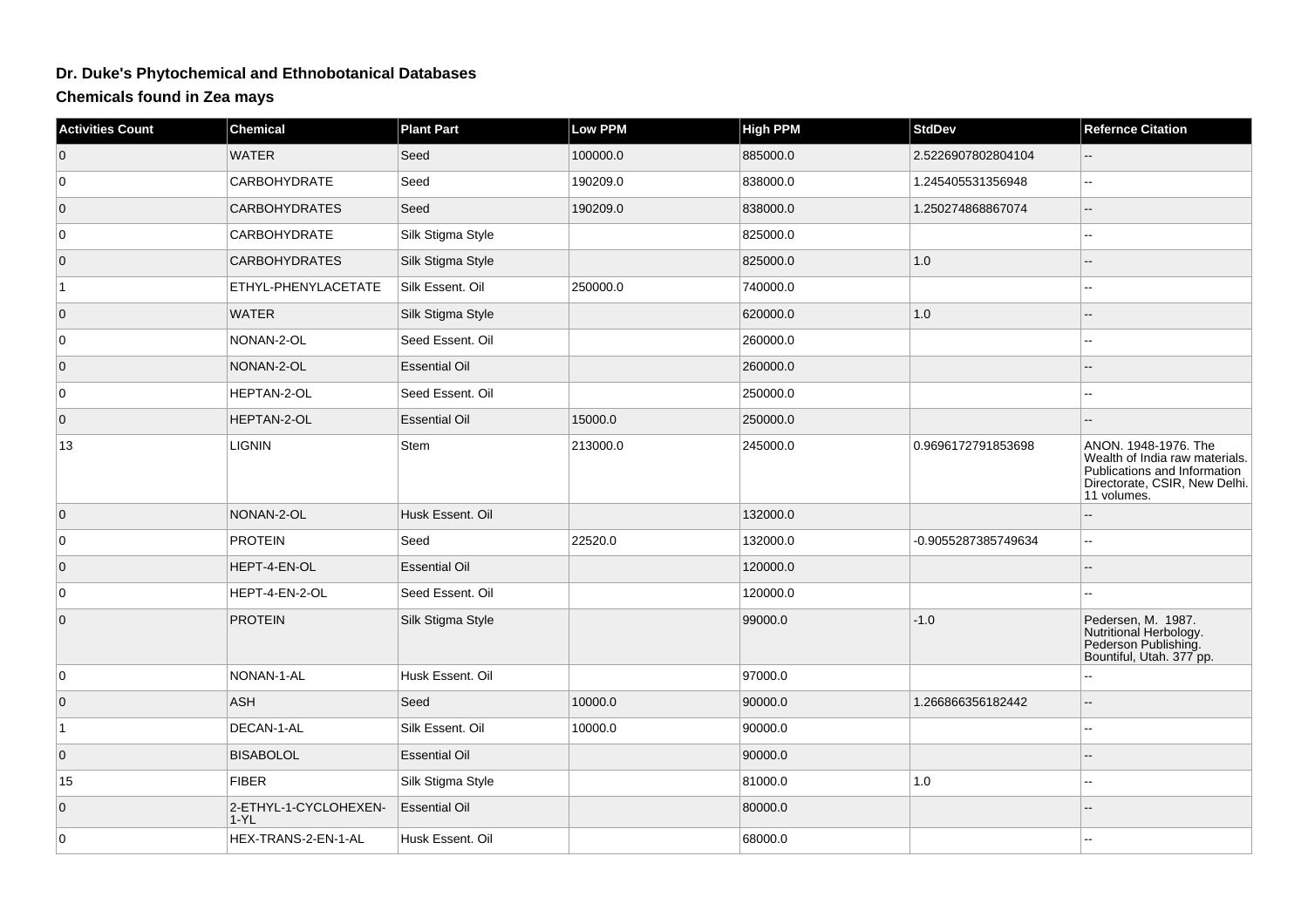| <b>Activities Count</b> | <b>Chemical</b>                       | <b>Plant Part</b>    | <b>Low PPM</b> | <b>High PPM</b> | <b>StdDev</b>       | <b>Refernce Citation</b>                                                                                                               |
|-------------------------|---------------------------------------|----------------------|----------------|-----------------|---------------------|----------------------------------------------------------------------------------------------------------------------------------------|
| $\overline{0}$          | <b>GLUTELIN</b>                       | Fruit                | 14685.0        | 67325.0         |                     | ANON. 1948-1976. The<br>Wealth of India raw materials.<br>Publications and Information<br>Directorate, CSIR, New Delhi.<br>11 volumes. |
| $\overline{0}$          | HEPT-4-EN-2-OL                        | Husk Essent, Oil     |                | 64000.0         |                     | шш.                                                                                                                                    |
| $\overline{0}$          | HEXAN-1-OL                            | Husk Essent. Oil     |                | 62000.0         |                     |                                                                                                                                        |
| 0                       | HEPTAN-2-OL                           | Husk Essent. Oil     |                | 56000.0         |                     |                                                                                                                                        |
| $\overline{0}$          | <b>PROLAMINE</b>                      | Seed                 | 45000.0        | 55000.0         |                     | ANON. 1948-1976. The<br>Wealth of India raw materials.<br>Publications and Information<br>Directorate, CSIR, New Delhi.<br>11 volumes. |
| 0                       | <b>FAT</b>                            | Seed                 | 10480.0        | 54579.0         | -1.1104042561283503 | Ξ.                                                                                                                                     |
| $\overline{0}$          | HEX-CIS-3-EN-1-OL                     | Husk Essent, Oil     |                | 52000.0         |                     | ۵.                                                                                                                                     |
| $\overline{0}$          | HEXAN-1-AL                            | Husk Essent. Oil     |                | 50000.0         |                     |                                                                                                                                        |
| $\overline{0}$          | HEPTAN-1-AL                           | Silk Essent. Oil     | 20000.0        | 50000.0         |                     |                                                                                                                                        |
| $\overline{0}$          | UNDECAN-2-OL                          | <b>Essential Oil</b> |                | 45000.0         |                     |                                                                                                                                        |
| $\overline{0}$          | UNDECAN-2-OL                          | Seed Essent. Oil     |                | 45000.0         |                     |                                                                                                                                        |
| $\overline{0}$          | <b>FAT</b>                            | Silk Stigma Style    | 25000.0        | 43000.0         | $-1.0$              | --                                                                                                                                     |
| $\overline{2}$          | METHYL-PHENYLACETATE Silk Essent. Oil |                      | 30000.0        | 40000.0         |                     |                                                                                                                                        |
| $\overline{0}$          | <b>GUM</b>                            | Silk Stigma Style    |                | 38000.0         |                     | Leung, A. Y. and Foster, S.<br>1995. Encyclopedia of<br>Common Natural Ingredients<br>2nd Ed. John Wiley & Sons,<br>New York. 649 pp.  |
| $\overline{0}$          | DEC-TRANS-2-TRANS-4-<br>DIEN-1-AL     | Husk Essent, Oil     |                | 37000.0         |                     | L.                                                                                                                                     |
| 0                       | OCT-TRANS-2-EN-1-AL                   | Husk Essent, Oil     |                | 37000.0         |                     | --                                                                                                                                     |
| $\overline{0}$          | DECA-TRANS-2-TRANS-7-<br>TRIEN-1-AL   | Husk Essent. Oil     |                | 37000.0         |                     |                                                                                                                                        |
| $\overline{0}$          | DECA-TRANS-2, TRANS-4-<br>DIEN-1-AL   | Husk Essent. Oil     |                | 37000.0         |                     |                                                                                                                                        |
| $\overline{0}$          | <b>ASH</b>                            | Silk Stigma Style    |                | 33000.0         | $-1.0$              |                                                                                                                                        |
| $\overline{0}$          | SAPONIN                               | Silk Stigma Style    | 23000.0        | 32000.0         |                     | Leung, A. Y. and Foster, S.<br>1995. Encyclopedia of<br>Common Natural Ingredients<br>2nd Ed. John Wiley & Sons,<br>New York. 649 pp.  |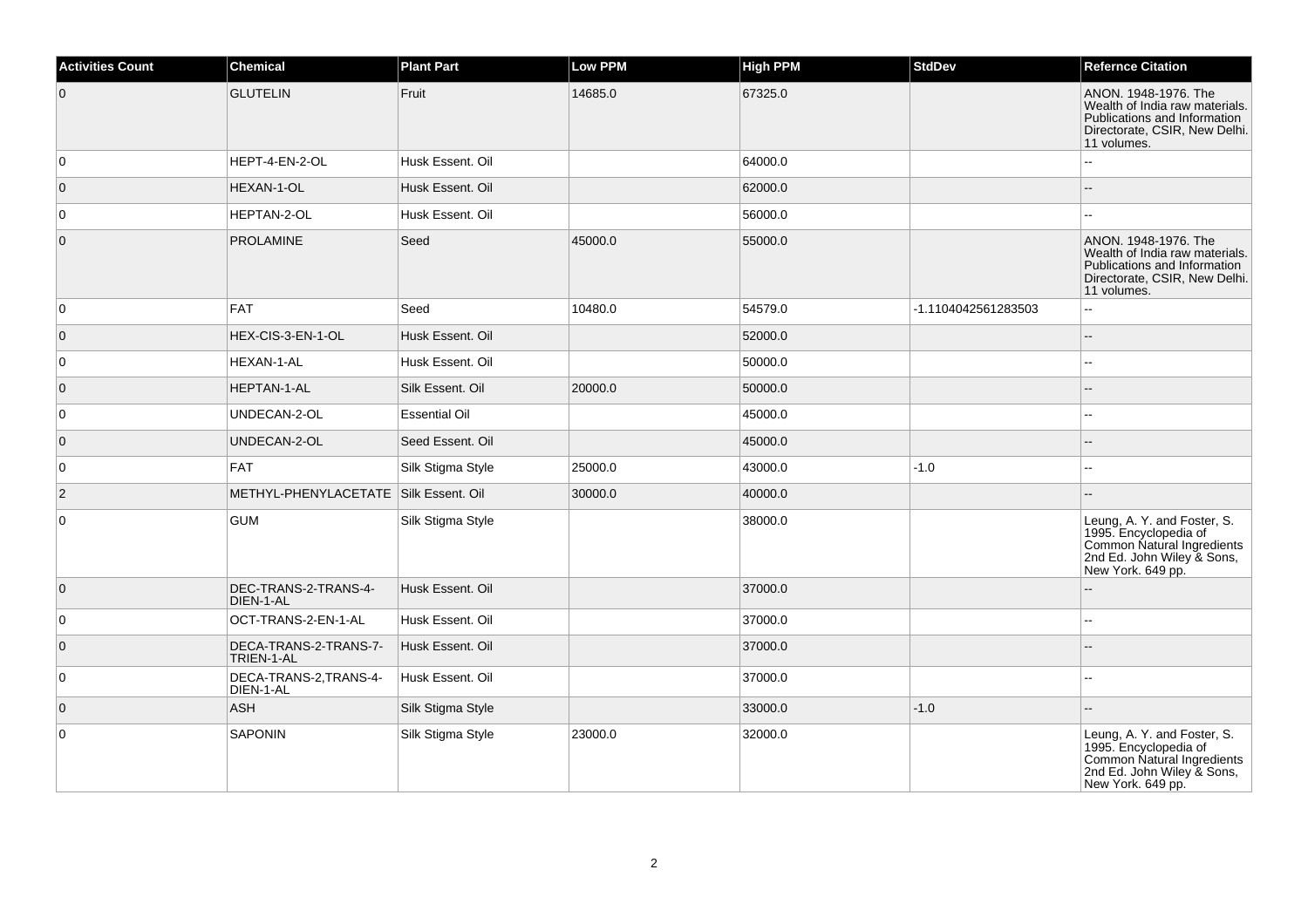| <b>Activities Count</b> | Chemical                          | <b>Plant Part</b>    | Low PPM | <b>High PPM</b> | <b>StdDev</b>       | <b>Refernce Citation</b>                                                                                                               |
|-------------------------|-----------------------------------|----------------------|---------|-----------------|---------------------|----------------------------------------------------------------------------------------------------------------------------------------|
| $\overline{0}$          | NON-CIS-3-EN-1-OL                 | Seed Essent. Oil     |         | 30000.0         |                     | --                                                                                                                                     |
| 0                       | NON-CIS-3-EN-1-OL                 | <b>Essential Oil</b> |         | 30000.0         |                     |                                                                                                                                        |
| $\overline{0}$          | HEPTAN-1-OL                       | Silk Essent. Oil     | 20000.0 | 30000.0         |                     |                                                                                                                                        |
| 0                       | NONAN-1-OL                        | Seed Essent, Oil     |         | 30000.0         |                     | --                                                                                                                                     |
| $\overline{0}$          | NONAN-1-OL                        | <b>Essential Oil</b> |         | 30000.0         |                     |                                                                                                                                        |
| 0                       | 2-PENTYL-FURAN                    | Husk Essent. Oil     |         | 29000.0         |                     |                                                                                                                                        |
| $\overline{0}$          | NONAN-1-AL                        | Silk Essent. Oil     | 80000.0 | 28000.0         |                     |                                                                                                                                        |
| $\bf 8$                 | <b>GLUTAMIC-ACID</b>              | Seed                 | 6360.0  | 26457.0         | -0.6436731379916952 | USDA's Ag Handbook 8 and<br>sequelae)                                                                                                  |
| $\overline{0}$          | OCT-1-EN-3-OL                     | Husk Essent. Oil     |         | 25000.0         |                     | --                                                                                                                                     |
| $\vert$ 1               | DECAN-1-AL                        | Husk Essent. Oil     |         | 24000.0         |                     |                                                                                                                                        |
| 27                      | LINOLEIC-ACID                     | Seed                 | 5420.0  | 22547.0         | -0.724648681207493  | USDA's Ag Handbook 8 and<br>sequelae)                                                                                                  |
| $\overline{0}$          | HEPTA-TRANS-2-CIS-4-<br>DIEN-1-AL | Husk Essent. Oil     | 19000.0 | 21000.0         |                     |                                                                                                                                        |
| $\overline{0}$          | OCTAN-2-OL                        | <b>Essential Oil</b> |         | 20000.0         |                     |                                                                                                                                        |
| 0                       | OCTAN-2-OL                        | Seed Essent. Oil     |         | 20000.0         |                     |                                                                                                                                        |
| $\overline{0}$          | HEPTAN-2-OL                       | Silk Essent, Oil     | 10000.0 | 20000.0         |                     |                                                                                                                                        |
| $\overline{0}$          | NONAN-2-ONE                       | <b>Essential Oil</b> |         | 20000.0         |                     |                                                                                                                                        |
| $\overline{0}$          | DEC-TRANS-2-TRANS-4-<br>DIEN-1-AL | Silk Essent. Oil     | 6000.0  | 20000.0         |                     |                                                                                                                                        |
| $\overline{0}$          | NONAN-2-ONE                       | Seed Essent, Oil     |         | 20000.0         |                     | --                                                                                                                                     |
| 14                      | <b>SUCROSE</b>                    | Fruit                | 9000.0  | 19000.0         | -0.6121007856075014 | ANON. 1948-1976. The<br>Wealth of India raw materials.<br>Publications and Information<br>Directorate, CSIR, New Delhi.<br>11 volumes. |
| $\overline{0}$          | ALPHA-YLANGENE                    | <b>Essential Oil</b> |         | 17000.0         |                     |                                                                                                                                        |
| $\overline{0}$          | ALPHA-YLANGENE                    | Seed Essent. Oil     |         | 17000.0         |                     |                                                                                                                                        |
| 24                      | <b>PECTIN</b>                     | Leaf                 | 10000.0 | 17000.0         | -0.9298021026280799 | ANON. 1948-1976. The<br>Wealth of India raw materials.<br>Publications and Information<br>Directorate, CSIR, New Delhi.<br>11 volumes. |
| $\overline{0}$          | DECAN-2-OL                        | <b>Essential Oil</b> |         | 15000.0         |                     |                                                                                                                                        |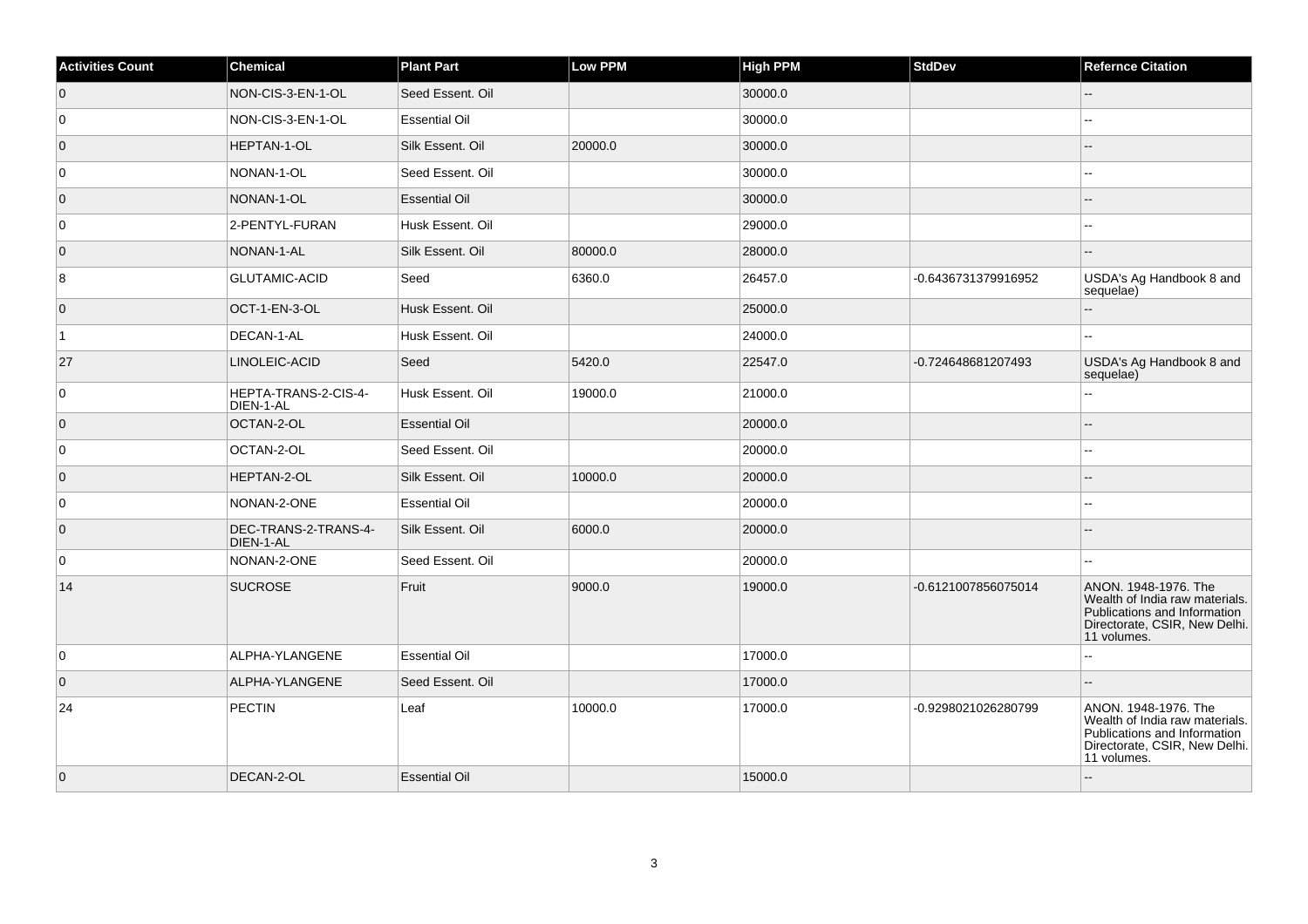| <b>Activities Count</b> | Chemical                         | <b>Plant Part</b>    | Low PPM | <b>High PPM</b> | <b>StdDev</b>        | <b>Refernce Citation</b>              |
|-------------------------|----------------------------------|----------------------|---------|-----------------|----------------------|---------------------------------------|
| $\overline{0}$          | HEPT-4-EN-2-ONE                  | <b>Essential Oil</b> |         | 15000.0         |                      |                                       |
| $\overline{0}$          | HEPT-4-EN-2-ONE                  | Seed Essent. Oil     |         | 15000.0         |                      |                                       |
| $\overline{0}$          | DECAN-2-OL                       | Seed Essent. Oil     |         | 15000.0         |                      | --                                    |
| $\overline{0}$          | HEPTAN-2-ONE                     | Seed Essent. Oil     |         | 15000.0         |                      |                                       |
| $\overline{2}$          | <b>LEUCINE</b>                   | Seed                 | 3480.0  | 14477.0         | -0.24929490146930922 | USDA's Ag Handbook 8 and<br>sequelae) |
| 18                      | <b>OLEIC-ACID</b>                | Seed                 | 3470.0  | 14435.0         | -0.8604360359565065  | USDA's Ag Handbook 8 and<br>sequelae) |
| $\overline{0}$          | DECA-TRANS-2-CIS-4-<br>DIEN-1-AL | Husk Essent. Oil     |         | 13000.0         |                      | 44                                    |
| $ 2\rangle$             | PHENYL-ACETALDEHYDE              | Husk Essent. Oil     |         | 13000.0         |                      | $-$                                   |
| 9                       | <b>PHYTIC-ACID</b>               | Seed                 | 7200.0  | 12900.0         | -0.3647475557448543  | $-1$                                  |
| $\overline{3}$          | <b>ALANINE</b>                   | Seed                 | 2950.0  | 12272.0         | 0.44977179228929015  | USDA's Ag Handbook 8 and<br>sequelae) |
| 14                      | <b>POTASSIUM</b>                 | Silk Stigma Style    |         | 12200.0         |                      |                                       |
| $\overline{0}$          | <b>PROLINE</b>                   | Seed                 | 2920.0  | 12147.0         | 0.15935583041046553  | ш,                                    |
| 13                      | BETA-IONONE                      | Husk Essent. Oil     |         | 12000.0         |                      | ۵.                                    |
| $\overline{0}$          | OCTAN-2-OL                       | Husk Essent. Oil     |         | 12000.0         |                      |                                       |
| 14                      | <b>POTASSIUM</b>                 | Seed                 | 2400.0  | 11450.0         | -0.09850155432250932 | $\overline{\phantom{a}}$              |
| $\vert$ 3               | ASPARTIC-ACID                    | Seed                 | 2440.0  | 10150.0         | -1.1042764584247933  | USDA's Ag Handbook 8 and<br>sequelae) |
| $\overline{0}$          | <b>AMMONIA</b>                   | Seed                 |         | 10030.0         | 1.1562118467881217   | Ц,                                    |
| $\overline{0}$          | HEXAN-1-OL                       | Silk Essent. Oil     | 2000.0  | 10000.0         |                      |                                       |
| 0                       | NON-TRANS-2-EN-1-AL              | Silk Essent, Oil     |         | 10000.0         |                      | --                                    |
| $\overline{0}$          | HEPT-CIS-4-EN-2-OL               | Silk Essent. Oil     |         | 10000.0         |                      |                                       |
| 0                       | OCTAN-1-OL                       | Silk Essent. Oil     | 5000.0  | 10000.0         |                      | --                                    |
| $\overline{0}$          | NON-TRANS-2-EN-1-AL              | Husk Essent. Oil     |         | 10000.0         |                      |                                       |
| $\overline{0}$          | HEXAN-1-AL                       | Silk Essent. Oil     | 2000.0  | 10000.0         |                      |                                       |
| $\overline{0}$          | <b>HEPTAN-1-AL</b>               | Husk Essent. Oil     |         | 10000.0         |                      |                                       |
| $\overline{0}$          | 2-PENTYL-FURAN                   | <b>Essential Oil</b> |         | 10000.0         |                      |                                       |
| $\overline{0}$          | 2-PENTYL-FURAN                   | Seed Essent, Oil     |         | 10000.0         |                      |                                       |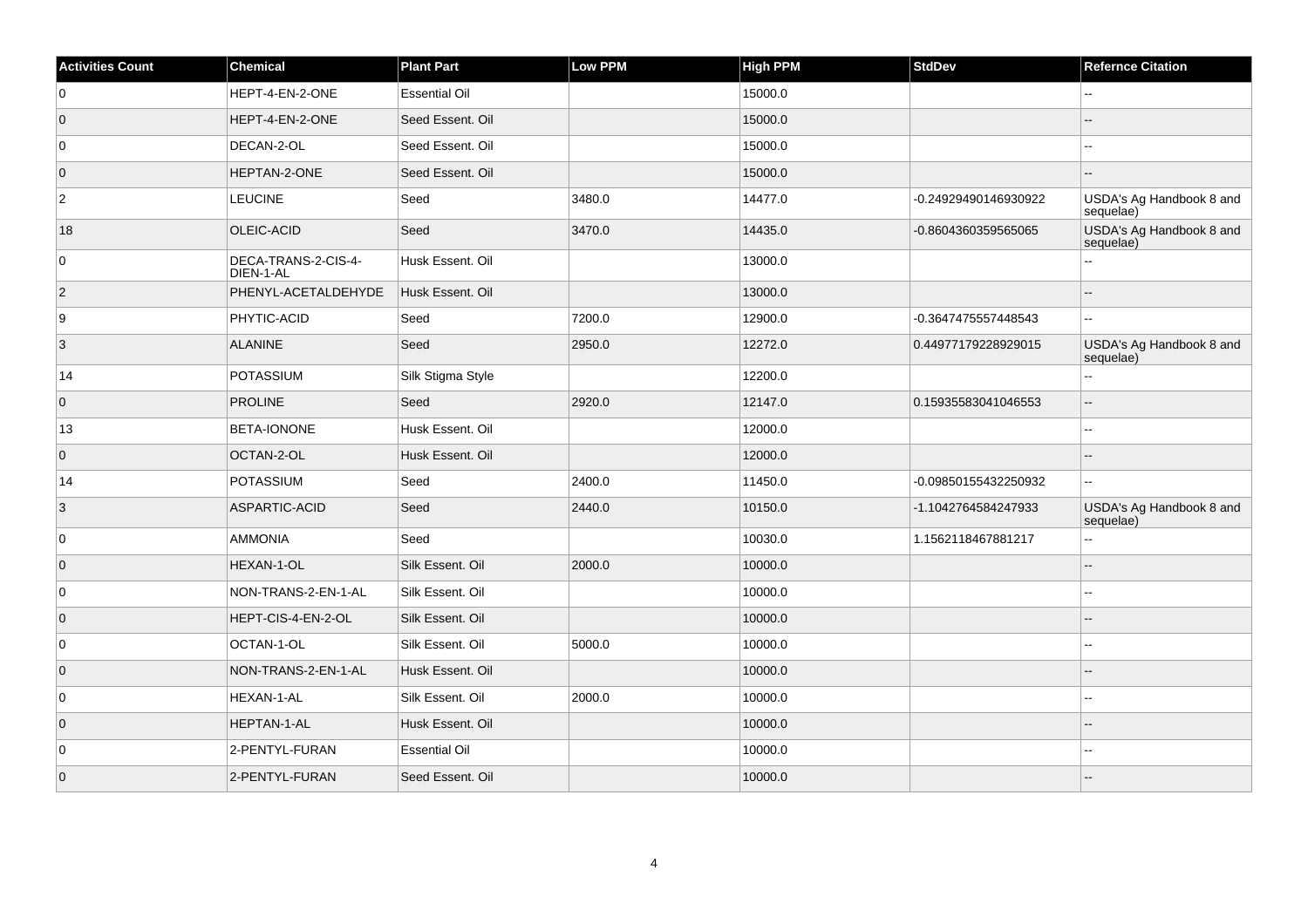| <b>Activities Count</b> | <b>Chemical</b>                     | <b>Plant Part</b> | <b>Low PPM</b> | <b>High PPM</b> | <b>StdDev</b>        | <b>Refernce Citation</b>                                                                                                               |
|-------------------------|-------------------------------------|-------------------|----------------|-----------------|----------------------|----------------------------------------------------------------------------------------------------------------------------------------|
| $\overline{0}$          | 2-ETHYL-HEX-AN-1-OL                 | Husk Essent. Oil  |                | 10000.0         |                      | $\overline{a}$                                                                                                                         |
| $\overline{0}$          | OCT-TRANS-2-EN-1-OL                 | Husk Essent. Oil  |                | 10000.0         |                      | $\overline{a}$                                                                                                                         |
| 3                       | VALINE                              | Seed              | 1850.0         | 7696.0          | -0.5315006159571728  | USDA's Ag Handbook 8 and<br>sequelae)                                                                                                  |
| 13                      | PALMITIC-ACID                       | Seed              | 1710.0         | 7114.0          | -0.5528161466254179  | USDA's Ag Handbook 8 and<br>sequelae)                                                                                                  |
| 60                      | <b>LIMONENE</b>                     | Silk Essent, Oil  |                | 7000.0          |                      | Ξ.                                                                                                                                     |
| $\overline{0}$          | DEC-TRANS-2-CIS-4-DIEN-<br>$1 - AL$ | Silk Essent, Oil  |                | 7000.0          |                      |                                                                                                                                        |
| $\overline{0}$          | <b>PHYTATE</b>                      | Seed              | 310.0          | 6400.0          | -0.7658880709229736  | $\overline{\phantom{a}}$                                                                                                               |
| $\vert$ 1               | <b>SERINE</b>                       | Seed              | 1530.0         | 6365.0          | -0.8067159497282409  | USDA's Ag Handbook 8 and<br>sequelae)                                                                                                  |
| $\overline{7}$          | PHENYLALANINE                       | Seed              | 1500.0         | 6240.0          | -0.6329654729366279  | USDA's Ag Handbook 8 and<br>sequelae)                                                                                                  |
| $\overline{0}$          | <b>GLOBULIN</b>                     | Seed              | 4500.0         | 6000.0          | $-1.0$               | ۵.                                                                                                                                     |
| 0                       | PECTINS                             | Plant             |                | 5900.0          |                      | L.                                                                                                                                     |
| $\overline{4}$          | <b>LYSINE</b>                       | Seed              | 1370.0         | 5699.0          | -0.8668614509130552  | USDA's Ag Handbook 8 and<br>sequelae)                                                                                                  |
| 14                      | ARGININE                            | Seed              | 1310.0         | 5450.0          | -0.8125917351666905  | USDA's Ag Handbook 8 and<br>sequelae)                                                                                                  |
| 3                       | <b>ISOLEUCINE</b>                   | Seed              | 1290.0         | 5366.0          | -0.654028618470496   | ANON. 1948-1976. The<br>Wealth of India raw materials.<br>Publications and Information<br>Directorate, CSIR, New Delhi.<br>11 volumes. |
| $\overline{4}$          | <b>THREONINE</b>                    | Seed              | 1290.0         | 5366.0          | -0.6199585002377315  | USDA's Ag Handbook 8 and<br>sequelae)                                                                                                  |
| 12                      | <b>GLYCINE</b>                      | Seed              | 1270.0         | 5283.0          | -0.8196658866632359  | USDA's Ag Handbook 8 and<br>sequelae)                                                                                                  |
| 8                       | <b>TYROSINE</b>                     | Seed              | 1230.0         | 5117.0          | -0.6078994158411758  | USDA's Ag Handbook 8 and<br>sequelae)                                                                                                  |
| $\overline{7}$          | <b>GLUCOSE</b>                      | Fruit             | 2000.0         | 5000.0          | -0.8420433042200329  | ANON. 1948-1976. The<br>Wealth of India raw materials.<br>Publications and Information<br>Directorate, CSIR, New Delhi.<br>11 volumes. |
| $\overline{0}$          | HEX-CIS-3-EN-1-OL                   | Silk Essent. Oil  |                | 5000.0          |                      | L.                                                                                                                                     |
| $\overline{0}$          | HEPTA-TRANS-2-EN-1-AL               | Silk Essent. Oil  |                | 5000.0          |                      |                                                                                                                                        |
| $\overline{4}$          | <b>PHOSPHORUS</b>                   | Seed              | 600.0          | 4066.0          | -0.34019475720359266 | --                                                                                                                                     |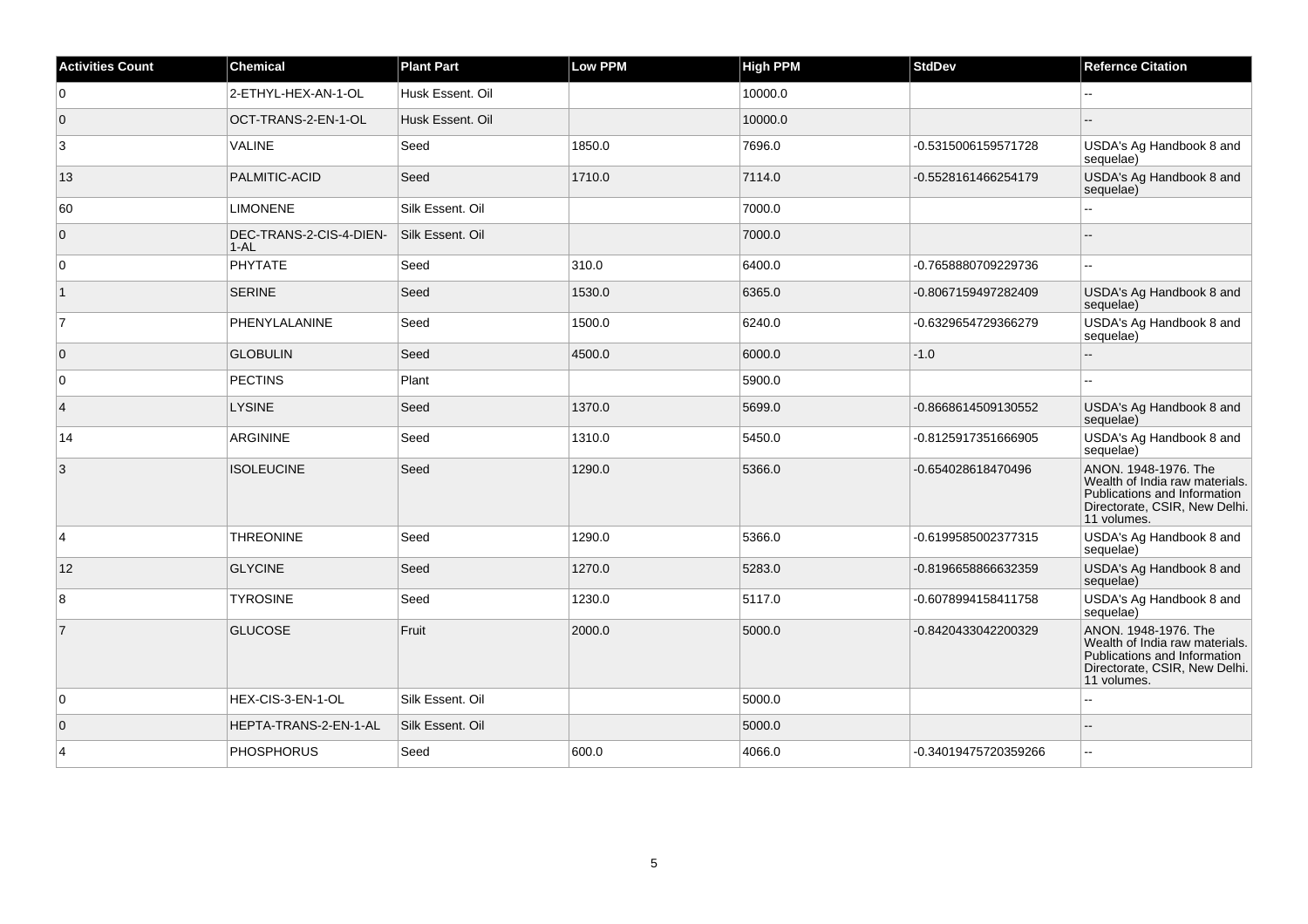| <b>Activities Count</b> | <b>Chemical</b>                     | <b>Plant Part</b>    | <b>Low PPM</b> | <b>High PPM</b> | <b>StdDev</b>        | <b>Refernce Citation</b>                                                                                                                 |
|-------------------------|-------------------------------------|----------------------|----------------|-----------------|----------------------|------------------------------------------------------------------------------------------------------------------------------------------|
| 8                       | <b>FRUCTOSE</b>                     | Fruit                | 1000.0         | 4000.0          | -0.878981825433364   | ANON. 1948-1976. The<br>Wealth of India raw materials.<br>Publications and Information<br>Directorate, CSIR, New Delhi.<br>11 volumes.   |
| $\mathbf 0$             | <b>GEOSMIN</b>                      | <b>Essential Oil</b> |                | 4000.0          |                      | L.                                                                                                                                       |
| $\mathbf 0$             | <b>GEOSMIN</b>                      | Seed Essent. Oil     |                | 4000.0          |                      |                                                                                                                                          |
| $\overline{7}$          | <b>HISTIDINE</b>                    | Seed                 | 890.0          | 3702.0          | -0.6439051932934873  | USDA's Ag Handbook 8 and<br>sequelae)                                                                                                    |
| $\overline{0}$          | <b>KILOCALORIES</b>                 | Silk Stigma Style    |                | 3690.0          |                      |                                                                                                                                          |
| 0                       | NONA-TRANS-2-TRANS-4-<br>DIEN-1-AL  | Silk Essent. Oil     |                | 3000.0          |                      | $\overline{a}$                                                                                                                           |
| $\vert$ 1               | <b>RAFFINOSE</b>                    | Fruit                | 1000.0         | 3000.0          | $-1.0$               | ANON. 1948-1976. The<br>Wealth of India raw materials.<br>Publications and Information<br>Directorate, CSIR, New Delhi.<br>11 volumes.   |
| $\vert$ 1               | NAPHTHALENE                         | Silk Essent. Oil     |                | 3000.0          |                      | L.                                                                                                                                       |
| 13                      | <b>BETA-PINENE</b>                  | Silk Essent. Oil     |                | 3000.0          |                      |                                                                                                                                          |
| 0                       | 2-PENTYL-FURAN                      | Silk Essent. Oil     |                | 3000.0          |                      | --                                                                                                                                       |
| $\overline{0}$          | HEX-TRANS-2-TRANS-4-<br>DIEN-1-AL   | Silk Essent. Oil     |                | 3000.0          |                      |                                                                                                                                          |
| 0                       | HEPTA-TRANS-2-TRANS-4-<br>DIEN-1-AL | Silk Essent. Oil     |                | 3000.0          |                      |                                                                                                                                          |
| $\mathbf{0}$            | DEC-TRANS-2-EN-1-AL                 | Silk Essent, Oil     |                | 3000.0          |                      |                                                                                                                                          |
| 0                       | HEPTA-TRANS-2-CIS-4-<br>DIEN-1-AL   | Silk Essent, Oil     |                | 3000.0          |                      |                                                                                                                                          |
| $\overline{c}$          | <b>PHYTOSTEROLS</b>                 | Seed                 | 600.0          | 2800.0          | 0.11866310014704903  | Spiller, G. A. 1996 (Spiller, G.<br>A. Ed. 1996. CRC Handbook<br>of Lipids in Human Nutrition.<br>CRC Press. Boca Raton, FL.<br>233 pp.) |
| 15                      | <b>METHIONINE</b>                   | Seed                 | 670.0          | 2787.0          | -0.39450659411183164 | USDA's Ag Handbook 8 and<br>sequelae)                                                                                                    |
| 9                       | PHYTIC-ACID                         | Pollen Or Spore      |                | 2600.0          |                      | L.                                                                                                                                       |
| 28                      | CALCIUM                             | Silk Stigma Style    |                | 2520.0          |                      | ۵.                                                                                                                                       |
| $\mathbf 0$             | UNDEC-TRANS-2-EN-1-AL               | Silk Essent. Oil     |                | 2000.0          |                      |                                                                                                                                          |
| 0                       | <b>GEOSMIN</b>                      | Husk Essent. Oil     |                | 2000.0          |                      | шш.                                                                                                                                      |
| $\mathbf 0$             | OCTA-TRANS-2-TRANS-5-<br>DIEN-2-ONE | Silk Essent. Oil     |                | 2000.0          |                      |                                                                                                                                          |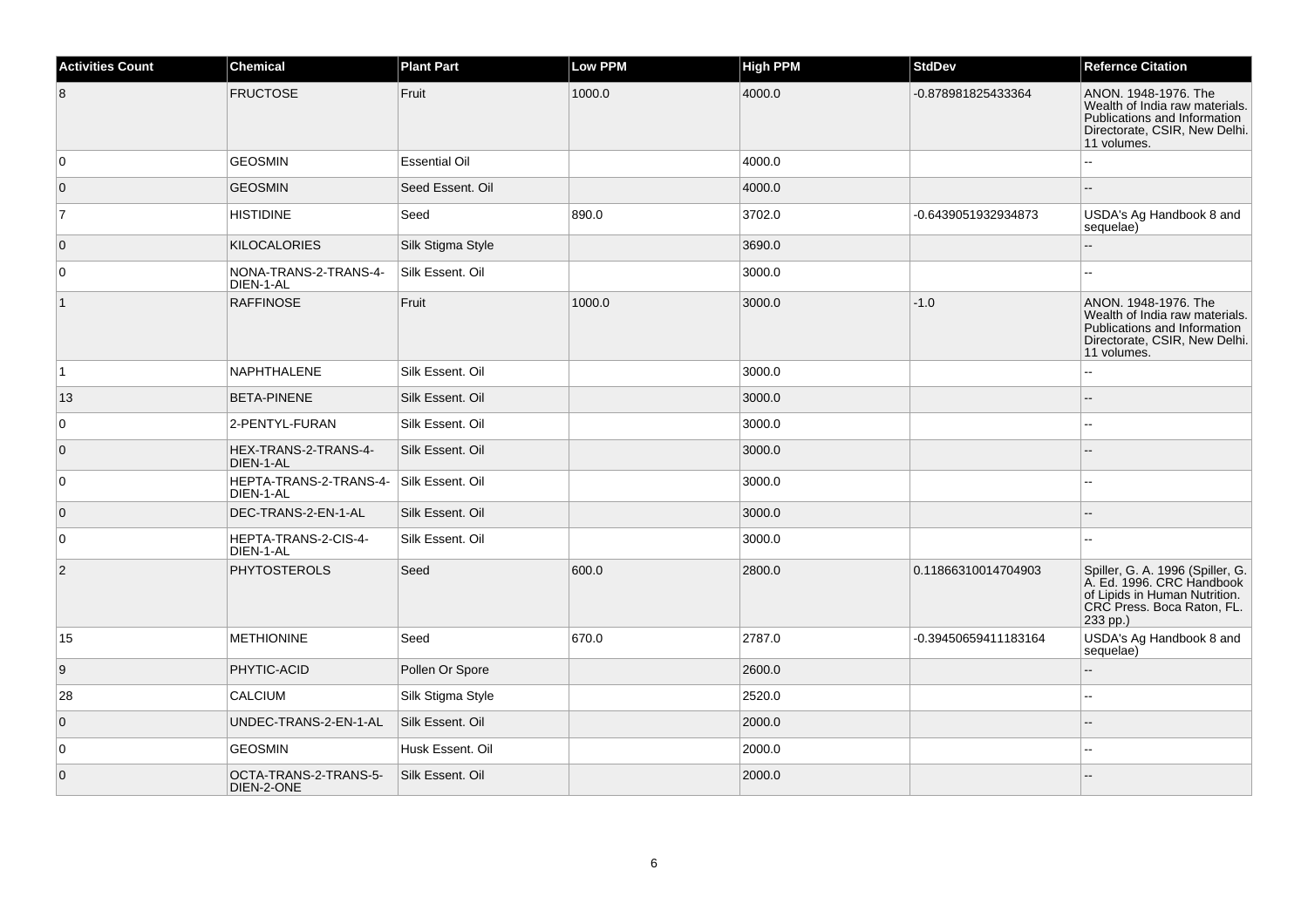| <b>Activities Count</b> | <b>Chemical</b>      | <b>Plant Part</b> | <b>Low PPM</b> | <b>High PPM</b> | <b>StdDev</b>        | <b>Refernce Citation</b>                                                                                                              |
|-------------------------|----------------------|-------------------|----------------|-----------------|----------------------|---------------------------------------------------------------------------------------------------------------------------------------|
| 0                       | NONAN-2-OL           | Silk Essent. Oil  |                | 2000.0          |                      | Щ,                                                                                                                                    |
| $\overline{2}$          | TRANS-FERULIC-ACID   | Seed              |                | 1800.0          | 1.3913139699802963   | --                                                                                                                                    |
| 65                      | MAGNESIUM            | Silk Stigma Style |                | 1790.0          |                      | Щ,                                                                                                                                    |
| 65                      | <b>MAGNESIUM</b>     | Seed              | 100.0          | 1600.0          | -0.531836823348677   | $-$                                                                                                                                   |
| 47                      | BETA-SITOSTEROL      | Silk Stigma Style |                | 1300.0          |                      | ۵.                                                                                                                                    |
| $\overline{0}$          | <b>EO</b>            | Silk Stigma Style | 800.0          | 1200.0          | $-1.0$               |                                                                                                                                       |
| 47                      | BETA-SITOSTEROL      | Seed              |                | 1200.0          | -0.17049741772155916 | --                                                                                                                                    |
| 14                      | <b>SULFUR</b>        | Fruit             | 6.0            | 1140.0          | -0.19109679700613894 | ш,                                                                                                                                    |
| $\overline{2}$          | <b>CYSTINE</b>       | Seed              | 260.0          | 1082.0          | -1.438643753064175   | USDA's Ag Handbook 8 and<br>sequelae)                                                                                                 |
| $\overline{0}$          | AMMONIA(NH3)         | Seed              |                | 1030.0          | -1.0102264913910184  | Ξ.                                                                                                                                    |
| $\overline{0}$          | OCT-1-EN-3-OL        | Silk Essent. Oil  |                | 1000.0          |                      | ۵.                                                                                                                                    |
| $\overline{0}$          | <b>TOCOPHEROLS</b>   | Seed              | 900.0          | 1000.0          | 0.07466844710536599  | L.                                                                                                                                    |
| $\overline{2}$          | PHENYL-ACETALDEHYDE  | Silk Essent, Oil  |                | 1000.0          |                      | ۵.                                                                                                                                    |
| 13                      | <b>BETA-IONONE</b>   | Silk Essent. Oil  |                | 1000.0          |                      |                                                                                                                                       |
| 24                      | BENZALDEHYDE         | Silk Essent. Oil  |                | 1000.0          |                      |                                                                                                                                       |
| $\overline{0}$          | OCT-TRANS-2-EN-1-AL  | Silk Essent, Oil  |                | 1000.0          |                      |                                                                                                                                       |
| 29                      | <b>TRYPTOPHAN</b>    | Seed              | 230.0          | 957.0           | -0.8075994083741     | --                                                                                                                                    |
| $\mathbf{1}$            | SODIUM               | Seed              | 0.0            | 757.0           | 0.48595911191753866  | Ξ.                                                                                                                                    |
| 14                      | GAMMA-TOCOPHEROL     | Oil               |                | 752.0           | 1.413007494257776    | $\mathbf{u}$                                                                                                                          |
| 15                      | ALPHA-LINOLENIC-ACID | Seed              | 160.0          | 666.0           | -0.3177446681679559  | USDA's Ag Handbook 8 and<br>sequelae)                                                                                                 |
| 1                       | ACONITIC-ACID        | Shoot             |                | 600.0           |                      | L.                                                                                                                                    |
| 6                       | <b>IRON</b>          | Silk Stigma Style |                | 504.0           |                      |                                                                                                                                       |
| $\overline{0}$          | <b>ALKALOIDS</b>     | Silk Stigma Style |                | 500.0           |                      | Leung, A. Y. and Foster, S.<br>1995. Encyclopedia of<br>Common Natural Ingredients<br>2nd Ed. John Wiley & Sons,<br>New York. 649 pp. |
| 8                       | STEARIC-ACID         | Seed              | 110.0          | 457.0           | -0.5554746921056529  | USDA's Ag Handbook 8 and<br>sequelae)                                                                                                 |
| 5                       | <b>DAUCOSTEROL</b>   | Silk Stigma Style |                | 440.0           |                      | L.                                                                                                                                    |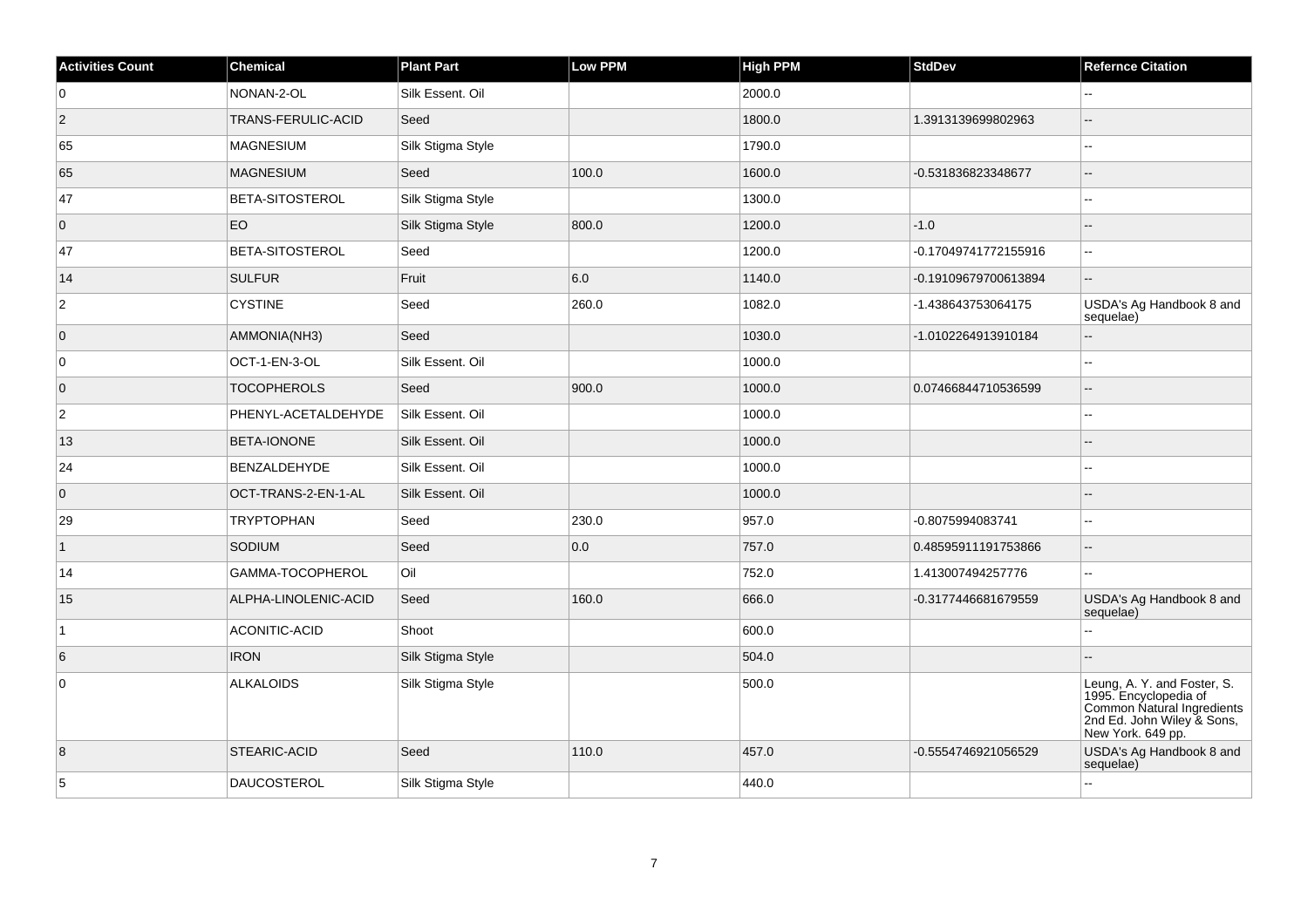| <b>Activities Count</b> | <b>Chemical</b>     | <b>Plant Part</b> | <b>Low PPM</b> | <b>High PPM</b> | <b>StdDev</b>        | <b>Refernce Citation</b>                                                                                                                                                                |
|-------------------------|---------------------|-------------------|----------------|-----------------|----------------------|-----------------------------------------------------------------------------------------------------------------------------------------------------------------------------------------|
| 20                      | <b>CHOLINE</b>      | Seed              |                | 430.0           | -1.1693297391425415  | $\overline{\phantom{a}}$                                                                                                                                                                |
| $\overline{7}$          | <b>CHLORINE</b>     | Fruit             |                | 330.0           | -0.4646995262356249  | ANON. 1948-1976. The<br>Wealth of India raw materials.<br>Publications and Information<br>Directorate, CSIR, New Delhi.<br>11 volumes.                                                  |
| $\overline{2}$          | <b>CAMPESTEROL</b>  | Seed              |                | 320.0           | 0.03885369220474866  | Spiller, G. A. 1996 (Spiller, G.<br>A. Ed. 1996. CRC Handbook<br>of Lipids in Human Nutrition.<br>CRC Press. Boca Raton, FL.<br>233 pp.)                                                |
| $\overline{4}$          | <b>PHOSPHORUS</b>   | Silk Stigma Style |                | 287.0           |                      | $\sim$ $\sim$                                                                                                                                                                           |
| 5                       | <b>ALUMINUM</b>     | Seed              | 1.0            | 275.0           | 0.09410564288080694  | $\overline{\phantom{a}}$                                                                                                                                                                |
| 32                      | ALPHA-TOCOPHEROL    | Oil               | 90.0           | 257.0           | -0.32062252332922786 | $\mathbf{H}$                                                                                                                                                                            |
| $\overline{4}$          | <b>SILICON</b>      | Silk Stigma Style |                | 237.0           |                      | $\overline{a}$                                                                                                                                                                          |
| 14                      | <b>BETAINE</b>      | Shoot             |                | 234.0           | -0.18096389196058713 | $\ddotsc$                                                                                                                                                                               |
| 37                      | <b>CARVACROL</b>    | Silk Stigma Style | 144.0          | 216.0           |                      | Duke, J. A. Writeups or<br>information summaries on<br>approximately 2,000<br>economic plants, USDA,<br>ARS, Beltsville, MD 20705.                                                      |
| 5                       | <b>ALUMINUM</b>     | Silk Stigma Style |                | 213.0           |                      | $\sim$                                                                                                                                                                                  |
| 12                      | <b>STIGMASTEROL</b> | Seed              |                | 210.0           | -0.2634086805935878  | Spiller, G. A. 1996 (Spiller, G.<br>A. Ed. 1996. CRC Handbook<br>of Lipids in Human Nutrition.<br>CRC Press. Boca Raton, FL.<br>233 pp.)                                                |
| 28                      | CALCIUM             | Seed              | 10.0           | 181.0           | -0.7282806437807207  | $\mathbb{Z}^2$                                                                                                                                                                          |
| $\overline{7}$          | <b>GLUTATHIONE</b>  | Seed              | 54.0           | 169.0           |                      | Duke, J. A. Writeups or<br>information summaries on<br>approximately 2,000<br>economic plants, USDA,<br>ARS, Beltsville, MD 20705.                                                      |
| $\overline{1}$          | SODIUM              | Silk Stigma Style |                | 130.0           |                      |                                                                                                                                                                                         |
| $\overline{9}$          | OXALIC-ACID         | Fruit             |                | 99.0            | -0.3008899412935749  | Watt, J.M. and Breyer-<br>Brandwijk, M.G. 1962. The<br>Medicinal and Poisonous<br>Plants of Southern and<br>Eastern Africa. E. & S.<br>Livingstone, Ltd. Edinburg &<br>London. 1457 pp. |
| 112                     | ASCORBIC-ACID       | Seed              | 0.0            | 85.0            | -0.28742699640223446 | $\sim$ $\sim$                                                                                                                                                                           |
| 20                      | <b>CHOLINE</b>      | Shoot             |                | 85.0            | -0.6541437736274379  | $\overline{a}$                                                                                                                                                                          |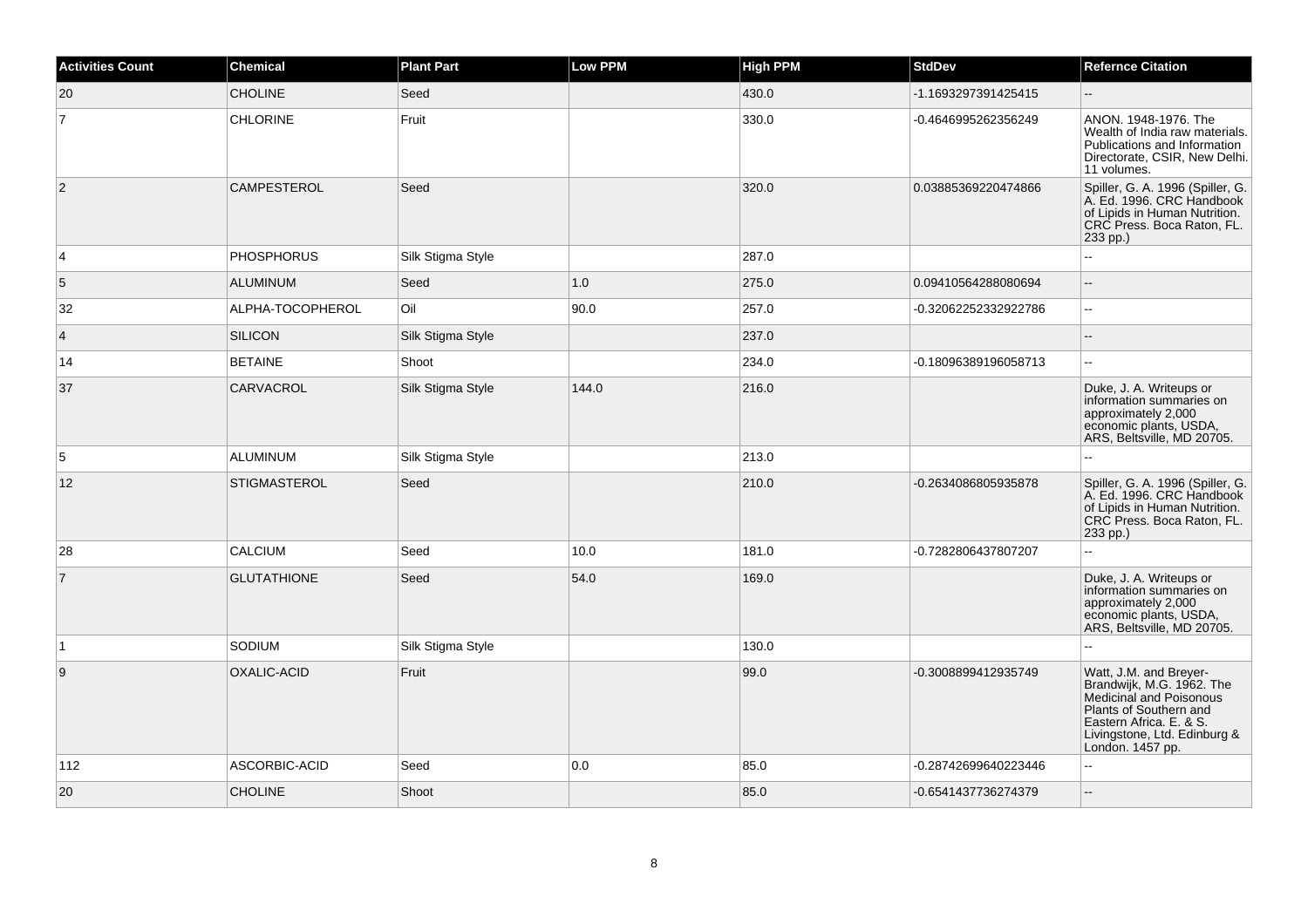| <b>Activities Count</b> | <b>Chemical</b>                                                           | <b>Plant Part</b> | <b>Low PPM</b> | <b>High PPM</b> | <b>StdDev</b>        | <b>Refernce Citation</b>                                                                                                               |
|-------------------------|---------------------------------------------------------------------------|-------------------|----------------|-----------------|----------------------|----------------------------------------------------------------------------------------------------------------------------------------|
| $\overline{0}$          | <b>ISOBEHENIC-ACID</b>                                                    | Seed              |                | 80.0            |                      | ANON. 1948-1976. The<br>Wealth of India raw materials.<br>Publications and Information<br>Directorate, CSIR, New Delhi.<br>11 volumes. |
| 39                      | <b>NIACIN</b>                                                             | Seed              | 16.0           | 71.0            | 0.8415661421509846   |                                                                                                                                        |
| $\overline{0}$          | PROLINE                                                                   | Root              |                | 69.0            | -1.2553270966850225  |                                                                                                                                        |
| $\overline{0}$          | 2"-O-ALPHA-L-<br>RHAMNOSYL-6-C-<br>QUINOVOSYL-LUTEOLIN                    | Silk Stigma Style |                | 67.0            |                      |                                                                                                                                        |
| $\overline{2}$          | <b>COBALT</b>                                                             | Silk Stigma Style |                | 64.0            |                      |                                                                                                                                        |
| 14                      | <b>MANGANESE</b>                                                          | Seed              | 0.84           | 63.0            | 0.11807339481595111  | $\overline{\phantom{a}}$                                                                                                               |
| $\overline{0}$          | TITANIUM                                                                  | Seed              | 0.06           | 63.0            | 1.607580416896206    | $\sim$                                                                                                                                 |
| 14                      | <b>BETAINE</b>                                                            | Root              |                | 59.0            | -0.3636422915694051  | $\overline{\phantom{a}}$                                                                                                               |
| $\overline{0}$          | 2"-O-ALPHA-L-<br>RHAMNOSYL-6-C-<br>FUCOSYL-LUTEOLIN                       | Silk Stigma Style |                | 50.0            |                      |                                                                                                                                        |
| $\overline{0}$          | 2"-O-ALPHA-L-<br>RHAMNOSYL-6-C-<br>FUCOSYL-3'-METHOXY-<br><b>LUTEOLIN</b> | Silk Stigma Style |                | 50.0            |                      |                                                                                                                                        |
| 25                      | P-COUMARIC-ACID                                                           | Seed              | 4.0            | 46.0            | -0.4061463765475915  | $\overline{a}$                                                                                                                         |
| $\overline{0}$          | 1-P-HYDROXY-TRANS-<br>CINNAMOYL)-GLYCEROL                                 | Seed              |                | 45.0            |                      |                                                                                                                                        |
| $\overline{1}$          | <b>CALMODULIN</b>                                                         | Pollen Or Spore   |                | 45.0            |                      |                                                                                                                                        |
| 6                       | <b>IRON</b>                                                               | Seed              | 5.0            | 41.0            | -0.5101323955139533  | $\sim$                                                                                                                                 |
| $\overline{0}$          | <b>FERREDOXIN</b>                                                         | Leaf              |                | 37.0            |                      | ANON. 1948-1976. The<br>Wealth of India raw materials.<br>Publications and Information<br>Directorate, CSIR, New Delhi.<br>11 volumes. |
| 20                      | <b>CHOLINE</b>                                                            | Root              |                | 36.0            | -0.4093082994350739  |                                                                                                                                        |
| 11                      | PANTOTHENIC-ACID                                                          | Seed              | 4.0            | 34.0            | 1.8074305020007495   | USDA's Ag Handbook 8 and<br>sequelae)                                                                                                  |
| 14                      | <b>MANGANESE</b>                                                          | Silk Stigma Style |                | 34.0            | $-1.0$               |                                                                                                                                        |
| 28                      | VANILLIN                                                                  | Seed              | 4.0            | 31.0            |                      | Jim Duke's personal files.                                                                                                             |
| $\overline{0}$          | 4-ACETYL-BENZOXAZOLIN- Fruit<br>2-ONE                                     |                   |                | 27.0            |                      | $\overline{a}$                                                                                                                         |
| $\overline{1}$          | METHYL-AMINE                                                              | Seed              |                | 27.0            | -0.00897230932189183 |                                                                                                                                        |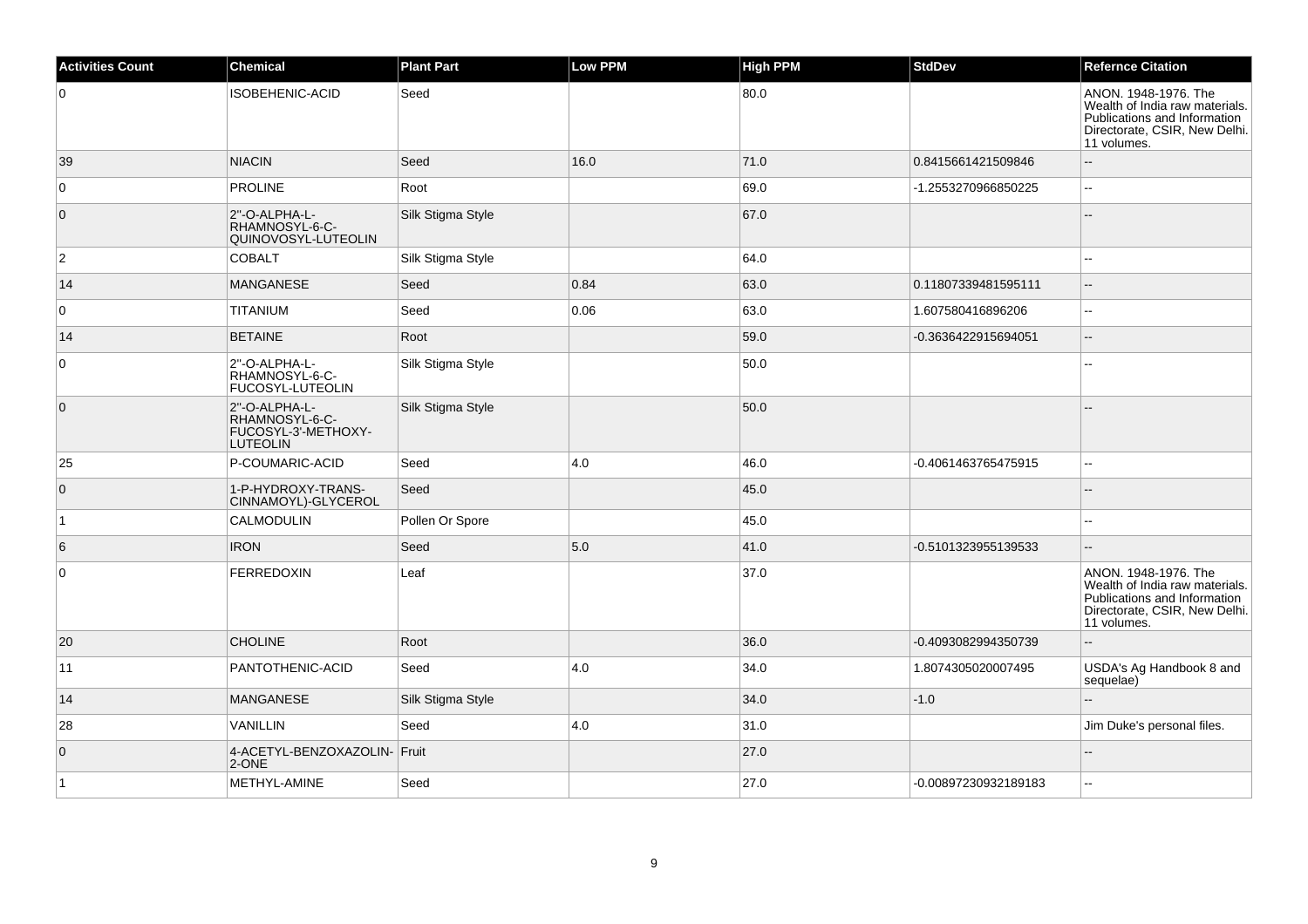| <b>Activities Count</b> | <b>Chemical</b>     | <b>Plant Part</b> | Low PPM        | <b>High PPM</b> | <b>StdDev</b>        | <b>Refernce Citation</b>                                                                                                                                                                           |
|-------------------------|---------------------|-------------------|----------------|-----------------|----------------------|----------------------------------------------------------------------------------------------------------------------------------------------------------------------------------------------------|
| 61                      | <b>FERULIC-ACID</b> | Seed              | 6.0            | 27.0            | -0.39634822822137994 | $-$                                                                                                                                                                                                |
| 39                      | <b>NIACIN</b>       | Silk Stigma Style |                | 25.0            |                      |                                                                                                                                                                                                    |
| $\overline{0}$          | LUTEIN_+_ZEAXANTHIN | Seed              | 7.3            | 22.0            |                      |                                                                                                                                                                                                    |
| 77                      | <b>ZINC</b>         | Seed              | 4.0            | 20.0            | -0.7135039207289134  |                                                                                                                                                                                                    |
| 12                      | <b>COPPER</b>       | Fruit             | 0.0            | 20.0            | 0.5588968590110831   |                                                                                                                                                                                                    |
| 39                      | <b>NIACIN</b>       | Cob               | 4.0            | 16.0            |                      | ANON. 1948-1976. The<br>Wealth of India raw materials.<br>Publications and Information<br>Directorate, CSIR, New Delhi.<br>11 volumes.                                                             |
| $\vert$ 4               | <b>BORON</b>        | Seed              | 0.0            | 15.0            | -0.4322002310973592  | --                                                                                                                                                                                                 |
| 0                       | MEVALONIC-ACID      | Seed              |                | 14.0            |                      |                                                                                                                                                                                                    |
| $\overline{0}$          | <b>LEAD</b>         | Seed              | 0.0            | 14.0            | 3.374509206732274    | --                                                                                                                                                                                                 |
| 0                       | <b>STRONTIUM</b>    | Seed              | $ 0.12\rangle$ | 14.0            | -0.3817365776937731  | Ξ.                                                                                                                                                                                                 |
| $\overline{0}$          | <b>BARIUM</b>       | Seed              | 0.0            | 14.0            | -0.2565348698369248  |                                                                                                                                                                                                    |
| 24                      | <b>CHROMIUM</b>     | Silk Stigma Style |                | 13.0            |                      |                                                                                                                                                                                                    |
| $\overline{0}$          | 2-CARBOXYARABINITOL | Leaf              |                | 12.0            | -0.852521567452154   | Moore, B. D., Isidoro, E.,<br>Seemann, J. R. 1993.<br>Distribution of 2-<br>Carboxyarabinitol Among<br>Plants. Phytochemistry 34 3:<br>703-707. Dept. Biochem.<br>Univ. Nevada Reno 89557,<br>USA. |
| 112                     | ASCORBIC-ACID       | Silk Stigma Style |                | 11.0            |                      |                                                                                                                                                                                                    |
| $\overline{0}$          | <b>PROLINE</b>      | Shoot             |                | 11.0            | -0.7071737762939713  |                                                                                                                                                                                                    |
| 31                      | <b>THIAMIN</b>      | Fruit             | 2.0            | 8.0             | 0.3414272755878574   |                                                                                                                                                                                                    |
| 3                       | <b>MANNOSE</b>      | Plant             | 1.0            | 7.0             |                      |                                                                                                                                                                                                    |
| 11                      | PANTOTHENIC-ACID    | Cob               | 3.0            | 7.0             |                      | ANON. 1948-1976. The<br>Wealth of India raw materials.<br>Publications and Information<br>Directorate, CSIR, New Delhi.<br>11 volumes.                                                             |
| 3                       | <b>NICKEL</b>       | Seed              | 0.12           | 6.3             | 0.2960271506106448   |                                                                                                                                                                                                    |
| $\overline{2}$          | MOLYBDENUM          | Seed              | 0.084          | 6.3             | 0.4479349477443534   | 44                                                                                                                                                                                                 |
| 60                      | <b>SELENIUM</b>     | Silk Stigma Style |                | 5.7             |                      |                                                                                                                                                                                                    |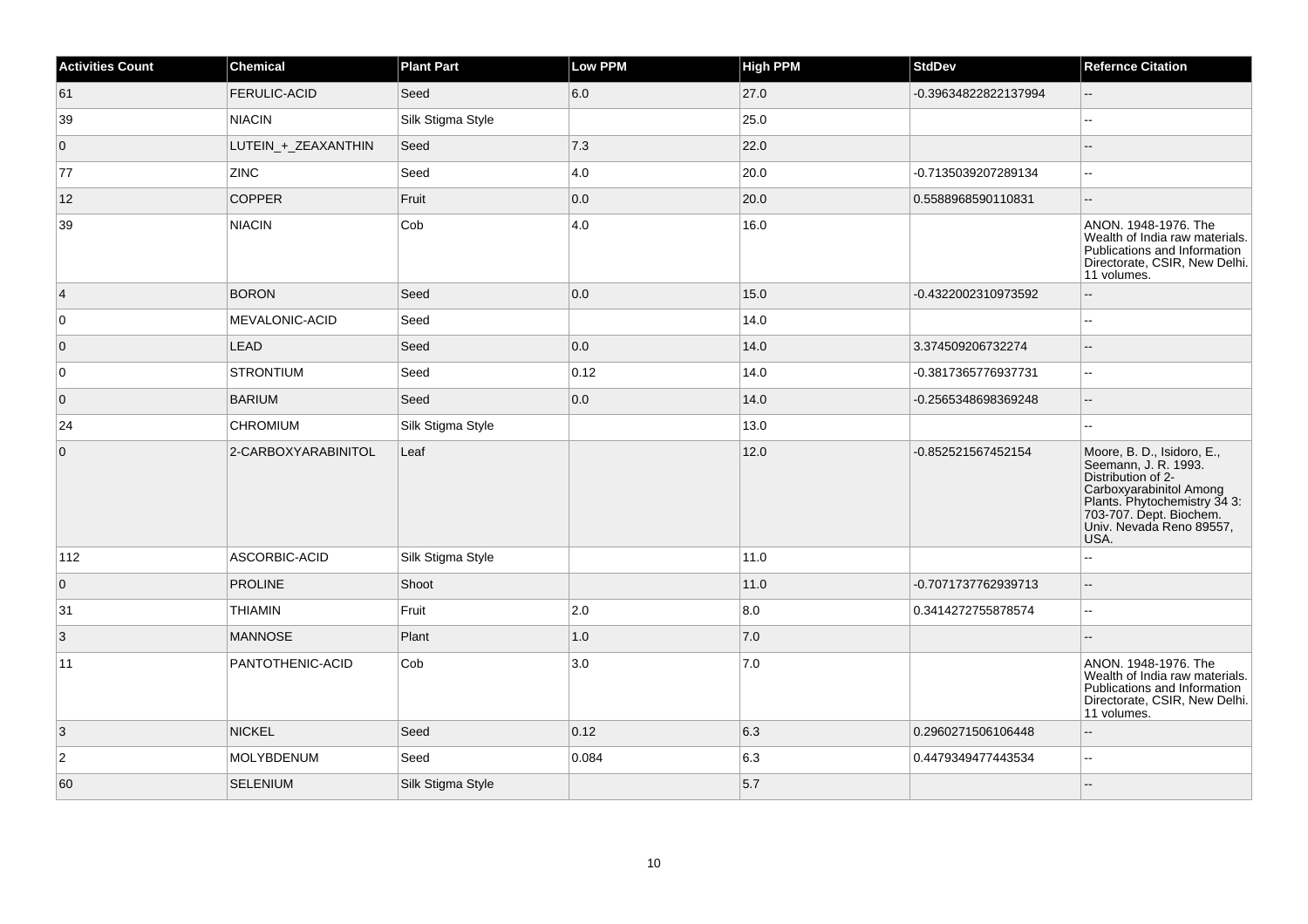| <b>Activities Count</b> | <b>Chemical</b>                                                       | <b>Plant Part</b> | <b>Low PPM</b> | <b>High PPM</b> | <b>StdDev</b>         | <b>Refernce Citation</b>                                                                                                               |
|-------------------------|-----------------------------------------------------------------------|-------------------|----------------|-----------------|-----------------------|----------------------------------------------------------------------------------------------------------------------------------------|
| $\overline{7}$          | <b>SALICYLATES</b>                                                    | Fruit             | 1.0            | 5.0             | -0.3224047195908981   |                                                                                                                                        |
| $\overline{0}$          | <b>YTTERBIUM</b>                                                      | Seed              | 0.02           | 4.5             | 3.3139442766048837    | $\overline{a}$                                                                                                                         |
| 15                      | <b>TRIGONELLINE</b>                                                   | Seed              |                | 4.0             | -0.46810441555051263  | $\overline{a}$                                                                                                                         |
| 15                      | <b>RIBOFLAVIN</b>                                                     | Fruit             | 1.0            | 4.0             | -0.21615825716438572  | Ξ.                                                                                                                                     |
| $\overline{2}$          | DIMETHYL-AMINE                                                        | Seed              | 1.1            | 3.5             | -0.32293776451998035  | L.                                                                                                                                     |
| $\overline{0}$          | BENZYL-AMINE                                                          | Seed              |                | 3.4             |                       |                                                                                                                                        |
| 15                      | <b>RIBOFLAVIN</b>                                                     | Cob               | 1.0            | 3.0             |                       | ANON. 1948-1976. The<br>Wealth of India raw materials.<br>Publications and Information<br>Directorate, CSIR, New Delhi.<br>11 volumes. |
| 43                      | PYRIDOXINE                                                            | Cob               | 1.0            | 3.0             |                       | ANON. 1948-1976. The<br>Wealth of India raw materials.<br>Publications and Information<br>Directorate, CSIR, New Delhi.<br>11 volumes. |
| 0                       | VIT-B-6                                                               | Seed              | 1.0            | 3.0             | -0.7480591991066328   | $\overline{a}$                                                                                                                         |
| $\overline{7}$          | ALPHA-CAROTENE                                                        | Seed              | 0.5            | 2.5             |                       | $\sim$                                                                                                                                 |
| 53                      | BETA-CAROTENE                                                         | Seed              | 0.5            | 2.5             | -0.27303542142102893  |                                                                                                                                        |
| $\overline{0}$          | ETHYL-AMINE                                                           | Seed              |                | 2.4             | 0.24942329796316184   | Ξ.                                                                                                                                     |
| 0                       | ISOPROPYL-AMINE                                                       | Seed              |                | 2.3             |                       | ۵.                                                                                                                                     |
| 31                      | <b>THIAMIN</b>                                                        | Silk Stigma Style |                | 2.1             | -0.999999999999999    |                                                                                                                                        |
| 15                      | <b>FOLACIN</b>                                                        | Fruit             | 1.0            | 2.0             | -0.019192793995839758 | 44                                                                                                                                     |
| $\overline{0}$          | <b>ZIRCONIUM</b>                                                      | Seed              | 0.2            | 1.8             | -0.5968587488663253   |                                                                                                                                        |
| 4                       | <b>TIN</b>                                                            | Seed              | 1.0            | 1.8             | -0.39709066551927835  | $\sim$                                                                                                                                 |
| 24                      | <b>CHROMIUM</b>                                                       | Seed              | 0.0            | 1.65            | -0.442125919797465    | $-$                                                                                                                                    |
| 15                      | <b>RIBOFLAVIN</b>                                                     | Silk Stigma Style |                | 1.5             | $-1.0$                |                                                                                                                                        |
| 16                      | <b>VANADIUM</b>                                                       | Seed              | 0.05           | 1.35            | 0.6938324504308431    |                                                                                                                                        |
| $\overline{0}$          | 3-7-DIHYDROXY-INDOLIN-<br>2-ONE-3-ACETIC ACID 7'-O-<br>BETA-GLUCOSIDE | Seed              |                | 1.2             |                       |                                                                                                                                        |
| $\overline{0}$          | ZEANOSIDE-C                                                           | Seed              |                | 1.2             |                       |                                                                                                                                        |
| $\overline{0}$          | N-METHYL-BETA-<br>PHENETHYLAMINE                                      | Seed              |                | 1.1             |                       |                                                                                                                                        |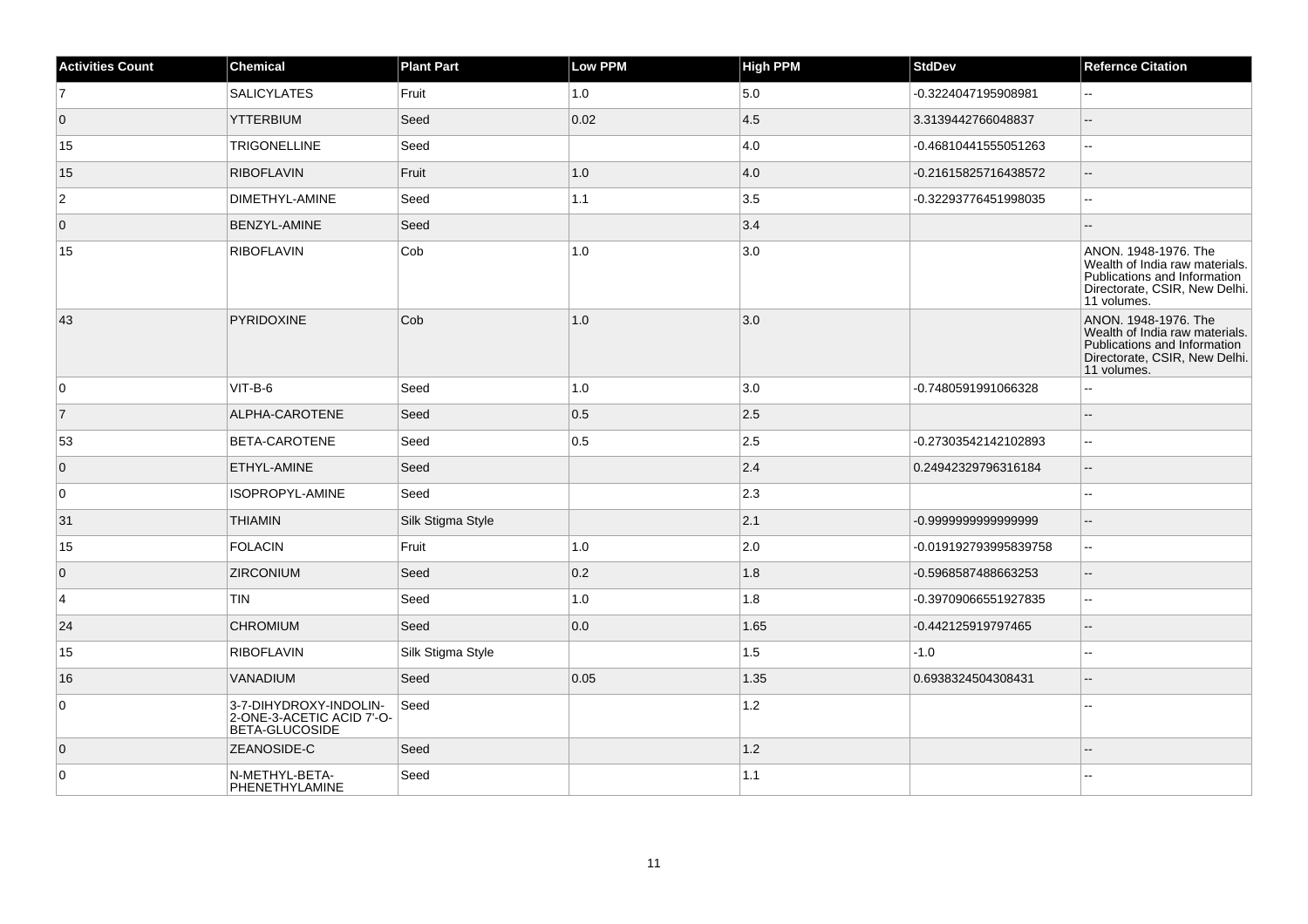| <b>Activities Count</b> | <b>Chemical</b>                             | <b>Plant Part</b> | <b>Low PPM</b> | <b>High PPM</b> | <b>StdDev</b>        | <b>Refernce Citation</b>                                                                                                               |
|-------------------------|---------------------------------------------|-------------------|----------------|-----------------|----------------------|----------------------------------------------------------------------------------------------------------------------------------------|
| 0                       | N-METHYL-<br>PHENETHYLAMINE                 | Seed              |                | 1.1             | $-1.0$               | $-$                                                                                                                                    |
| 3                       | CADMIUM                                     | Seed              | 0.0            | 1.0             | 0.16237947527784696  | L.                                                                                                                                     |
| 25                      | P-COUMARIC-ACID                             | Shoot             |                | 1.0             | -0.7071067811865475  | Jim Duke's personal files.                                                                                                             |
| $\overline{2}$          | <b>COBALT</b>                               | Fruit             | 0.01           | 0.8             | -0.43826781025666195 | --                                                                                                                                     |
| 102                     | CAFFEIC-ACID                                | Shoot             |                | 0.7             | -0.7034493867354843  | L.                                                                                                                                     |
| 60                      | SELENIUM                                    | Seed              | 0.0            | 0.5             | -0.2588230372812833  |                                                                                                                                        |
| 15                      | FOLACIN                                     | Seed              | 0.142          | 0.4             | -0.9100137393533284  |                                                                                                                                        |
| 23                      | <b>FOLIC-ACID</b>                           | Seed              | 0.142          | 0.4             | -0.3564545774203745  | ANON. 1948-1976. The<br>Wealth of India raw materials.<br>Publications and Information<br>Directorate, CSIR, New Delhi.<br>11 volumes. |
| $\overline{0}$          | 10-OXO-OCTADEC-TRANS-Seed<br>11-EN-13-OLIDE |                   |                | 0.3             |                      |                                                                                                                                        |
| 11                      | LITHIUM                                     | Seed              | 0.048          | 0.22            | -0.999999999999998   | --                                                                                                                                     |
| $\vert$ 2               | ARSENIC                                     | Seed              | 0.001          | 0.211           | 1.5951685300488623   | --                                                                                                                                     |
| $\mathbf 0$             | CASTASTERONE                                | Pollen Or Spore   |                | 0.12            |                      |                                                                                                                                        |
| $\vert$ 1               | MERCURY                                     | Seed              | 0.0            | 0.072           | -0.30034903182835404 | Ξ.                                                                                                                                     |
| 0                       | <b>TYPHASTEROL</b>                          | Pollen Or Spore   |                | 0.066           |                      | --                                                                                                                                     |
| $\vert$ 4               | <b>BIOTIN</b>                               | Cob               | 0.02           | 0.06            |                      |                                                                                                                                        |
| 3                       | SILVER                                      | Seed              | 0.012          | 0.055           | -0.18268699040920042 | ۵۵                                                                                                                                     |
| $\overline{0}$          | <b>TEASTERONE</b>                           | Pollen Or Spore   |                | 0.041           |                      |                                                                                                                                        |
| 8                       | <b>ESTRONE</b>                              | Seed Oil          |                | 0.04            |                      |                                                                                                                                        |
| 5                       | PHYLLOQUINONE                               | Oil               |                | 0.03            | -1.0603756768844963  | $-$                                                                                                                                    |
| $ 2\rangle$             | <b>ZEATIN</b>                               | Plant             |                | 0.014           |                      | ۵۵                                                                                                                                     |
| 12                      | <b>IODINE</b>                               | Seed              |                | 0.012           | -0.2773081368232745  | ANON. 1948-1976. The<br>Wealth of India raw materials.<br>Publications and Information<br>Directorate, CSIR, New Delhi.<br>11 volumes. |
| 5                       | PHYLLOQUINONE                               | Fruit             |                | 0.003           | -0.2325377501021479  |                                                                                                                                        |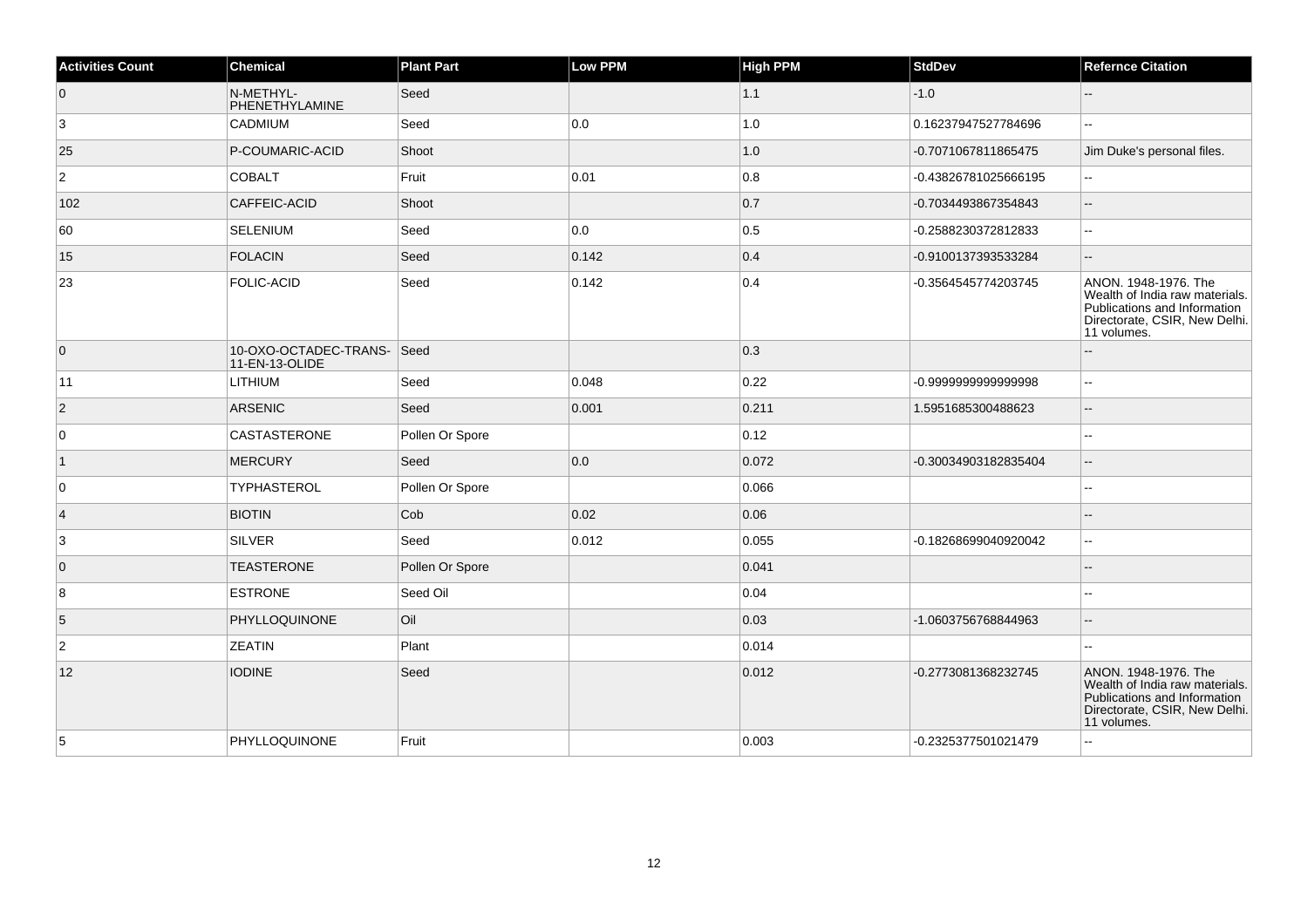| <b>Activities Count</b> | Chemical                                                               | <b>Plant Part</b>      | <b>Low PPM</b> | High PPM | StdDev | <b>Refernce Citation</b>                                                                                                                                                                                                      |
|-------------------------|------------------------------------------------------------------------|------------------------|----------------|----------|--------|-------------------------------------------------------------------------------------------------------------------------------------------------------------------------------------------------------------------------------|
| 23                      | <b>MELATONIN</b>                                                       | Seed                   |                | 0.001    |        | Hattori, A., et. al. 1995.<br>Identification of Melatonin in<br>Plants and its Effects on<br>Plasma Melatonin Levels and<br>Binding to Melatonin<br>Receptors in Vertebrates.<br>Biochem. Mol. Biol. Int.,<br>35(3): 627-634. |
| 53                      | <b>BETA-CAROTENE</b>                                                   | Silk Stigma Style      |                | 0.0      |        |                                                                                                                                                                                                                               |
| $\overline{0}$          | 8-HYDROXY-QUINOL-2-<br>ONE-4-CARBOXYLIC-ACID-<br>8'-O-BETA-D-GLUCOSIDE | Seed                   |                | 0.0      |        |                                                                                                                                                                                                                               |
| 0                       | 24-ETHYL-CHOLESTEROL                                                   | Root                   |                |          |        |                                                                                                                                                                                                                               |
| $\overline{0}$          | <b>ZEA MAYS PROTEASE</b><br><b>INHIBITOR</b>                           | Fruit                  |                |          |        |                                                                                                                                                                                                                               |
| 0                       | PROTEASE INHIBITOR C1-<br> 4-A                                         | Endosperm              |                |          |        |                                                                                                                                                                                                                               |
| $\overline{0}$          | DELTA-AMINO-LEVULINIC-<br><b>ACID</b>                                  | Sprout Seedling        |                |          |        |                                                                                                                                                                                                                               |
| 0                       | PHOSPHOENOL-<br>PYRUVATE                                               | <b>Sprout Seedling</b> |                |          |        |                                                                                                                                                                                                                               |
| $\overline{0}$          | HEXAN-1-OL                                                             | Seed Essent. Oil       |                |          |        | н.                                                                                                                                                                                                                            |
| 0                       | OCTAN-2-OL                                                             | Plant                  |                |          |        |                                                                                                                                                                                                                               |
| $\overline{7}$          | <b>GLUTATHIONE</b>                                                     | Root                   |                |          |        |                                                                                                                                                                                                                               |
| $\overline{2}$          | NEOXANTHIN                                                             | Leaf                   |                |          |        |                                                                                                                                                                                                                               |
| 77                      | CHLOROGENIC-ACID                                                       | Leaf                   |                |          |        |                                                                                                                                                                                                                               |
| 0                       | APIGENIN-GLYCOSIDE                                                     | Plant                  |                |          |        |                                                                                                                                                                                                                               |
| $\overline{0}$          | LUTEOFOROL                                                             | Silk Stigma Style      |                |          |        | $\sim$ $\sim$                                                                                                                                                                                                                 |
| 15                      | <b>INDOLE</b>                                                          | Shoot                  |                |          |        | $\sim$                                                                                                                                                                                                                        |
| $\overline{0}$          | ABSCISSIN-II                                                           | Seed                   |                |          |        |                                                                                                                                                                                                                               |
| 0                       | <b>CHRYSANTHEMIN</b>                                                   | Pericarp               |                |          |        | ۵.                                                                                                                                                                                                                            |
| $\overline{0}$          | INDOLE-3-ACETIC-ACID-<br>MYOINOSITOL                                   | Seed                   |                |          |        |                                                                                                                                                                                                                               |
| $\overline{2}$          | VIOLAXANTHIN                                                           | Leaf                   |                |          |        | $-$                                                                                                                                                                                                                           |
| 22                      | <b>MYRCENE</b>                                                         | Seed Essent. Oil       |                |          |        | $\sim$                                                                                                                                                                                                                        |
| 0                       | PENTAN-3-ONE                                                           | Silk Stigma Style      |                |          |        |                                                                                                                                                                                                                               |
| $\overline{0}$          | HEX-TRANS-2-EN-1-OL                                                    | Silk Stigma Style      |                |          |        |                                                                                                                                                                                                                               |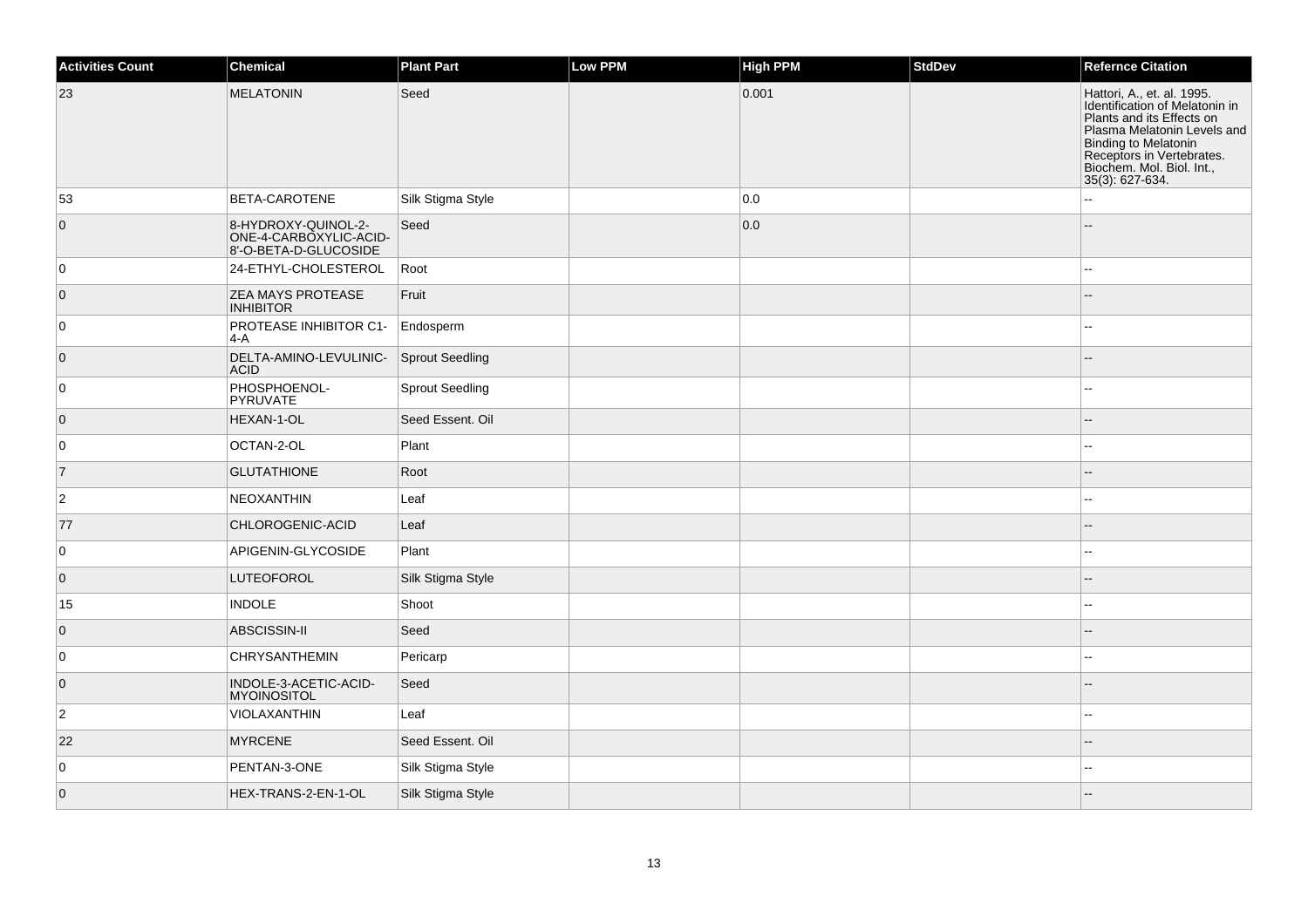| <b>Activities Count</b> | Chemical                                     | <b>Plant Part</b> | Low PPM | <b>High PPM</b> | <b>StdDev</b> | <b>Refernce Citation</b>                                                                                                           |
|-------------------------|----------------------------------------------|-------------------|---------|-----------------|---------------|------------------------------------------------------------------------------------------------------------------------------------|
| $\overline{2}$          | CHELIDONIC-ACID                              | Shoot             |         |                 |               | ۵.                                                                                                                                 |
| $\overline{0}$          | OCT-1-EN-3-OL                                | Plant             |         |                 |               |                                                                                                                                    |
| 0                       | <b>FIXED-OIL</b>                             | Seed              |         |                 |               |                                                                                                                                    |
| $\overline{0}$          | ALPHA-ZEIN                                   | Seed              |         |                 |               | Duke, J. A. Writeups or<br>information summaries on<br>approximately 2,000<br>economic plants, USDA,<br>ARS, Beltsville, MD 20705. |
| 0                       | 5-DEHYDRO-<br>AVENASTEROL                    | Seed              |         |                 |               |                                                                                                                                    |
| $\overline{0}$          | HEPTAN-1-OL                                  | Seed Essent. Oil  |         |                 |               |                                                                                                                                    |
| 0                       | HEXAN-1-OL                                   | Plant             |         |                 |               |                                                                                                                                    |
| $\overline{0}$          | UNDECAN-2-OL                                 | Husk Essent. Oil  |         |                 |               |                                                                                                                                    |
| $\overline{0}$          | 2-METHYL-PENT-2-EN-1-AL                      | Silk Stigma Style |         |                 |               |                                                                                                                                    |
| $\overline{0}$          | UNDECAN-2-OL                                 | Silk Stigma Style |         |                 |               |                                                                                                                                    |
| 8                       | <b>GLYCEROL</b>                              | Plant             |         |                 |               |                                                                                                                                    |
| $\sqrt{5}$              | <b>STARCH</b>                                | Seed              |         |                 |               |                                                                                                                                    |
| $\overline{0}$          | 1,2,4-TRIMETHYL-<br><b>BENZENE</b>           | Silk Stigma Style |         |                 |               |                                                                                                                                    |
| $\overline{0}$          | PECTIC POLYSACCHARIDE Shoot                  |                   |         |                 |               |                                                                                                                                    |
| 176                     | <b>QUERCETIN</b>                             | Plant             |         |                 |               |                                                                                                                                    |
| $\overline{0}$          | DECA-TRANS-2-TRANS-4-<br>TRANS-7-TRIEN-1-AL  | Husk Essent. Oil  |         |                 |               |                                                                                                                                    |
| 7                       | <b>ASTRAGALIN</b>                            | Pollen Or Spore   |         |                 |               |                                                                                                                                    |
| $\overline{0}$          | <b>AFLATOXIN B-1</b>                         | Plant             |         |                 |               |                                                                                                                                    |
| 0                       | NONAN-1-OL                                   | Silk Stigma Style |         |                 |               |                                                                                                                                    |
| $\overline{0}$          | ISORHAMNETIN-3-O-BETA-<br><b>D-GLUCOSIDE</b> | Pollen Or Spore   |         |                 |               |                                                                                                                                    |
| $\overline{0}$          | 3-METHYL-BUTAN-1-OL                          | Silk Stigma Style |         |                 |               |                                                                                                                                    |
| 53                      | <b>LINALOOL</b>                              | Leaf              |         |                 |               |                                                                                                                                    |
| $\overline{0}$          | HEX-1-EN-3-OL                                | Silk Stigma Style |         |                 |               |                                                                                                                                    |
| 2                       | TRANS-FERULIC-ACID                           | Plant             |         |                 |               | Stitt, Paul. Why George<br>should eat broccoli.                                                                                    |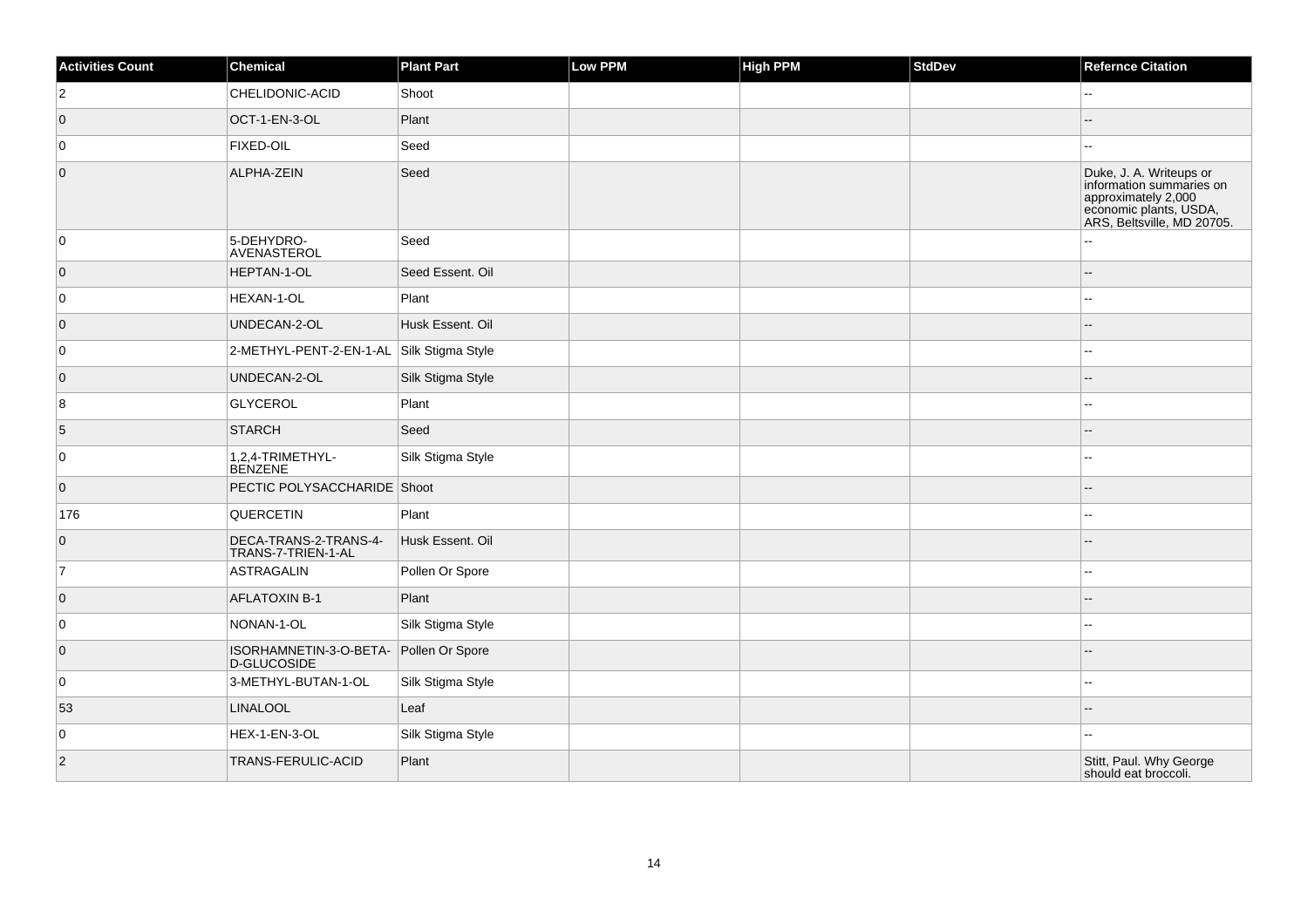| <b>Activities Count</b> | Chemical                                                                                  | <b>Plant Part</b>      | Low PPM | High PPM | <b>StdDev</b> | <b>Refernce Citation</b>                                                                                                           |
|-------------------------|-------------------------------------------------------------------------------------------|------------------------|---------|----------|---------------|------------------------------------------------------------------------------------------------------------------------------------|
| 0                       | 2-(2,4-DIHYDROXY-7-<br>MÈTHOXY-1,4-<br>BENZOXAZIN-3-ONE-BETA-<br><b>D-GLUCOPYRANOSIDE</b> | <b>Sprout Seedling</b> |         |          |               |                                                                                                                                    |
| 10                      | SQUALENE                                                                                  | Seed Oil               |         |          |               |                                                                                                                                    |
| 0                       | GEOSMIN                                                                                   | Plant                  |         |          |               |                                                                                                                                    |
| 13                      | <b>BETA-IONONE</b>                                                                        | Silk Stigma Style      |         |          |               | $\sim$                                                                                                                             |
| 0                       | CYANIDIN-3-DIMALONYL-<br><b>GLUCOSIDE</b>                                                 | Leaf                   |         |          |               |                                                                                                                                    |
| $\overline{0}$          | 2-THIOPHENE-<br><b>ACETALDEHYDE</b>                                                       | Leaf                   |         |          |               | Duke, J. A. Writeups or<br>information summaries on<br>approximately 2,000<br>economic plants, USDA,<br>ARS, Beltsville, MD 20705. |
| 0                       | <b>ZEA MAYS ALPHA-</b><br><b>AMYLASE INHIBITOR</b>                                        | Seed                   |         |          |               |                                                                                                                                    |
| $\overline{0}$          | HEPT-CIS-4-EN-2-ONE                                                                       | Leaf                   |         |          |               | $-$                                                                                                                                |
| 0                       | 1-O-SINAPOYL-BETA-D-<br><b>GLUCOSE</b>                                                    | Leaf                   |         |          |               | $-$                                                                                                                                |
| $\overline{0}$          | PHYTOHEMAGGLUTININ                                                                        | Silk Stigma Style      |         |          |               |                                                                                                                                    |
| $\overline{2}$          | <b>FRIEDELIN</b>                                                                          | Shoot                  |         |          |               |                                                                                                                                    |
| $\overline{0}$          | RHAMNOGALACTURONAN- Tissue Culture                                                        |                        |         |          |               | $\sim$                                                                                                                             |
| 0                       | NONA-TRANS-2-TRANS-4-<br>DIEN-1-AL                                                        | Husk Essent. Oil       |         |          |               |                                                                                                                                    |
| $\overline{0}$          | DECAN-2-ONE                                                                               | <b>Essential Oil</b>   |         |          |               |                                                                                                                                    |
| 0                       | PHOSPHATIDYL-INOSITOL Plant                                                               |                        |         |          |               |                                                                                                                                    |
| $\overline{7}$          | <b>GLUCOSE</b>                                                                            | <b>Sprout Seedling</b> |         |          |               |                                                                                                                                    |
| 0                       | NEOCRYPTOXANTHIN                                                                          | Plant                  |         |          |               |                                                                                                                                    |
| $\overline{0}$          | <b>CHITINASE B</b>                                                                        | Seed                   |         |          |               |                                                                                                                                    |
| 0                       | <b>APIGENIDIN</b>                                                                         | Silk Stigma Style      |         |          |               |                                                                                                                                    |
| $\overline{0}$          | <b>TEASTERONE</b>                                                                         | Seed                   |         |          |               |                                                                                                                                    |
| 0                       | ABSCISIC-ACID                                                                             | Flower                 |         |          |               |                                                                                                                                    |
| $\overline{0}$          | <b>CHRYSANTHEMIN</b>                                                                      | Seed                   |         |          |               |                                                                                                                                    |
| $\mathbf 0$             | INDOLE-3-ACETIC-ACID-<br>CELLULOSIGLUCAN                                                  | Seed                   |         |          |               |                                                                                                                                    |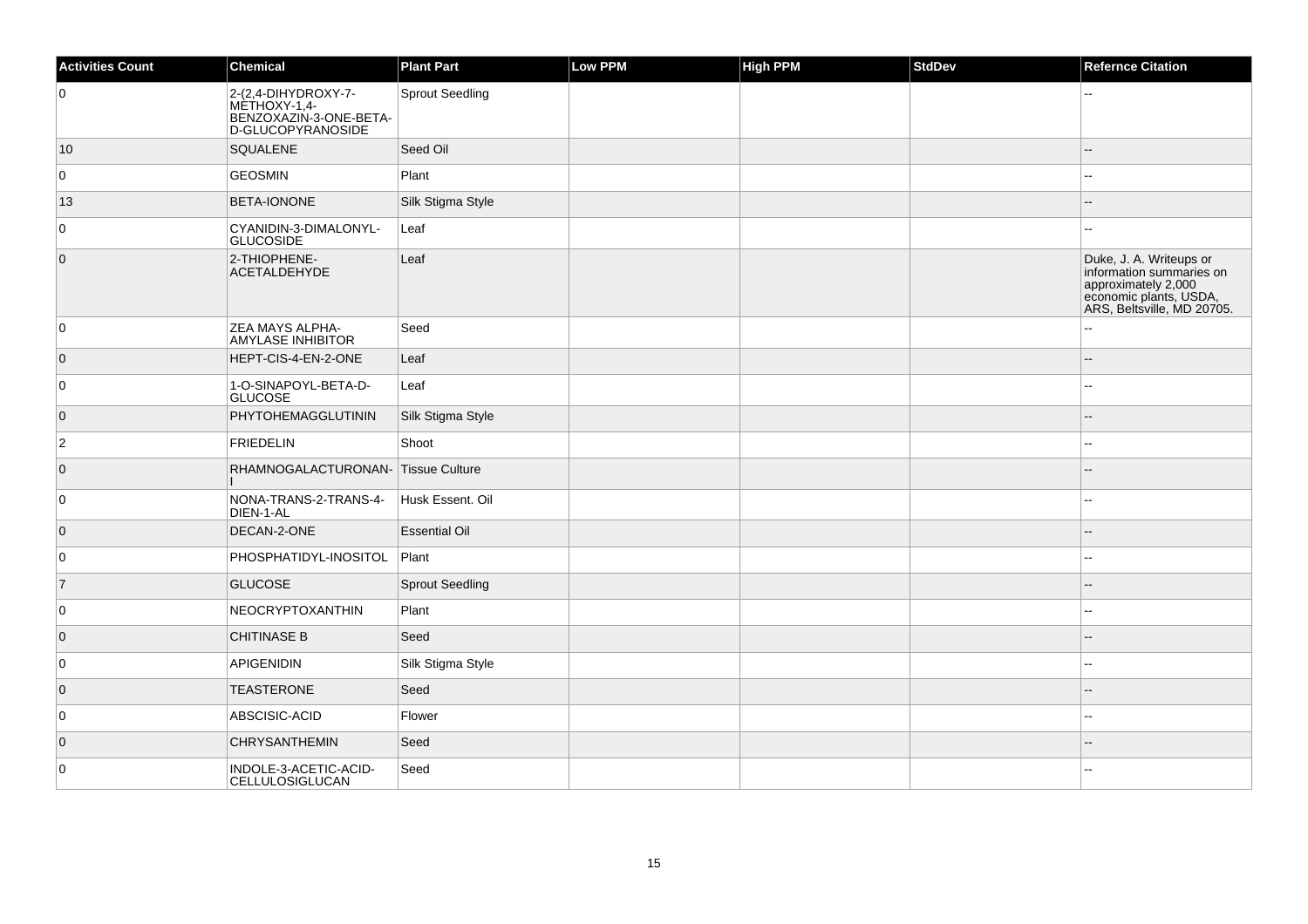| <b>Activities Count</b> | <b>Chemical</b>                                                                                                         | <b>Plant Part</b>      | <b>Low PPM</b> | <b>High PPM</b> | <b>StdDev</b> | <b>Refernce Citation</b>                                                                                                           |
|-------------------------|-------------------------------------------------------------------------------------------------------------------------|------------------------|----------------|-----------------|---------------|------------------------------------------------------------------------------------------------------------------------------------|
| $\overline{0}$          | VINYL-ETHYL-PHENETHYL- Leaf<br><b>KETONE</b>                                                                            |                        |                |                 |               | Duke, J. A. Writeups or<br>information summaries on<br>approximately 2,000<br>economic plants, USDA,<br>ARS, Beltsville, MD 20705. |
| 22                      | <b>MYRCENE</b>                                                                                                          | Husk Essent, Oil       |                |                 |               |                                                                                                                                    |
| $\overline{0}$          | D-GLUCURONIC-ACID                                                                                                       | Plant                  |                |                 |               |                                                                                                                                    |
| $\overline{0}$          | PENTAN-2-OL                                                                                                             | Silk Stigma Style      |                |                 |               |                                                                                                                                    |
| $\vert$ 1               | <b>CELLULOSE</b>                                                                                                        | Plant                  |                |                 |               |                                                                                                                                    |
| $\overline{2}$          | TRANS-BETA-FARNESENE                                                                                                    | Root                   |                |                 |               |                                                                                                                                    |
| $\overline{0}$          | METHYL-PYRAN-2-<br>CARBOXALDEHYDE                                                                                       | Leaf                   |                |                 |               | Duke, J. A. Writeups or<br>information summaries on<br>approximately 2,000<br>economic plants, USDA,<br>ARS, Beltsville, MD 20705. |
| $\overline{0}$          | 2-(2-4-DIHYDROXY-7-<br>$METHOXY-1-4(2H)$ -<br>BENZOXAZIN-3(4H9-ON)-<br>BETA-D-<br>GLUCOSIDIHYDROXY-7-<br><b>METHOXY</b> | <b>Sprout Seedling</b> |                |                 |               |                                                                                                                                    |
| $\overline{0}$          | ALPHA-ZEACAROTENE                                                                                                       | Plant                  |                |                 |               |                                                                                                                                    |
| $\vert$ 1               | LEUCOPELARGONIDIN                                                                                                       | Plant                  |                |                 |               |                                                                                                                                    |
| 8                       | <b>INOSITOL</b>                                                                                                         | Plant                  |                |                 |               |                                                                                                                                    |
| $\overline{0}$          | 5,6-DIHYDRO-2-PYRAN-2-<br>CARBOXALDEHYDE                                                                                | Leaf                   |                |                 |               | Duke, J. A. Writeups or<br>information summaries on<br>approximately 2,000<br>economic plants, USDA,<br>ARS, Beltsville, MD 20705. |
| $\overline{0}$          | HEPT-TRANS-2-EN-1-AL                                                                                                    | Husk Essent, Oil       |                |                 |               | $-$                                                                                                                                |
| 0                       | UNDECAN-1-AL                                                                                                            | Husk Essent. Oil       |                |                 |               | $\overline{a}$                                                                                                                     |
| $\overline{0}$          | 2-METHYL-NAPHTHALENE                                                                                                    | Silk Essent, Oil       |                |                 |               | $-$                                                                                                                                |
| $\overline{0}$          | APS-SULFOTRANSFERASE Leaf                                                                                               |                        |                |                 |               |                                                                                                                                    |
| 10                      | <b>SQUALENE</b>                                                                                                         | Seed                   |                |                 |               | $-$                                                                                                                                |
| $\overline{0}$          | 1,2,3-TRIMETHYL-<br><b>BENZENE</b>                                                                                      | Silk Stigma Style      |                |                 |               | $\sim$                                                                                                                             |
| $\overline{0}$          | OCTAN-2-ONE                                                                                                             | Seed Essent. Oil       |                |                 |               |                                                                                                                                    |
| $\overline{1}$          | PYRUVIC-ACID                                                                                                            | <b>Sprout Seedling</b> |                |                 |               |                                                                                                                                    |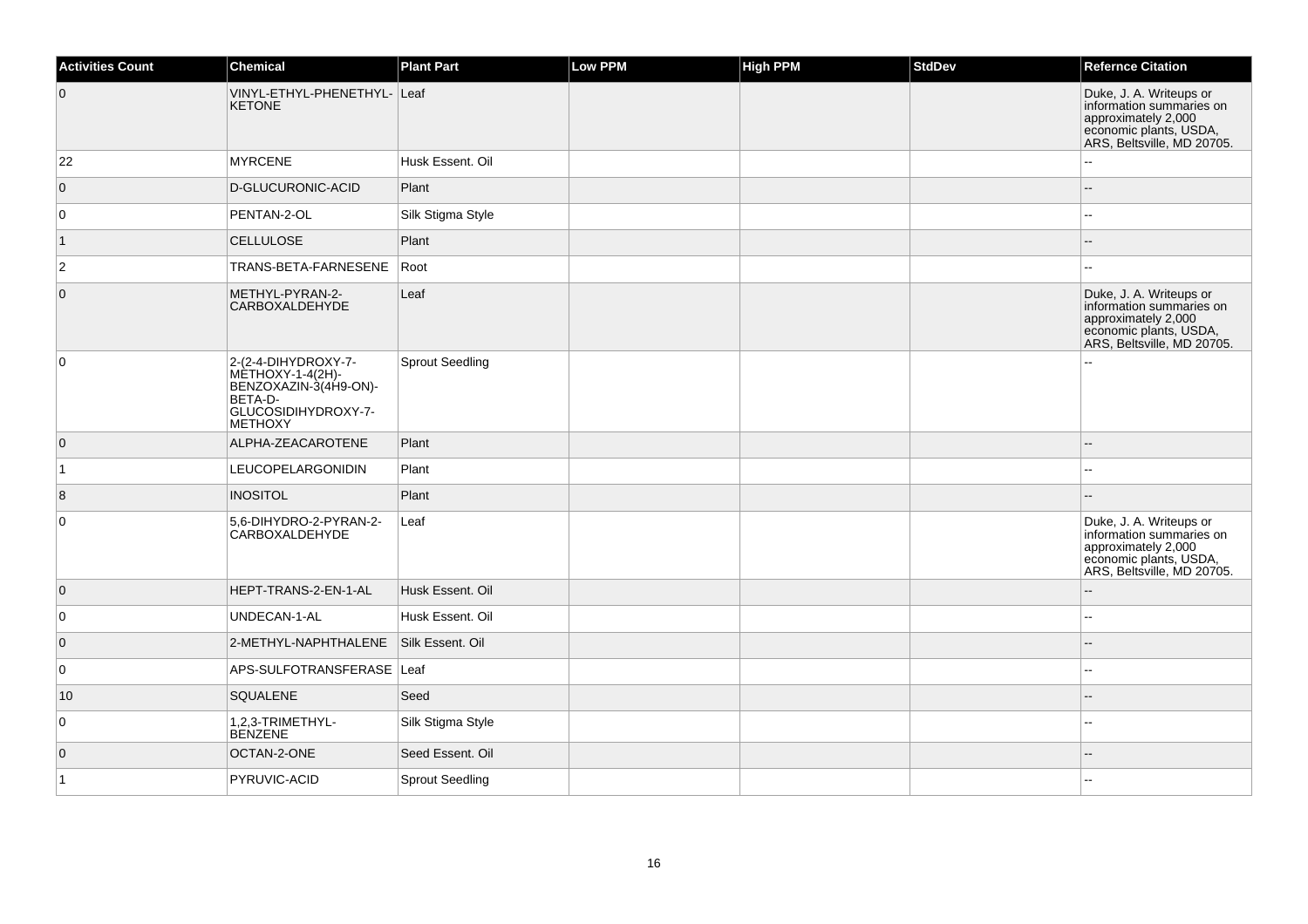| <b>Activities Count</b> | Chemical                                                    | <b>Plant Part</b> | Low PPM | <b>High PPM</b> | StdDev | <b>Refernce Citation</b>                                                                                                           |
|-------------------------|-------------------------------------------------------------|-------------------|---------|-----------------|--------|------------------------------------------------------------------------------------------------------------------------------------|
| $\overline{0}$          | DECA-TRANS-2-CIS-4-<br>DIEN-1-AL                            | Seed Essent. Oil  |         |                 |        |                                                                                                                                    |
| 0                       | MALTOSYL-TRANSFERASE   Plant                                |                   |         |                 |        |                                                                                                                                    |
| $\overline{0}$          | AFLATOXIN                                                   | Plant             |         |                 |        |                                                                                                                                    |
| 10                      | ALPHA-AMYRIN                                                | Plant             |         |                 |        |                                                                                                                                    |
| $\overline{0}$          | ISORHAMNETIN-3,4'-O-<br><b>DIGLUCOSIDE</b>                  | Pollen Or Spore   |         |                 |        |                                                                                                                                    |
| $\overline{3}$          | <b>XYLOSE</b>                                               | Plant             |         |                 |        |                                                                                                                                    |
| $\overline{0}$          | 3-FERULOYLQUINIC-ACID                                       | Leaf              |         |                 |        |                                                                                                                                    |
| 60                      | <b>LIMONENE</b>                                             | Seed Essent. Oil  |         |                 |        |                                                                                                                                    |
| $\overline{0}$          | HEPTAN-2-OL                                                 | Plant             |         |                 |        | --                                                                                                                                 |
| $\overline{2}$          | TRANS-BETA-FARNESENE                                        | Leaf              |         |                 |        |                                                                                                                                    |
| $\overline{0}$          | 2-(2,4-DIHYDROXY-7-<br>METHOXY-1,4(2H)-<br>BENZOXAZIN-3(4H9 | Plant             |         |                 |        |                                                                                                                                    |
| 47                      | <b>BETA-SITOSTEROL</b>                                      | Shoot             |         |                 |        |                                                                                                                                    |
| $\overline{0}$          | DODECAN-1-AL                                                | Silk Essent. Oil  |         |                 |        |                                                                                                                                    |
| 0                       | CYANIDIN-3-(6'-MALONYL-<br>GLUCOSIDE)                       | Leaf              |         |                 |        |                                                                                                                                    |
| $\overline{0}$          | P-VINYL-GUAIACOL                                            | Husk Essent, Oil  |         |                 |        |                                                                                                                                    |
| 0                       | ZEA GLYCOPROTEIN U-<br>$\mathsf{CSE}\text{-}100$            | Silk Stigma Style |         |                 |        | --                                                                                                                                 |
| $\overline{0}$          | 1-O-FERULOYL-BETA-D-<br><b>GLUCOSE</b>                      | Leaf              |         |                 |        |                                                                                                                                    |
| 0                       | NON-TRANS-2-EN-1-AL                                         | Leaf              |         |                 |        |                                                                                                                                    |
| $\overline{0}$          | PHOSPHATIDYL-<br><b>ETHANOLAMINE</b>                        | Plant             |         |                 |        |                                                                                                                                    |
| 0                       | HEXAN-1-OL                                                  | Leaf              |         |                 |        |                                                                                                                                    |
| 15                      | <b>CITRONELLOL</b>                                          | Leaf              |         |                 |        | Duke, J. A. Writeups or<br>information summaries on<br>approximately 2,000<br>economic plants, USDA,<br>ARS, Beltsville, MD 20705. |
| $\overline{2}$          | <b>GERANYL-ACETONE</b>                                      | Seed Essent. Oil  |         |                 |        | Ξ.                                                                                                                                 |
| $\overline{0}$          | <b>BETA-ZEIN</b>                                            | Plant             |         |                 |        | --                                                                                                                                 |
| $\mathbf 0$             | <b>CHITINASE A</b>                                          | Seed              |         |                 |        |                                                                                                                                    |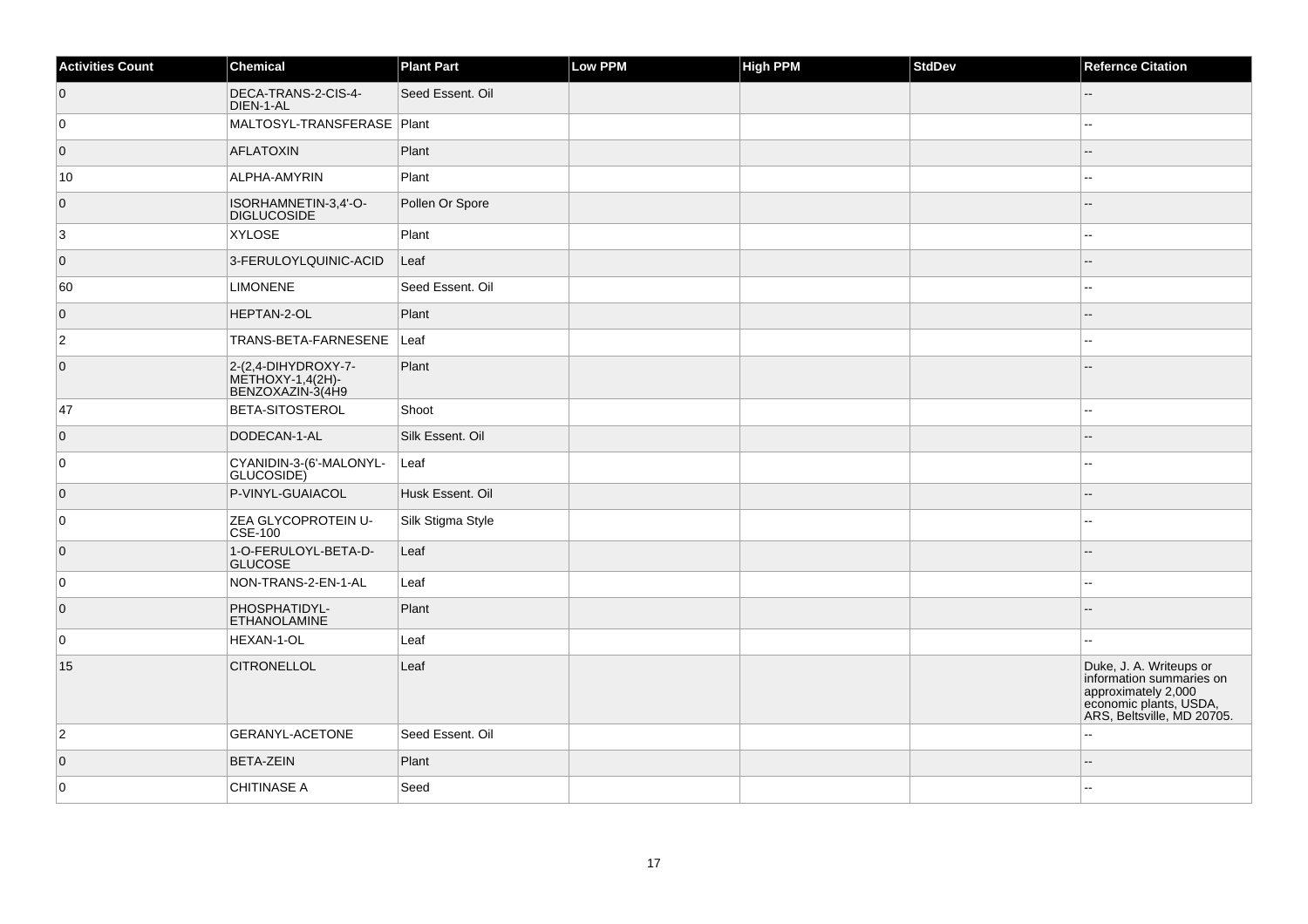| <b>Activities Count</b> | <b>Chemical</b>                                                                                              | <b>Plant Part</b>      | Low PPM | <b>High PPM</b> | <b>StdDev</b> | <b>Refernce Citation</b>                                                                                                              |
|-------------------------|--------------------------------------------------------------------------------------------------------------|------------------------|---------|-----------------|---------------|---------------------------------------------------------------------------------------------------------------------------------------|
| $\overline{0}$          | APIFOROL                                                                                                     | Silk Stigma Style      |         |                 |               | --                                                                                                                                    |
| 12                      | <b>STIGMASTEROL</b>                                                                                          | Silk Stigma Style      |         |                 |               | --                                                                                                                                    |
| 15                      | <b>LUTEIN</b>                                                                                                | Leaf                   |         |                 |               | --                                                                                                                                    |
| $\overline{0}$          | 2-(5-CHLORO-2-HYDROXY-<br>7-METHOXY-(2H)-1,4-<br>BENZOXAZIN-3-(4H)-ONE-<br>BETA-D-<br><b>GLUCOPYRANOSIDE</b> | Root                   |         |                 |               |                                                                                                                                       |
| $\overline{0}$          | 8-HYDROXY-QUINOL-2-<br>ONE-4-CARBOXYLIC-ACID-<br>8'-O-BETA-D-GLUCOSIDE                                       | Plant                  |         |                 |               | --                                                                                                                                    |
| 0                       | <b>CHRYSANTHEMIN</b>                                                                                         | Leaf                   |         |                 |               |                                                                                                                                       |
| $\vert$ 7               | INDOLE-3-ACETIC-ACID                                                                                         | Seed                   |         |                 |               |                                                                                                                                       |
| $\overline{0}$          | 2-PHENYLALDEHYDE                                                                                             | Leaf                   |         |                 |               | Duke, J. A. Writeups or<br>information summaries on<br>approximately 2,000<br>economic plants, USDA,<br>ARS, Beltsville, MD 20705.    |
| 22                      | <b>MYRCENE</b>                                                                                               | Leaf                   |         |                 |               |                                                                                                                                       |
| $\overline{0}$          | PENTAN-1-OL                                                                                                  | Silk Stigma Style      |         |                 |               | ۵.                                                                                                                                    |
| $\overline{0}$          | HEX-TRANS-2-EN-1-AL                                                                                          | Silk Stigma Style      |         |                 |               | $\overline{a}$                                                                                                                        |
| 0                       | <b>OBTUSIFOLIOL</b>                                                                                          | Shoot                  |         |                 |               | Щ,                                                                                                                                    |
| $\overline{0}$          | ETHYL-AMINE                                                                                                  | <b>Sprout Seedling</b> |         |                 |               | --                                                                                                                                    |
| 9                       | <b>BETA-AMYRIN</b>                                                                                           | Shoot                  |         |                 |               | ۵.                                                                                                                                    |
| $\overline{0}$          | VIT-K                                                                                                        | Silk Stigma Style      |         |                 |               | Leung, A. Y. and Foster, S.<br>1995. Encyclopedia of<br>Common Natural Ingredients<br>2nd Ed. John Wiley & Sons,<br>New York. 649 pp. |
| 0                       | 2(H)-1-4-BENZOXAZIN-<br>$3(4H)$ -ONE                                                                         | <b>Sprout Seedling</b> |         |                 |               | L.                                                                                                                                    |
| $\overline{1}$          | <b>LEUCOCYANIDIN</b>                                                                                         | Plant                  |         |                 |               |                                                                                                                                       |
| 31                      | CARYOPHYLLENE                                                                                                | Leaf                   |         |                 |               | ۵.                                                                                                                                    |
| $\overline{0}$          | 4-VINYL-PHENOL                                                                                               | Seed                   |         |                 |               |                                                                                                                                       |
| 0                       | HEPT-4-EN-2-OL                                                                                               | Silk Stigma Style      |         |                 |               | --                                                                                                                                    |
| $\overline{0}$          | HEXAN-1-AL                                                                                                   | Plant                  |         |                 |               |                                                                                                                                       |
| $\overline{0}$          | 2-METHYL-BUTAN-1-OL                                                                                          | Silk Stigma Style      |         |                 |               | $-1$                                                                                                                                  |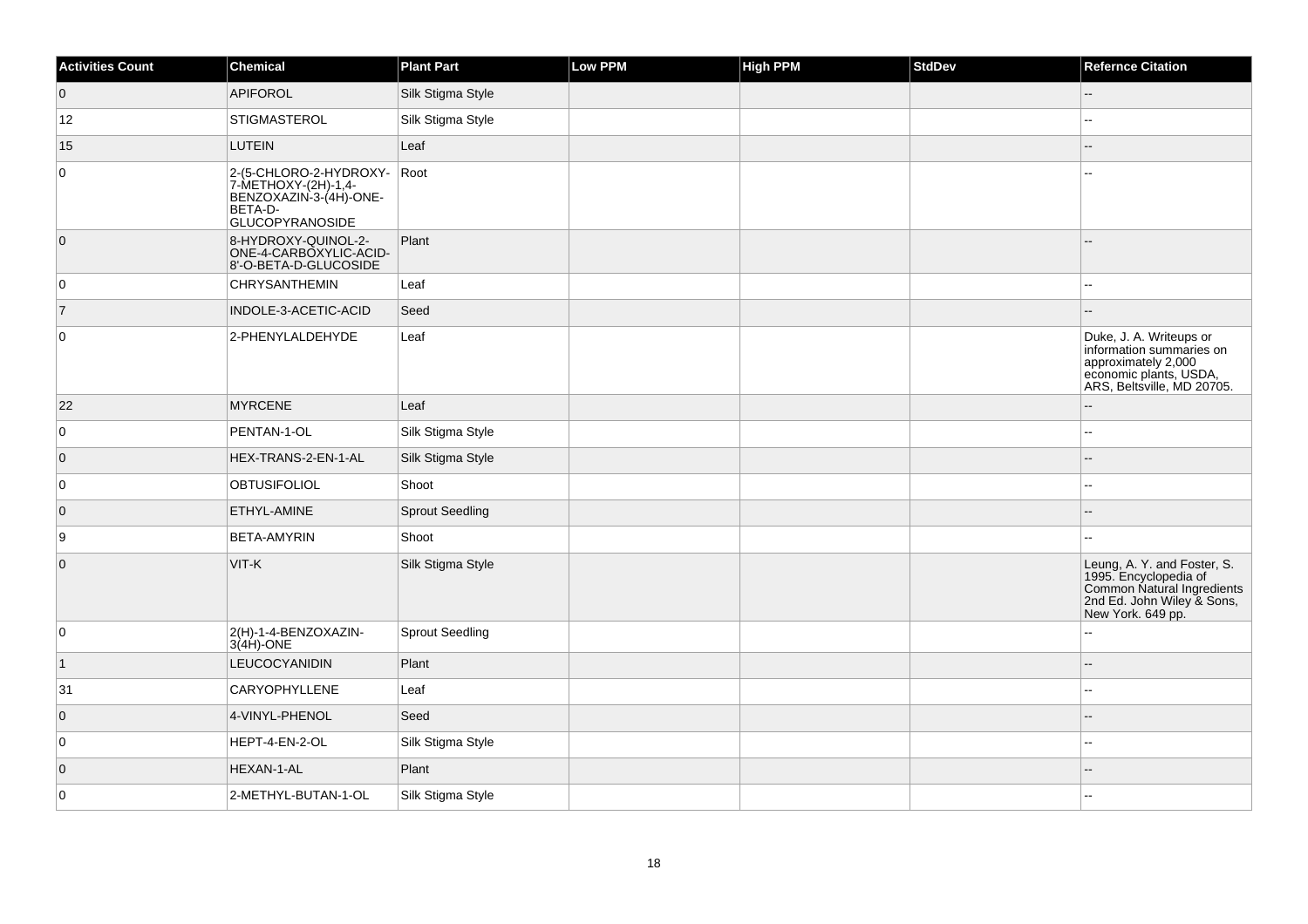| Activities Count | <b>Chemical</b>                                                         | <b>Plant Part</b>      | Low PPM | <b>High PPM</b> | <b>StdDev</b> | <b>Refernce Citation</b>                                                                                                                                                 |
|------------------|-------------------------------------------------------------------------|------------------------|---------|-----------------|---------------|--------------------------------------------------------------------------------------------------------------------------------------------------------------------------|
| 32               | ALPHA-TOCOPHEROL                                                        | Seed Oil               |         |                 |               |                                                                                                                                                                          |
| 1                | <b>SPERMINE</b>                                                         | Seed                   |         |                 |               | ANON. 1948-1976. The<br>Wealth of India raw materials.<br>Publications and Information<br>Directorate, CSIR, New Delhi.<br>11 volumes.                                   |
| $\overline{0}$   | 1,1-DIPHENYL-ETHANE                                                     | Leaf                   |         |                 |               | Duke, J. A. Writeups or<br>information summaries on<br>approximately 2,000<br>economic plants, USDA,<br>ARS, Beltsville, MD 20705.                                       |
| 76               | <b>EUGENOL</b>                                                          | Seed                   |         |                 |               |                                                                                                                                                                          |
| $\mathbf{1}$     | PYRROLIDINE                                                             | Seed                   |         |                 |               |                                                                                                                                                                          |
| 2                | <b>GLUTEN</b>                                                           | Seed                   |         |                 |               | Jeffery B. Harborne and H.<br>Baxter, eds. 1983.<br>Phytochemical Dictionary. A<br>Handbook of Bioactive<br>Compounds from Plants.<br>Taylor & Frost, London. 791<br>pp. |
| $\vert$ 1        | <b>MALONIC-ACID</b>                                                     | Plant                  |         |                 |               | $\overline{a}$                                                                                                                                                           |
| $\overline{0}$   | ALPHA-AMYLASE                                                           | Plant                  |         |                 |               |                                                                                                                                                                          |
| 3                | INDOLE-3-BUTYRIC-ACID                                                   | Leaf                   |         |                 |               | $\sim$                                                                                                                                                                   |
| 22               | <b>ISOQUERCITRIN</b>                                                    | Plant                  |         |                 |               | Stitt, Paul. Why George<br>should eat broccoli.                                                                                                                          |
| $\overline{0}$   | <b>XYLOARABINOSE</b>                                                    | Plant                  |         |                 |               |                                                                                                                                                                          |
| $\overline{0}$   | 3,7-DIHYDROXY-INDOLIN-<br>2-ONE-3-ACETIC-ACID-7'-O-<br>BETA-D-GLUCOSIDE | Plant                  |         |                 |               |                                                                                                                                                                          |
| 60               | <b>LIMONENE</b>                                                         | Silk Stigma Style      |         |                 |               |                                                                                                                                                                          |
| $\overline{0}$   | TRANS-24-METHYL-23-<br>DEHYDRO-LOPHENOL                                 | Seed                   |         |                 |               |                                                                                                                                                                          |
| $\overline{0}$   | 2-(2,4-DIHYDROXY-1,4(2H)-<br>BENZOXAZIN-3(4H)-ON-<br>BETA-D-GLUCOSIDE   | <b>Sprout Seedling</b> |         |                 |               |                                                                                                                                                                          |
| $\overline{0}$   | SD                                                                      | Plant                  |         |                 |               |                                                                                                                                                                          |
| $\overline{0}$   | OCT-1-EN-3-OL                                                           | Silk Stigma Style      |         |                 |               |                                                                                                                                                                          |
| $\overline{0}$   | DIOXYCINNAMIC-ACID                                                      | Plant                  |         |                 |               |                                                                                                                                                                          |
| $\overline{7}$   | INDOLE-3-ACETIC-ACID                                                    | Juice                  |         |                 |               |                                                                                                                                                                          |
| $\overline{7}$   | <b>CYANIDIN</b>                                                         | Silk Stigma Style      |         |                 |               |                                                                                                                                                                          |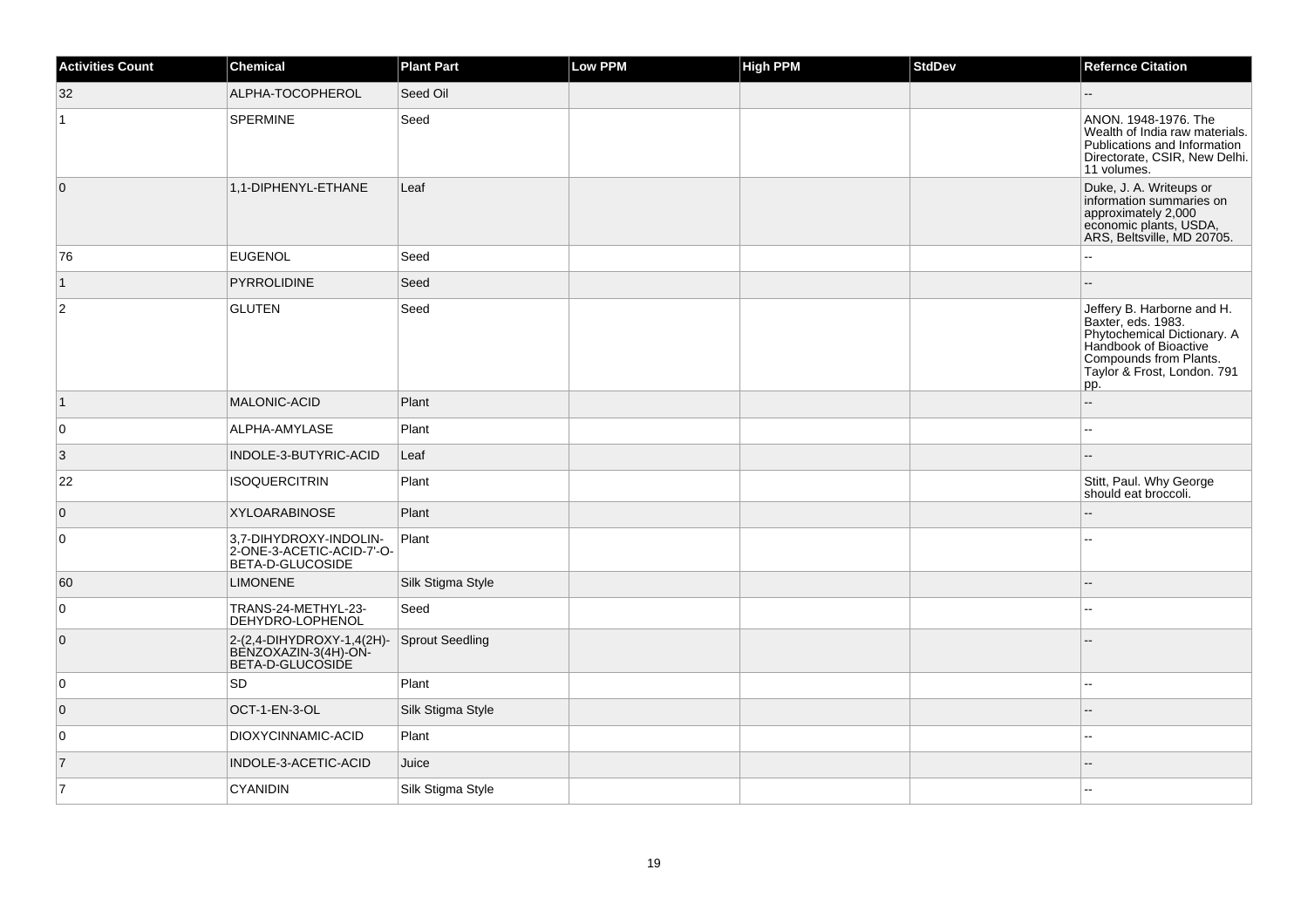| <b>Activities Count</b> | Chemical                              | <b>Plant Part</b>     | Low PPM | <b>High PPM</b> | StdDev | <b>Refernce Citation</b>                                                                                                           |
|-------------------------|---------------------------------------|-----------------------|---------|-----------------|--------|------------------------------------------------------------------------------------------------------------------------------------|
| $\overline{4}$          | P-<br><b>HYDROXYBENZALDEHYDE</b>      | Cob                   |         |                 |        |                                                                                                                                    |
| 0                       | HEPTAN-2-OL                           | Silk Stigma Style     |         |                 |        |                                                                                                                                    |
| $\vert$ 2               | <b>CADAVERINE</b>                     | Plant                 |         |                 |        |                                                                                                                                    |
| $\overline{0}$          | DECA-TRANS-2-CIS-4-<br>DIEN-1-AL      | Silk Stigma Style     |         |                 |        | --                                                                                                                                 |
| $\overline{0}$          | HEPT-4-EN-OL                          | Plant                 |         |                 |        | --                                                                                                                                 |
| 6                       | SYRINGIC-ACID                         | <b>Tissue Culture</b> |         |                 |        | $\sim$                                                                                                                             |
| $\overline{0}$          | 1-ACETO-NAPTHONE                      | Leaf                  |         |                 |        | Duke, J. A. Writeups or<br>information summaries on<br>approximately 2,000<br>economic plants, USDA,<br>ARS, Beltsville, MD 20705. |
| $\vert$ 1               | QUINIC-ACID                           | Plant                 |         |                 |        |                                                                                                                                    |
| $\overline{0}$          | DECAN-1-OL                            | Silk Stigma Style     |         |                 |        |                                                                                                                                    |
| $ 2\rangle$             | PHOSPHATIDYL-CHOLINE                  | $ $ Plant             |         |                 |        | --                                                                                                                                 |
| $\overline{0}$          | HEXAN-1-OL                            | Silk Stigma Style     |         |                 |        | --                                                                                                                                 |
| $\vert$ 1               | CINNAMIC-ACID-ETHYL-<br><b>ESTER</b>  | Silk Stigma Style     |         |                 |        |                                                                                                                                    |
| $\overline{0}$          | OCTADECENOIC-ACID                     | Seed                  |         |                 |        |                                                                                                                                    |
| $ 2\rangle$             | GERANYL-ACETONE                       | Husk Essent. Oil      |         |                 |        | $\overline{a}$                                                                                                                     |
| $\overline{0}$          | BETA-ZEACAROTENE                      | Plant                 |         |                 |        |                                                                                                                                    |
| $\overline{0}$          | N-PROPYL-GALLATE                      | Seed                  |         |                 |        | $\overline{a}$                                                                                                                     |
| $\vert$ 2               | CHELIDONIC-ACID                       | Root                  |         |                 |        | $-$                                                                                                                                |
| $\overline{0}$          | ANTHRANILIC-ACID-BETA-<br>D-GLUCOSIDE | Leaf                  |         |                 |        |                                                                                                                                    |
| 12                      | <b>STIGMASTEROL</b>                   | Seed Oil              |         |                 |        | $-$                                                                                                                                |
| 0                       | <b>LOPHENOL</b>                       | Shoot                 |         |                 |        | $-1$                                                                                                                               |
| $\overline{0}$          | 7-DEHYDRO-<br>AVENASTEROL             | Seed                  |         |                 |        |                                                                                                                                    |
| 0                       | <b>CASTASTERONE</b>                   | Seed                  |         |                 |        | Щ,                                                                                                                                 |
| 15                      | <b>INDOLE</b>                         | Leaf                  |         |                 |        | Duke, J. A. Writeups or<br>information summaries on<br>approximately 2,000<br>economic plants, USDA,<br>ARS, Beltsville, MD 20705. |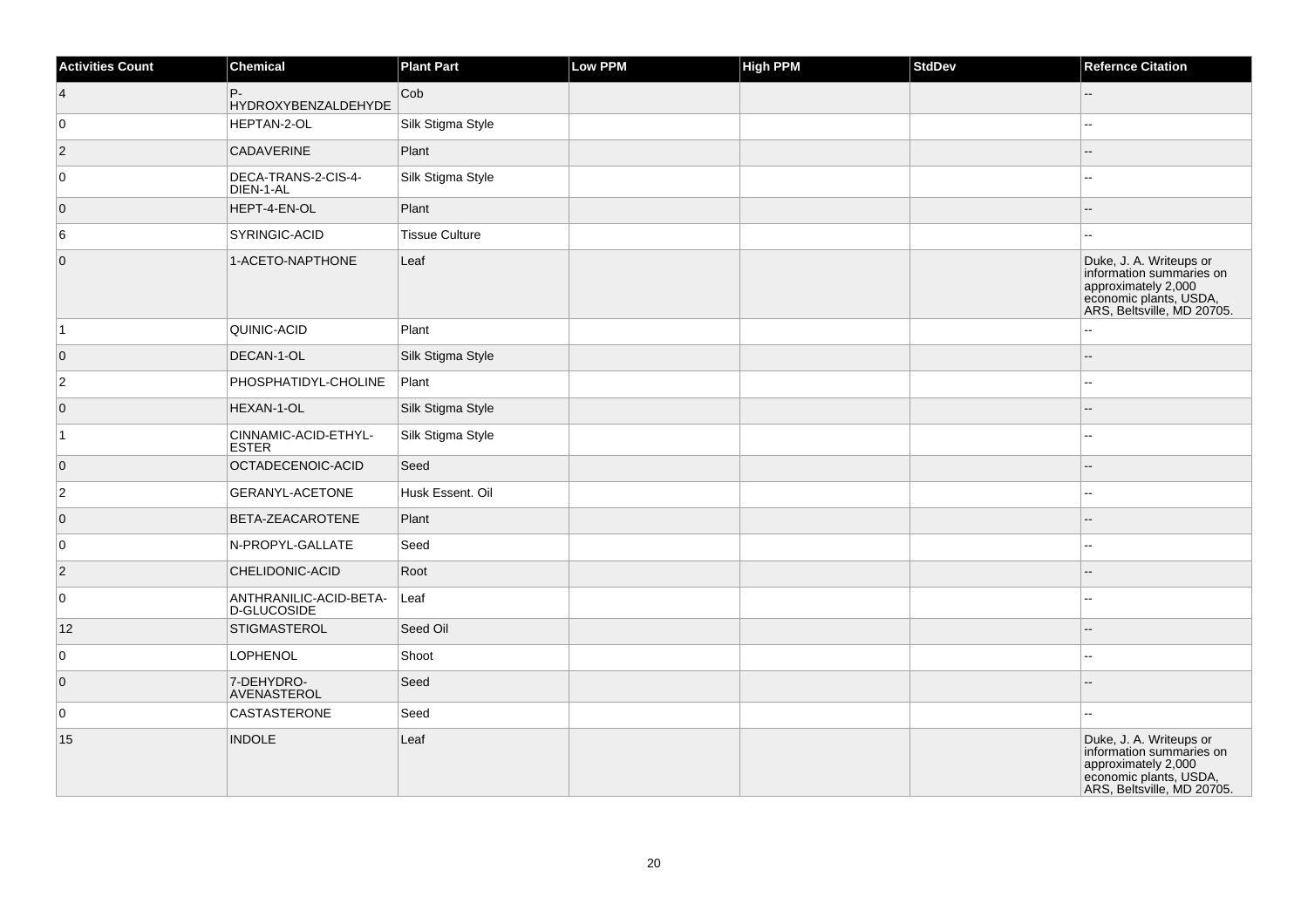| <b>Activities Count</b> | <b>Chemical</b>                               | <b>Plant Part</b>      | <b>Low PPM</b> | <b>High PPM</b> | StdDev | <b>Refernce Citation</b>                                                                                                                                                                                              |
|-------------------------|-----------------------------------------------|------------------------|----------------|-----------------|--------|-----------------------------------------------------------------------------------------------------------------------------------------------------------------------------------------------------------------------|
| 24                      | VANILLIC-ACID                                 | <b>Sprout Seedling</b> |                |                 |        | 44                                                                                                                                                                                                                    |
| $\overline{0}$          | 2-PENTYL-FURAN                                | Plant                  |                |                 |        |                                                                                                                                                                                                                       |
| 0                       | PENT-1-EN-2-OL                                | Silk Stigma Style      |                |                 |        | --                                                                                                                                                                                                                    |
| $\overline{0}$          | HEX-TRANS-2-EN-1-AL                           | Leaf                   |                |                 |        |                                                                                                                                                                                                                       |
| $\mathbf 0$             | O-DIETHYL-PHTHALATE                           | Silk Stigma Style      |                |                 |        | --                                                                                                                                                                                                                    |
| 6                       | ETHYL-ACETATE                                 | Shoot                  |                |                 |        |                                                                                                                                                                                                                       |
| 0                       | BETA-AMYLASE                                  | Plant                  |                |                 |        |                                                                                                                                                                                                                       |
| $\overline{4}$          | <b>TRYPTAMINE</b>                             | Plant                  |                |                 |        | Jeffery B. Harborne and H.<br>Baxter, eds. 1983.<br>Phytochemical Dictionary. A<br>Handbook of Bioactive<br>Compounds from Plants.<br>Taylor & Frost, London. 791<br>pp.                                              |
| 0                       | 1,2-DIMETHOXY-BENZENE                         | Husk Essent. Oil       |                |                 |        | u.                                                                                                                                                                                                                    |
| $\overline{0}$          | <b>ZEANOSIDE A</b>                            | Seed                   |                |                 |        | $-$                                                                                                                                                                                                                   |
| 4                       | 4-VINYL-GUAIACOL                              | Seed                   |                |                 |        | $=$                                                                                                                                                                                                                   |
| $\overline{0}$          | 2-METHYL-BUTAN-1-AL                           | Silk Stigma Style      |                |                 |        |                                                                                                                                                                                                                       |
| 32                      | ALPHA-TOCOPHEROL                              | Seed                   |                |                 |        | ÷÷.                                                                                                                                                                                                                   |
| $\overline{0}$          | <b>GLUTAMIC-ACID-</b><br><b>DECARBOXYLASE</b> | Plant                  |                |                 |        |                                                                                                                                                                                                                       |
| $\vert$ 1               | <b>SPERMIDINE</b>                             | Seed                   |                |                 |        | ANON, 1948-1976, The<br>Wealth of India raw materials.<br>Publications and Information<br>Directorate, CSIR, New Delhi.<br>11 volumes.                                                                                |
| $\overline{0}$          | ALPHA-MUUROLENE                               | Leaf                   |                |                 |        |                                                                                                                                                                                                                       |
| 0                       | <b>CYSTATHIONE</b>                            | Plant                  |                |                 |        | ц,                                                                                                                                                                                                                    |
| $\overline{0}$          | MALIC-ACID-<br><b>DEHYDROGENASE</b>           | Plant                  |                |                 |        |                                                                                                                                                                                                                       |
| 176                     | QUERCETIN                                     | Pollen Or Spore        |                |                 |        |                                                                                                                                                                                                                       |
| 12                      | <b>ALLANTOIN</b>                              | Seed                   |                |                 |        | Williamson, E. M. and Evans,<br>F. J., Potter's New<br>Cyclopaedia of Botanical<br>Drugs and Preparations,<br>Revised Ed., Saffron Walden,<br>the C. W. Daniel Co., Ltd.,<br>Essex UK, 362 pp, 1988,<br>reprint 1989. |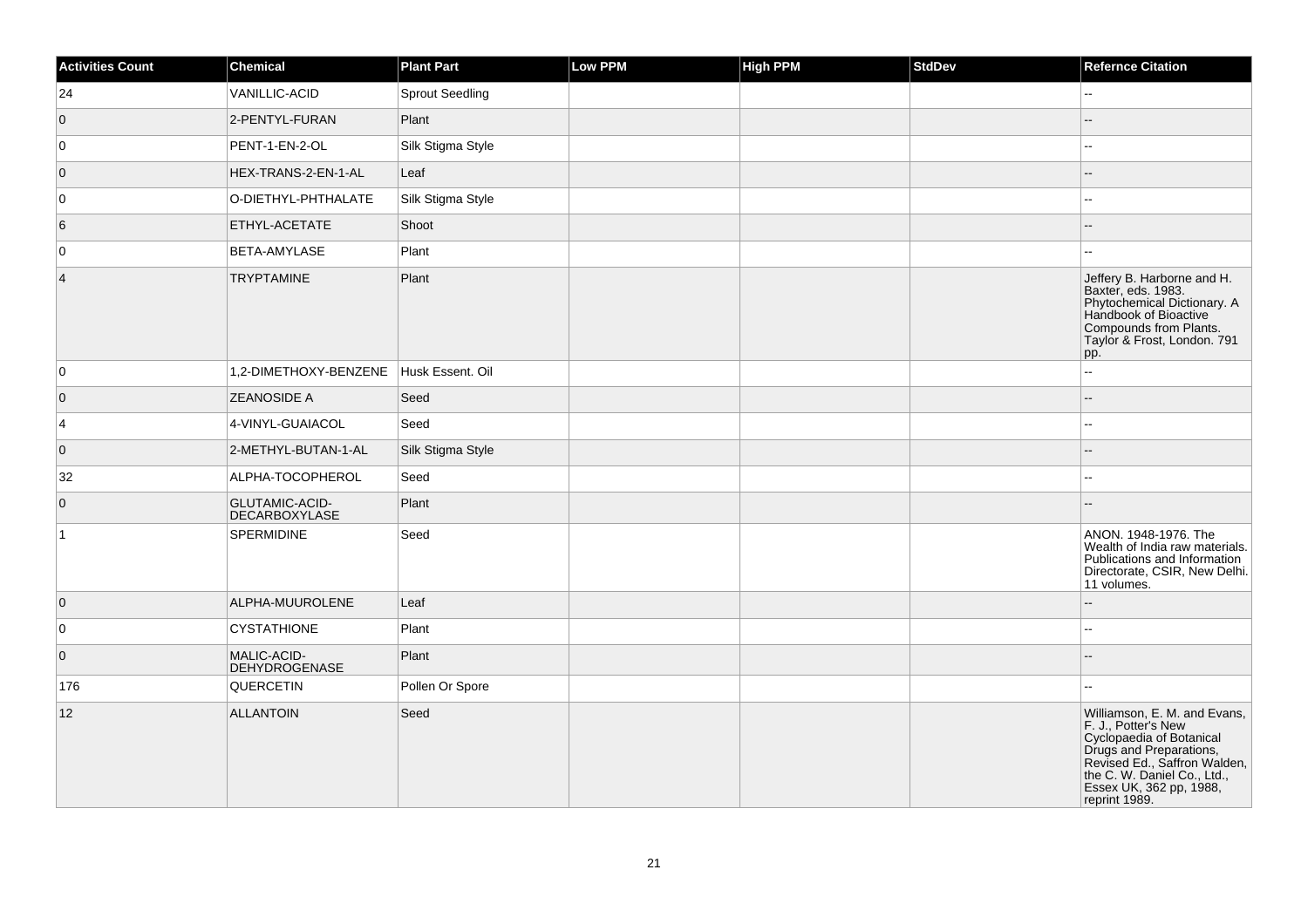| <b>Activities Count</b> | Chemical                                 | <b>Plant Part</b> | Low PPM | <b>High PPM</b> | <b>StdDev</b> | <b>Refernce Citation</b>                                                                                                           |
|-------------------------|------------------------------------------|-------------------|---------|-----------------|---------------|------------------------------------------------------------------------------------------------------------------------------------|
| 3                       | INDOLE-3-BUTYRIC-ACID                    | Seed              |         |                 |               | --                                                                                                                                 |
| $\overline{0}$          | <b>XYLENE</b>                            | Husk Essent. Oil  |         |                 |               |                                                                                                                                    |
| 0                       | 3'-O-METHYL-MAYSIN                       | Silk Stigma Style |         |                 |               |                                                                                                                                    |
| 60                      | <b>LIMONENE</b>                          | Husk Essent. Oil  |         |                 |               | --                                                                                                                                 |
| $\overline{0}$          | 2,4-METHYLENE-<br><b>CHOLESTEROL</b>     | Pollen Or Spore   |         |                 |               |                                                                                                                                    |
| $\overline{0}$          | SITOSTANOL-P-<br><b>COUMARATE</b>        | <b>Bran</b>       |         |                 |               |                                                                                                                                    |
| $\overline{0}$          | GAMMA-SITOSTEROL                         | Plant             |         |                 |               |                                                                                                                                    |
| $\overline{0}$          | NONAN-2-ONE                              | Silk Stigma Style |         |                 |               |                                                                                                                                    |
| $\overline{7}$          | INDOLE-3-ACETIC-ACID                     | Root              |         |                 |               |                                                                                                                                    |
| $\overline{0}$          | <b>CUBEBENOL</b>                         | Leaf              |         |                 |               | Duke, J. A. Writeups or<br>information summaries on<br>approximately 2,000<br>economic plants, USDA,<br>ARS, Beltsville, MD 20705. |
| $\overline{0}$          | <b>BUTENYL-</b><br><b>ISOTHIOCYANATE</b> | Seed              |         |                 |               |                                                                                                                                    |
| $\overline{0}$          | DEC-TRANS-2-EN-1-AL                      | Husk Essent. Oil  |         |                 |               |                                                                                                                                    |
| $\overline{4}$          | SYRINGALDEHYDE                           | Seed              |         |                 |               |                                                                                                                                    |
| $\overline{0}$          | 1-ACETO-METHYL-<br><b>NAPTHONE</b>       | Leaf              |         |                 |               | Duke, J. A. Writeups or<br>information summaries on<br>approximately 2,000<br>economic plants, USDA,<br>ARS, Beltsville, MD 20705. |
| $ 2\rangle$             | PHENYLACETIC-ACID                        | Pollen Or Spore   |         |                 |               |                                                                                                                                    |
| $\overline{0}$          | <b>FLUORENE</b>                          | Silk Stigma Style |         |                 |               |                                                                                                                                    |
| $\overline{0}$          | QUERCETIN-DIGLUCOSIDE   Plant            |                   |         |                 |               |                                                                                                                                    |
| $\overline{0}$          | NON-CIS-3-EN-1-OL                        | Husk Essent. Oil  |         |                 |               |                                                                                                                                    |
| $\overline{0}$          | PHENYLALANINE-<br>AMMONIA-LYASE          | Plant             |         |                 |               |                                                                                                                                    |
| $\overline{0}$          | HEXAN-1-AL                               | Seed Essent, Oil  |         |                 |               |                                                                                                                                    |
| $\overline{0}$          | OCTADECATRIENOIC-ACID Seed               |                   |         |                 |               |                                                                                                                                    |
| 13                      | <b>GERANIAL</b>                          | Husk Essent. Oil  |         |                 |               |                                                                                                                                    |
| 37                      | CARVACROL                                | Seed Essent, Oil  |         |                 |               |                                                                                                                                    |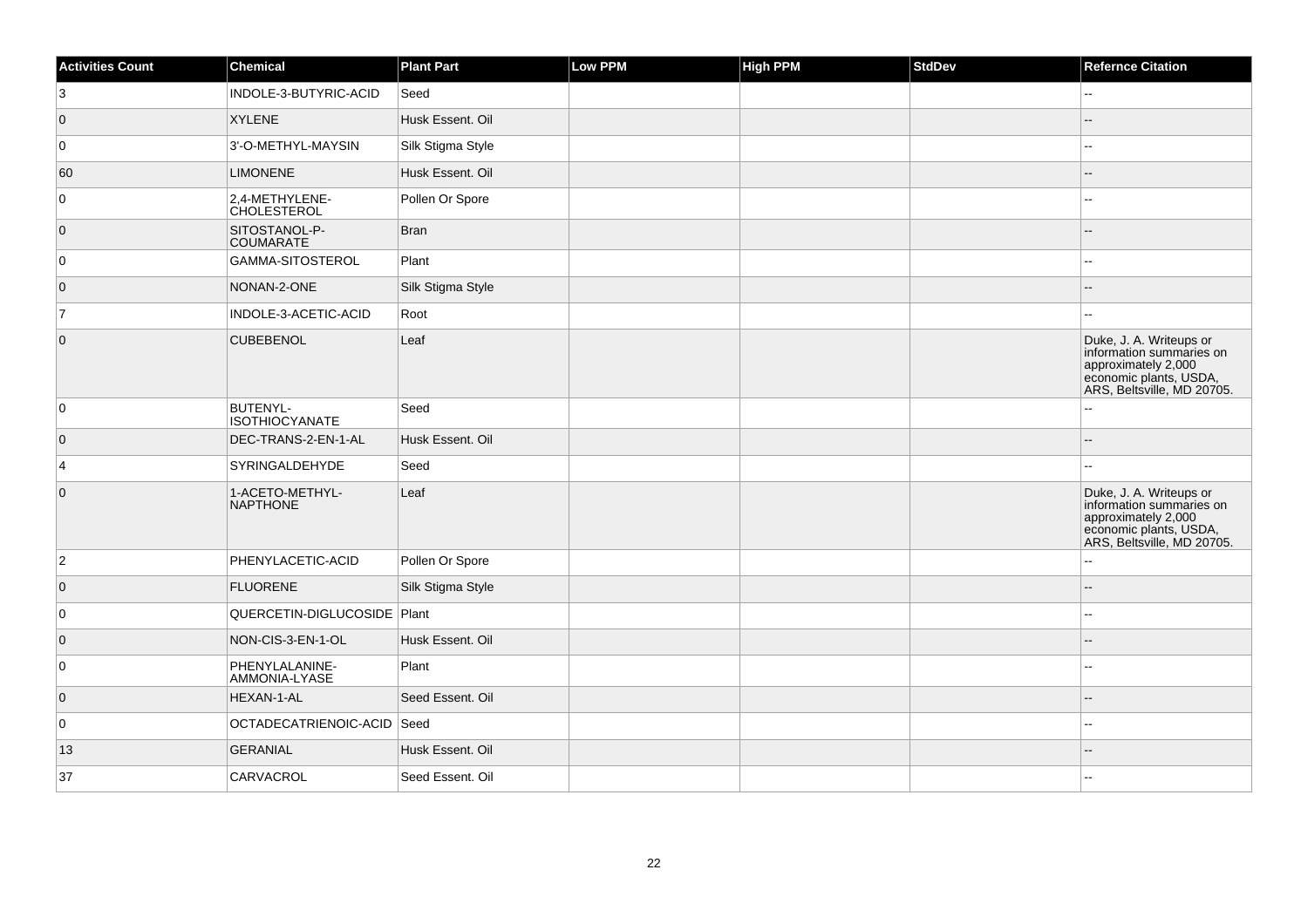| <b>Activities Count</b> | <b>Chemical</b>                       | <b>Plant Part</b> | <b>Low PPM</b> | High PPM | <b>StdDev</b> | <b>Refernce Citation</b>                                                                                                              |
|-------------------------|---------------------------------------|-------------------|----------------|----------|---------------|---------------------------------------------------------------------------------------------------------------------------------------|
| 6                       | ANTHRANILIC-ACID                      | Leaf              |                |          |               | $\overline{\phantom{a}}$                                                                                                              |
| 8                       | STEARIC-ACID                          | Silk Stigma Style |                |          |               | $\sim$                                                                                                                                |
| $\overline{0}$          | <b>LONGIFOLENE</b>                    | Root              |                |          |               | ٠.                                                                                                                                    |
| 0                       | 6-METHOXY-<br>BENZOXAZOLIN-2-ONE      | Plant             |                |          |               | $\sim$                                                                                                                                |
| $ 2\rangle$             | <b>CAMPESTEROL</b>                    | Seed Oil          |                |          |               |                                                                                                                                       |
| 0                       | <b>HYDROXAMIC-ACID</b>                | Leaf              |                |          |               | $\sim$                                                                                                                                |
| $\overline{0}$          | ALPHA-YLANGENE                        | Husk Essent, Oil  |                |          |               |                                                                                                                                       |
| $\overline{0}$          | PELARGONIDIN-3-<br><b>GLUCOSIDE</b>   | Plant             |                |          |               |                                                                                                                                       |
| $\overline{0}$          | HEX-CIS-3-EN-1-YL-<br><b>ACETATE</b>  | Leaf              |                |          |               | $-$                                                                                                                                   |
| 37                      | CARVACROL                             | Seed              |                |          |               | $\overline{\phantom{a}}$                                                                                                              |
| $\overline{0}$          | DODECAN-1-AL                          | Husk Essent. Oil  |                |          |               | $\sim$                                                                                                                                |
| $\overline{1}$          | <b>BENZYL-FORMATE</b>                 | Leaf              |                |          |               | Duke, J. A. Writeups or<br>information summaries on<br>approximately 2,000<br>economic plants, USDA,<br>ARS, Beltsville, MD 20705.    |
| 6                       | <b>TARTARIC-ACID</b>                  | Silk Stigma Style |                |          |               | Leung, A. Y. and Foster, S.<br>1995. Encyclopedia of<br>Common Natural Ingredients<br>2nd Ed. John Wiley & Sons,<br>New York. 649 pp. |
| $\overline{0}$          | METHYL-2-THIENYL-<br><b>KETONE</b>    | Leaf              |                |          |               | Duke, J. A. Writeups or<br>information summaries on<br>approximately 2,000<br>economic plants, USDA,<br>ARS, Beltsville, MD 20705.    |
| 3                       | $4-$<br>HYDROXYBENZALDEHYDE           | Cob               |                |          |               |                                                                                                                                       |
| 23                      | ALPHA-TERPINEOL                       | Silk Stigma Style |                |          |               | ä.                                                                                                                                    |
| $\overline{0}$          | ZEA GLYCOPROTEIN U-<br><b>CSE-300</b> | Silk Stigma Style |                |          |               |                                                                                                                                       |
| 0                       | 4-VINYL-4-DEETHYL-<br>CHLOROPHYLL-A   | Plant             |                |          |               |                                                                                                                                       |
| $\overline{0}$          | DECAN-2-OL                            | Husk Essent. Oil  |                |          |               |                                                                                                                                       |
| $\overline{0}$          | <b>HEXADECENOIC-ACID</b>              | Seed              |                |          |               |                                                                                                                                       |
| $\overline{0}$          | 2-ETHYL-HEX-AN-1-OL                   | Plant             |                |          |               |                                                                                                                                       |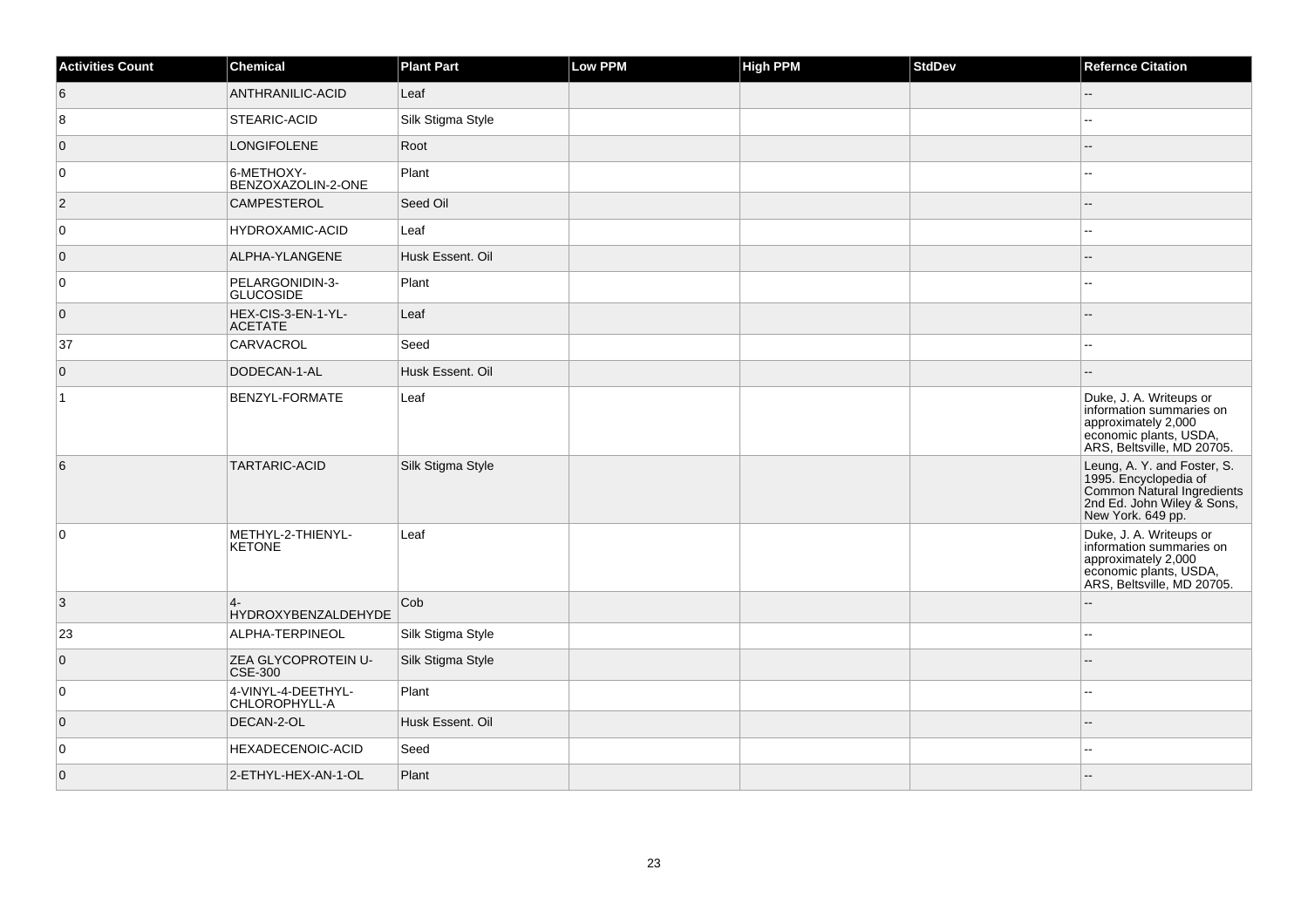| <b>Activities Count</b> | <b>Chemical</b>                                             | <b>Plant Part</b>      | Low PPM | <b>High PPM</b> | <b>StdDev</b> | <b>Refernce Citation</b> |
|-------------------------|-------------------------------------------------------------|------------------------|---------|-----------------|---------------|--------------------------|
| 32                      | ALPHA-TOCOPHEROL                                            | Fruit                  |         |                 |               | 44                       |
| $\overline{0}$          | OCTAN-2-OL                                                  | Silk Stigma Style      |         |                 |               |                          |
| 0                       | ETHYL-METHYL-AMINE                                          | Seed                   |         |                 |               | $\overline{\phantom{a}}$ |
| $\overline{0}$          | <b>PUTRESCINE</b>                                           | <b>Sprout Seedling</b> |         |                 |               | $\sim$                   |
| 15                      | <b>METHIONINE</b>                                           | Pollen Or Spore        |         |                 |               |                          |
| $\overline{0}$          | CYCLOSATIVENE                                               | Leaf                   |         |                 |               |                          |
| 0                       | 2-(2,4-DIHYDROXY-7-<br>MÈTHOXY-1,4(2H)-<br>BENZOXAZIN-3(4H) | Plant                  |         |                 |               |                          |
| $\overline{0}$          | ALDOBIOURONIC-ACID                                          | Plant                  |         |                 |               |                          |
| $\mathbf 0$             | INDOLE-3-ACETIC-ACID-<br>METHYL-ESTER                       | Seed                   |         |                 |               | --                       |
| 43                      | <b>XANTHOTOXIN</b>                                          | Root                   |         |                 |               |                          |
| 0                       | 3'-NUCLEOTIDASE                                             | <b>Tissue Culture</b>  |         |                 |               | $-1$                     |
| 60                      | <b>LIMONENE</b>                                             | Leaf                   |         |                 |               | --                       |
| 0                       | 2,4-DIHYDROXY-6,7-<br>DIMETHOXY-2H,1,4-<br>BENZOXAZIN-3-ONE | <b>Sprout Seedling</b> |         |                 |               |                          |
| $\overline{0}$          | SITOSTANOL FERULATE                                         | <b>Bran</b>            |         |                 |               | --                       |
| $\overline{2}$          | GAMMA-NONALACTONE                                           | Silk Stigma Style      |         |                 |               | $-$                      |
| $\overline{0}$          | SALICYLIC-ACID-METHYL-<br><b>ESTER</b>                      | Leaf                   |         |                 |               |                          |
| 0                       | NONAN-2-ONE                                                 | Husk Essent. Oil       |         |                 |               | $\overline{\phantom{a}}$ |
| $\overline{0}$          | <b>DIHYDROSITOSTEROL</b>                                    | Plant                  |         |                 |               |                          |
| $\overline{2}$          | PHYTOHAEMAGGLUTININ                                         | Silk Stigma Style      |         |                 |               | $\overline{a}$           |
| $\overline{7}$          | INDOLE-3-ACETIC-ACID                                        | Cotyledon              |         |                 |               |                          |
| $\overline{2}$          | <b>CRYPTOXANTHIN</b>                                        | Plant                  |         |                 |               | --                       |
| $\overline{0}$          | HEPT-TRANS-2-EN-1-AL                                        | Silk Stigma Style      |         |                 |               |                          |
| 0                       | BUTAN-1-OL                                                  | Silk Stigma Style      |         |                 |               |                          |
| $\vert$ 1               | <b>NICOTIANAMINE</b>                                        | Leaf                   |         |                 |               |                          |
| 7                       | CYCLOARTENOL                                                | Root                   |         |                 |               |                          |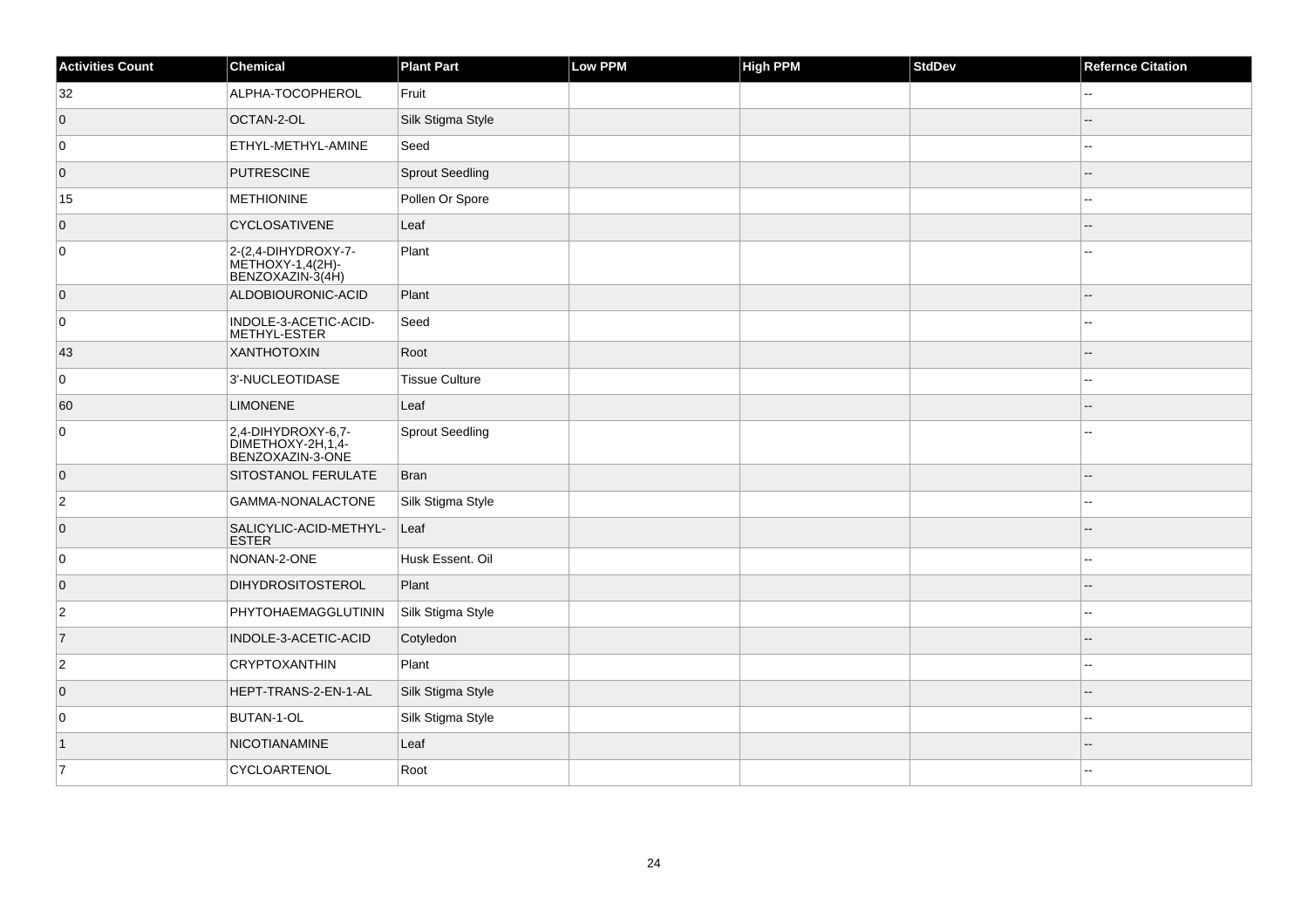| <b>Activities Count</b> | <b>Chemical</b>                                | <b>Plant Part</b> | <b>Low PPM</b> | High PPM | <b>StdDev</b> | <b>Refernce Citation</b>                                                                                                                                                                                              |
|-------------------------|------------------------------------------------|-------------------|----------------|----------|---------------|-----------------------------------------------------------------------------------------------------------------------------------------------------------------------------------------------------------------------|
| $\overline{0}$          | ZETA-CAROTENE                                  | Seed              |                |          |               | Jeffery B. Harborne and H.<br>Baxter, eds. 1983.<br>Phytochemical Dictionary. A<br>Handbook of Bioactive<br>Compounds from Plants.<br>Taylor & Frost, London. 791<br>pp.                                              |
| 15                      | MALIC-ACID                                     | Plant             |                |          |               | $\sim$                                                                                                                                                                                                                |
| $\overline{0}$          | 1-(3-METHYL-2-<br>FURYL)PROPANE                | Leaf              |                |          |               | Duke, J. A. Writeups or<br>information summaries on<br>approximately 2,000<br>economic plants, USDA,<br>ARS, Beltsville, MD 20705.                                                                                    |
| $ 2\rangle$             | PHENYL-ACETALDEHYDE                            | Seed Essent. Oil  |                |          |               |                                                                                                                                                                                                                       |
| $\overline{0}$          | QUERCETIN-3-O-BETA-D-<br><b>NEOHESPEROSIDE</b> | Pollen Or Spore   |                |          |               |                                                                                                                                                                                                                       |
| 0                       | 2-METHYL-NAPHTHALENE                           | Seed Essent. Oil  |                |          |               |                                                                                                                                                                                                                       |
| $\overline{0}$          | DECA-TRANS-2-TRANS-7-<br>TRIEN-1-AL            | Plant             |                |          |               | $\overline{a}$                                                                                                                                                                                                        |
| $\overline{0}$          | OCTADECADIENOIC-ACID                           | Seed              |                |          |               |                                                                                                                                                                                                                       |
| 6                       | <b>MYRISTIC-ACID</b>                           | Seed              |                |          |               |                                                                                                                                                                                                                       |
| $\overline{0}$          | <b>CAROTENE</b>                                | Leaf              |                |          |               | $\sim$                                                                                                                                                                                                                |
| $\vert$ 1               | ANTHERAXANTHIN                                 | Leaf              |                |          |               |                                                                                                                                                                                                                       |
| $\overline{0}$          | RHAMNOSE                                       | Silk Stigma Style |                |          |               | $\overline{a}$                                                                                                                                                                                                        |
| $\overline{0}$          | 6-METHOXY-2-(3)-<br><b>BENZOXAZOLINÓNE</b>     | Shoot             |                |          |               |                                                                                                                                                                                                                       |
| $\overline{1}$          | CALMODULIN                                     | Seed              |                |          |               |                                                                                                                                                                                                                       |
| 8                       | <b>HORDENINE</b>                               | Silk Stigma Style |                |          |               | Williamson, E. M. and Evans,<br>F. J., Potter's New<br>Cyclopaedia of Botanical<br>Drugs and Preparations,<br>Revised Ed., Saffron Walden,<br>the C. W. Daniel Co., Ltd.,<br>Essex UK, 362 pp, 1988,<br>reprint 1989. |
| 0                       | ALPHA-YLANGENE                                 | Leaf              |                |          |               | $\sim$                                                                                                                                                                                                                |
| $\overline{0}$          | HEX-CIS-3-EN-1-OL                              | Silk Stigma Style |                |          |               | $-$                                                                                                                                                                                                                   |
| $\overline{0}$          | NONAN-2-OL                                     | Plant             |                |          |               |                                                                                                                                                                                                                       |
| $\overline{0}$          | N-DEMETHYL-DIAZEPAM                            | Seed              |                |          |               |                                                                                                                                                                                                                       |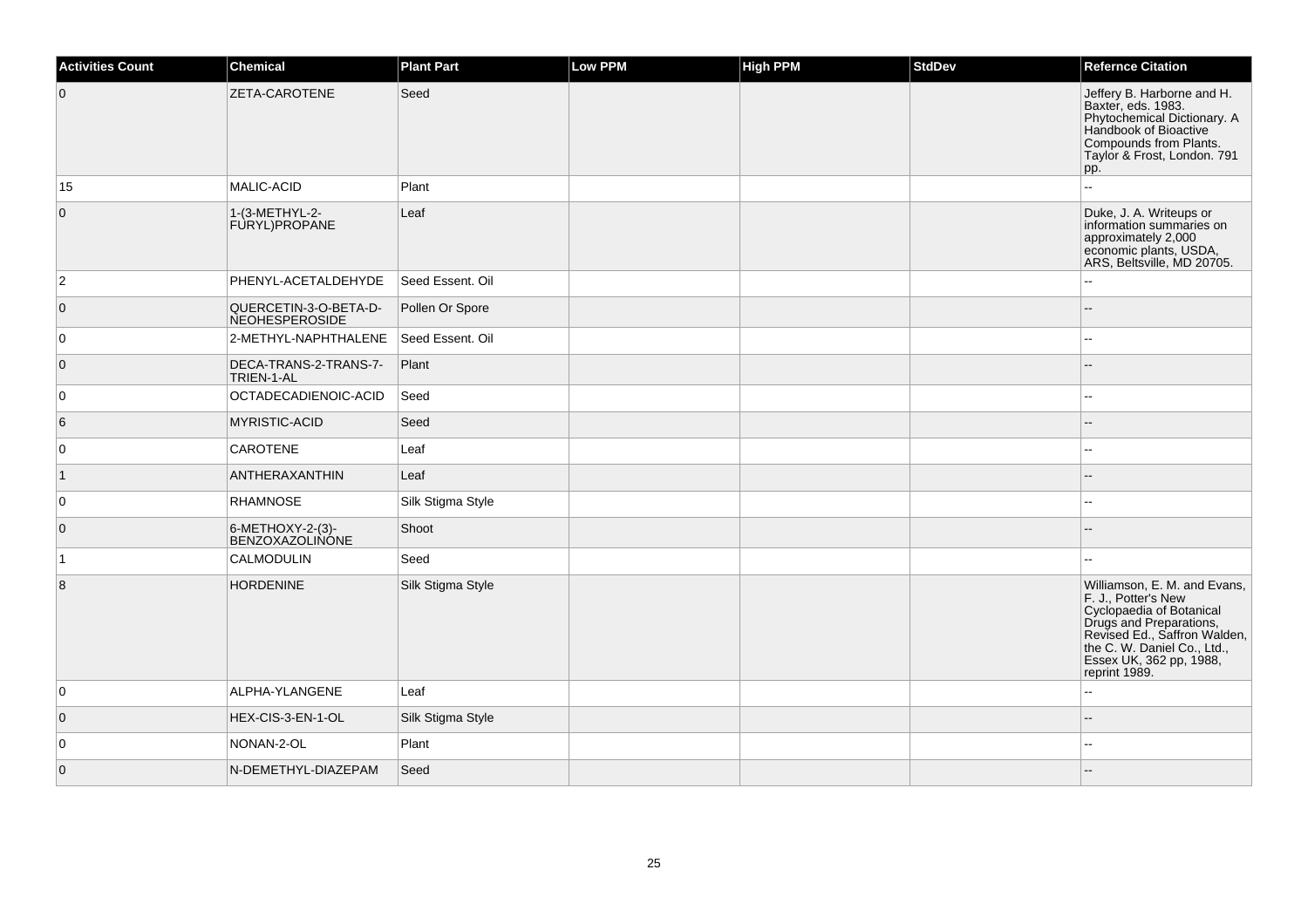| <b>Activities Count</b> | <b>Chemical</b>                          | <b>Plant Part</b>     | <b>Low PPM</b> | High PPM | <b>StdDev</b> | <b>Refernce Citation</b>                                                                                                                                                 |
|-------------------------|------------------------------------------|-----------------------|----------------|----------|---------------|--------------------------------------------------------------------------------------------------------------------------------------------------------------------------|
| 3                       | SUBAPHYLLIN                              | Plant                 |                |          |               | Jeffery B. Harborne and H.<br>Baxter, eds. 1983.<br>Phytochemical Dictionary. A<br>Handbook of Bioactive<br>Compounds from Plants.<br>Taylor & Frost, London. 791<br>pp. |
| 24                      | BENZALDEHYDE                             | Shoot                 |                |          |               | $\overline{\phantom{a}}$                                                                                                                                                 |
| $\overline{0}$          | ALPHA-SITOSTEROL                         | Plant                 |                |          |               | $\overline{\phantom{a}}$                                                                                                                                                 |
| 29                      | <b>TRYPTOPHAN</b>                        | Cotyledon             |                |          |               |                                                                                                                                                                          |
| 1                       | LANOSTEROL                               | Plant                 |                |          |               | $\sim$                                                                                                                                                                   |
| $\overline{0}$          | ZEINOXANTHIN                             | Plant                 |                |          |               |                                                                                                                                                                          |
| 0                       | 4-METHYL-GUAIACOL                        | Seed                  |                |          |               | $-$                                                                                                                                                                      |
| $\overline{0}$          | HEX-TRANS-3-EN-1-OL                      | Silk Essent. Oil      |                |          |               |                                                                                                                                                                          |
| 71                      | <b>THYMOL</b>                            | Seed Essent. Oil      |                |          |               |                                                                                                                                                                          |
| $\overline{0}$          | OCTAN-1-OL                               | Seed Essent, Oil      |                |          |               |                                                                                                                                                                          |
| 43                      | PROTOCATECHUIC-ACID                      | <b>Tissue Culture</b> |                |          |               |                                                                                                                                                                          |
| $\mathbf 1$             | CYCLOSADOL                               | Seed                  |                |          |               | $-$                                                                                                                                                                      |
| $\overline{7}$          | PELARGONIDIN                             | Silk Stigma Style     |                |          |               |                                                                                                                                                                          |
| $\overline{0}$          | DECA-TRANS-2, TRANS-4-<br>DIEN-1-AL      | Seed Essent. Oil      |                |          |               |                                                                                                                                                                          |
| 0                       | 24-METHYLENE-<br><b>LOPHENOL</b>         | Shoot                 |                |          |               |                                                                                                                                                                          |
| 31                      | <b>CARYOPHYLLENE</b>                     | Husk Essent. Oil      |                |          |               |                                                                                                                                                                          |
| $\overline{0}$          | HEPTAN-1-AL                              | Plant                 |                |          |               | $\sim$                                                                                                                                                                   |
| $\vert 4 \vert$         | TIN.                                     | Silk Stigma Style     |                |          |               |                                                                                                                                                                          |
| $\overline{0}$          | 2,3-DIHYDRO-2-PYRAN-2-<br>CARBOXALDEHYDE | Leaf                  |                |          |               | Duke, J. A. Writeups or<br>information summaries on<br>approximately 2,000<br>economic plants, USDA,<br>ARS, Beltsville, MD 20705.                                       |
| $\overline{0}$          | DEOXY-RIBONUCLEASE                       | Tissue Culture        |                |          |               |                                                                                                                                                                          |
| 62                      | GALLIC-ACID                              | <b>Tissue Culture</b> |                |          |               |                                                                                                                                                                          |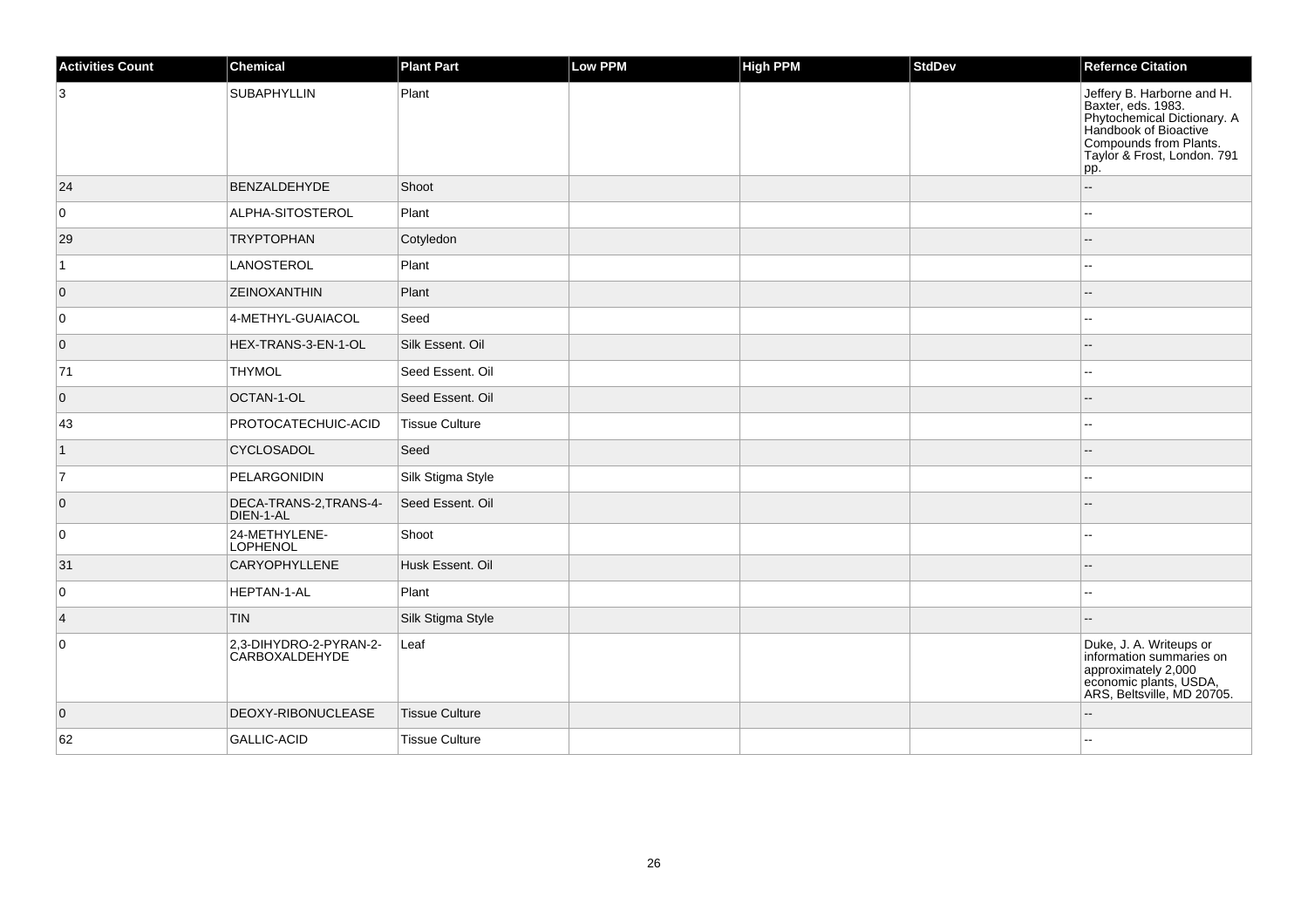| <b>Activities Count</b> | <b>Chemical</b>                                              | <b>Plant Part</b>      | Low PPM | <b>High PPM</b> | <b>StdDev</b> | <b>Refernce Citation</b>                                                                                                                                                  |
|-------------------------|--------------------------------------------------------------|------------------------|---------|-----------------|---------------|---------------------------------------------------------------------------------------------------------------------------------------------------------------------------|
| 5                       | <b>SABINOL</b>                                               | Leaf                   |         |                 |               | Duke, J. A. Writeups or<br>information summaries on<br>approximately 2,000<br>economic plants, USDA,<br>ARS, Beltsville, MD 20705.                                        |
| 0                       | DIHYDRO-PHASEIC-ACID                                         | Flower                 |         |                 |               |                                                                                                                                                                           |
| $\overline{0}$          | <b>PHYTOFLUENE</b>                                           | Plant                  |         |                 |               |                                                                                                                                                                           |
| $\overline{7}$          | <b>HISTIDINE</b>                                             | Embryo                 |         |                 |               |                                                                                                                                                                           |
| 10                      | <b>CROCETIN</b>                                              | Leaf                   |         |                 |               |                                                                                                                                                                           |
| $\mathbf 0$             | HEPT-CIS-4-EN-2-OL                                           | Leaf                   |         |                 |               |                                                                                                                                                                           |
| 5                       | 24-METHYLENE-<br>CYCLOARTANOL                                | Shoot                  |         |                 |               |                                                                                                                                                                           |
| 2                       | GAMMA-CAROTENE                                               | Seed                   |         |                 |               | Jeffery B. Harborne and H.<br>Baxter, eds. 1983.<br>Phytochemical Dictionary. A<br>Handbook of Bioactive<br>Compounds from Plants.<br>Taylor & Frost, London. 791<br> pp. |
| $\overline{0}$          | MALEIC-ACID                                                  | Plant                  |         |                 |               | Ξ.                                                                                                                                                                        |
| 5                       | ZEAXANTHIN                                                   | Seed                   |         |                 |               | Jeffery B. Harborne and H.<br>Baxter, eds. 1983.<br>Phytochemical Dictionary. A<br>Handbook of Bioactive<br>Compounds from Plants.<br>Taylor & Frost, London. 791<br>pp.  |
| 67                      | 1,8-CINEOLE                                                  | Silk Stigma Style      |         |                 |               |                                                                                                                                                                           |
| $\mathbf 0$             | FERULOYLQUINIC-ACID                                          | <b>Sprout Seedling</b> |         |                 |               |                                                                                                                                                                           |
| $\overline{0}$          | QUERCETIN-3-O-BETA-D-<br>GLUCOSYL-O-ALPHA-L-<br>GALACTOSIDE? | Pollen Or Spore        |         |                 |               |                                                                                                                                                                           |
| 0                       | 2-METHYL-NAPHTHALENE                                         | Silk Stigma Style      |         |                 |               |                                                                                                                                                                           |
| $\overline{0}$          | DEC-TRANS-2-TRANS-4-<br>DIEN-1-AL                            | Plant                  |         |                 |               |                                                                                                                                                                           |
| $\overline{2}$          | PHENYL-ACETALDEHYDE                                          | Plant                  |         |                 |               |                                                                                                                                                                           |
| $\overline{0}$          | HEXAN-1-AL                                                   | <b>Hull Husk</b>       |         |                 |               |                                                                                                                                                                           |
| 0                       | <b>GEOSMIN</b>                                               | Silk Stigma Style      |         |                 |               |                                                                                                                                                                           |
| 13                      | BETA-IONONE                                                  | Plant                  |         |                 |               |                                                                                                                                                                           |
| $\mathbf 0$             | MYRECITIN-GLUCOSIDE                                          | Plant                  |         |                 |               |                                                                                                                                                                           |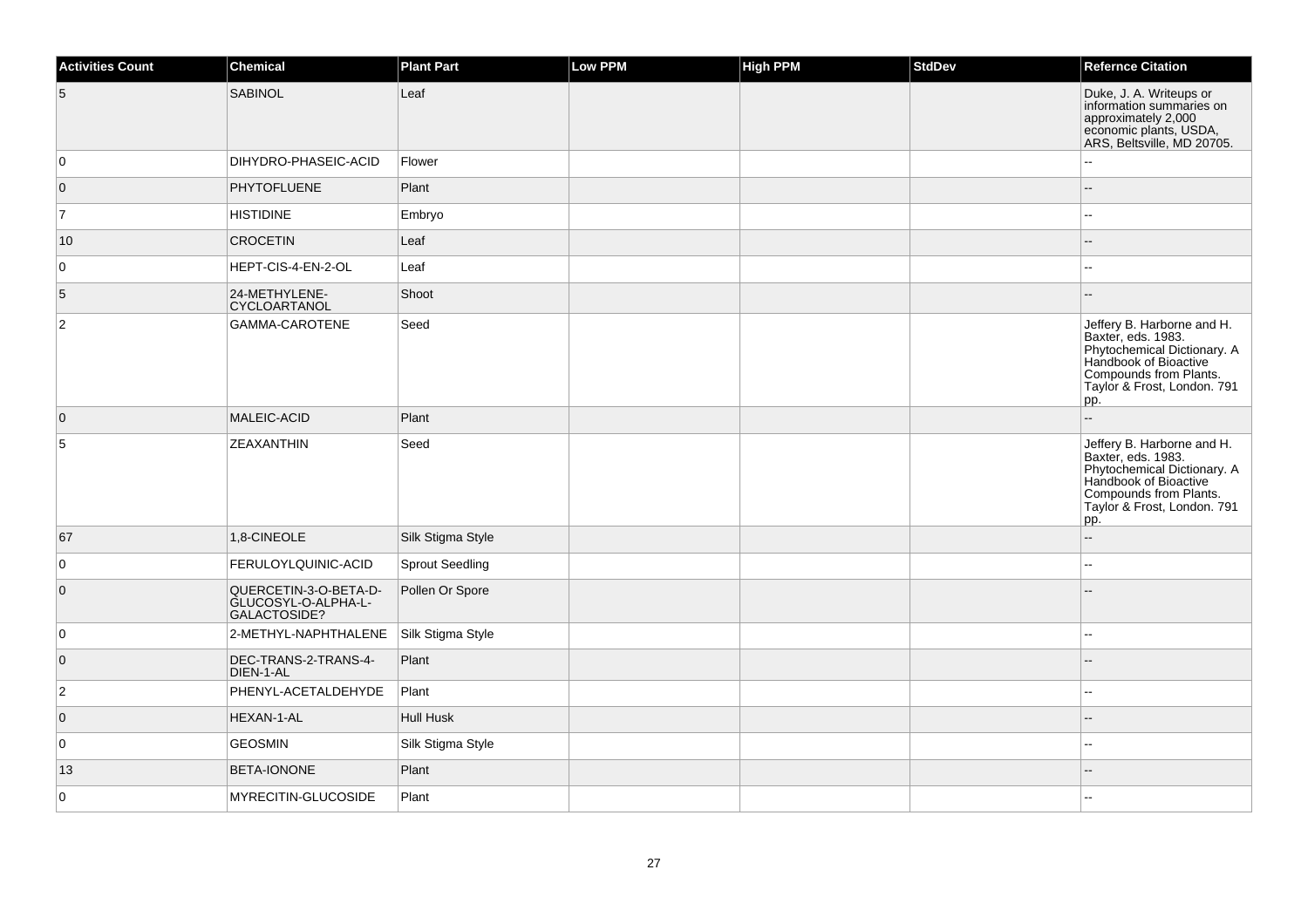| <b>Activities Count</b> | Chemical                                | <b>Plant Part</b>     | Low PPM | <b>High PPM</b> | <b>StdDev</b> | <b>Refernce Citation</b>                                                                                                           |
|-------------------------|-----------------------------------------|-----------------------|---------|-----------------|---------------|------------------------------------------------------------------------------------------------------------------------------------|
| $\overline{0}$          | CAMPESTANOL-P-<br><b>COUMARATE</b>      | Fruit                 |         |                 |               |                                                                                                                                    |
| 0                       | <b>ANILINE</b>                          | Seed                  |         |                 |               |                                                                                                                                    |
| 13                      | PALMITIC-ACID                           | Silk Stigma Style     |         |                 |               | --                                                                                                                                 |
| 0                       | <b>LIPOXIDASE</b>                       | Plant                 |         |                 |               | $\sim$                                                                                                                             |
| 12                      | <b>ALLANTOIN</b>                        | Embryo                |         |                 |               |                                                                                                                                    |
| 0                       | 6,7-DIMETHOXY-2-<br>BENZOXAZOLIN-2-ONE  | Plant                 |         |                 |               | --                                                                                                                                 |
| $\overline{0}$          | 6-METHOXY-<br>BENZOXAZOLIN-2-ONE        | Shoot                 |         |                 |               | $-$                                                                                                                                |
| 0                       | URONIC-ACID                             | Plant                 |         |                 |               | --                                                                                                                                 |
| $\overline{0}$          | 2-O-P-COUMAROYL-<br>HYDROXY-CITRIC-ACID | Shoot                 |         |                 |               |                                                                                                                                    |
| 28                      | VANILLIN                                | Cob                   |         |                 |               |                                                                                                                                    |
| $\overline{0}$          | <b>HEMICELLULOSE</b>                    | Cob                   |         |                 |               |                                                                                                                                    |
| 0                       | HEX-CIS-3-EN-1-OL                       | Leaf                  |         |                 |               | --                                                                                                                                 |
| $\overline{0}$          | DECAN-2-ONE                             | Seed Essent, Oil      |         |                 |               | --                                                                                                                                 |
| 0                       | <b>BENZOXAZIONE</b>                     | Sprout Seedling       |         |                 |               | ۵.                                                                                                                                 |
| $\overline{0}$          | MESO-INOSITOL                           | Pollen Or Spore       |         |                 |               | ۵.                                                                                                                                 |
| 0                       | 7-DEHYDRO-<br>AVENASTEROL               | Seed Oil              |         |                 |               |                                                                                                                                    |
| 28                      | ALPHA-PINENE                            | Husk Essent. Oil      |         |                 |               | --                                                                                                                                 |
| 0                       | <b>PROTOSAN</b>                         | Seed Oil              |         |                 |               | Ξ.                                                                                                                                 |
| $\overline{8}$          | LACTIC-ACID                             | Plant                 |         |                 |               | --                                                                                                                                 |
| 5                       | ZEAXANTHIN                              | Plant                 |         |                 |               | Ξ.                                                                                                                                 |
| $\overline{0}$          | 4-HYDROXY-BENZOIC-<br><b>ACID</b>       | <b>Tissue Culture</b> |         |                 |               |                                                                                                                                    |
| $\mathbf{1}$            | CYCLOSADOL                              | Seed Oil              |         |                 |               | $\sim$                                                                                                                             |
| $\overline{0}$          | 2-ACETO-NAPTHONE                        | Leaf                  |         |                 |               | Duke, J. A. Writeups or<br>information summaries on<br>approximately 2,000<br>economic plants, USDA,<br>ARS, Beltsville, MD 20705. |
| $\overline{4}$          | SYRINGALDEHYDE                          | Cob                   |         |                 |               |                                                                                                                                    |
| $\overline{0}$          | OCTAN-1-OL                              | Husk Essent. Oil      |         |                 |               | $-$                                                                                                                                |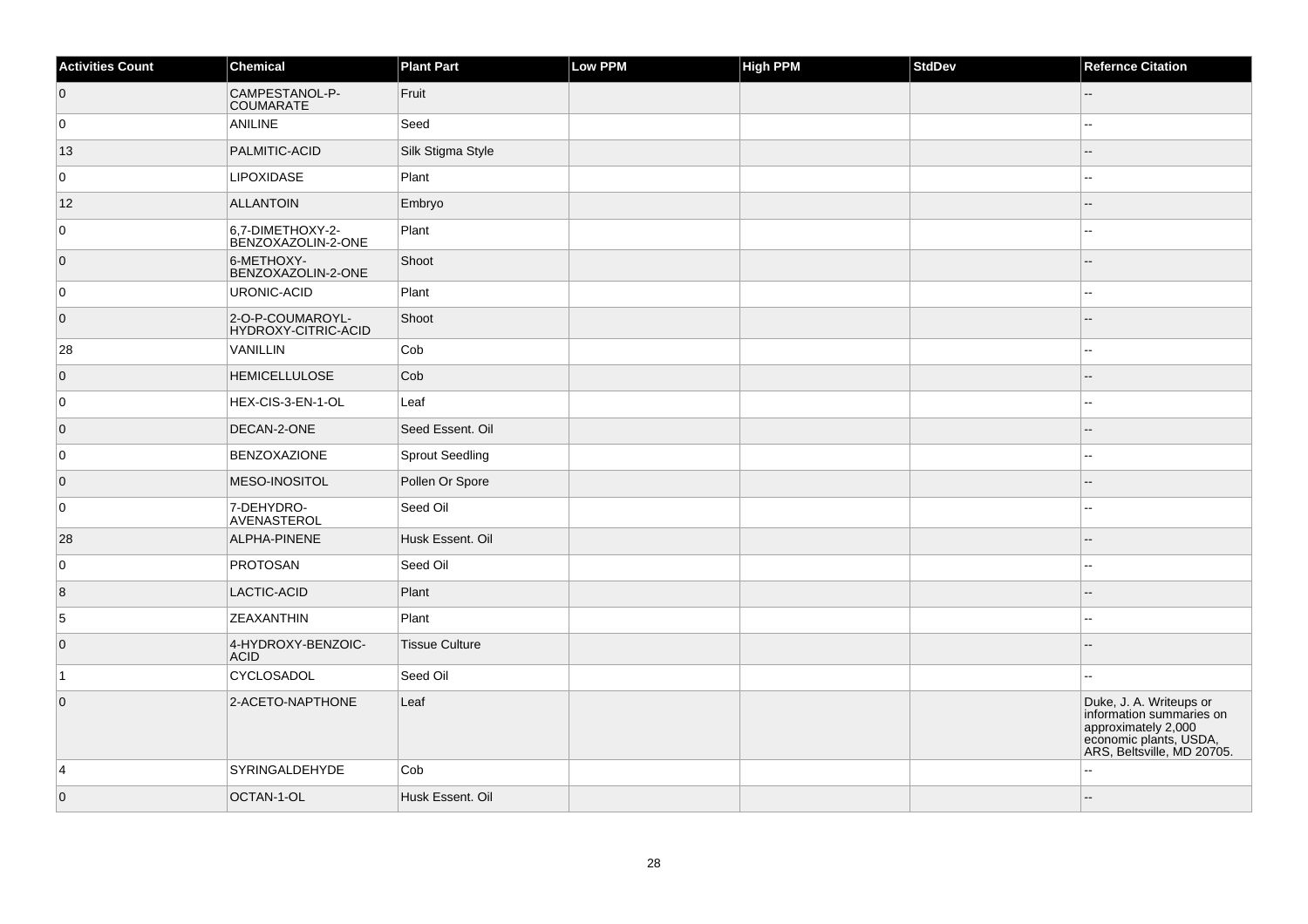| <b>Activities Count</b> | <b>Chemical</b>                                                                      | <b>Plant Part</b>      | <b>Low PPM</b> | <b>High PPM</b> | <b>StdDev</b> | <b>Refernce Citation</b>                                                                                                                                                 |
|-------------------------|--------------------------------------------------------------------------------------|------------------------|----------------|-----------------|---------------|--------------------------------------------------------------------------------------------------------------------------------------------------------------------------|
| 6                       | ETHYL-ACETATE                                                                        | Silk Stigma Style      |                |                 |               | $\overline{a}$                                                                                                                                                           |
| 3                       | <b>MAYSIN</b>                                                                        | Leaf                   |                |                 |               |                                                                                                                                                                          |
| $\mathbf{3}$            | CYCLOEUCALENOL                                                                       | Shoot                  |                |                 |               | ц,                                                                                                                                                                       |
| 28                      | <b>ADENOSINE</b>                                                                     | Seed                   |                |                 |               |                                                                                                                                                                          |
| 0                       | <b>ISOAMYL-AMINE</b>                                                                 | <b>Sprout Seedling</b> |                |                 |               |                                                                                                                                                                          |
| $\overline{0}$          | 24-METHYLENE-<br>CYCLOARTENOL                                                        | Plant                  |                |                 |               | Stitt, Paul. Why George<br>should eat broccoli.                                                                                                                          |
| 0                       | <b>ZEIN</b>                                                                          | Seed                   |                |                 |               |                                                                                                                                                                          |
| $\overline{0}$          | 2(3)-BENZOXAZOLINONE                                                                 | <b>Sprout Seedling</b> |                |                 |               |                                                                                                                                                                          |
| 0                       | <b>GALACTOXYLASE</b>                                                                 | Plant                  |                |                 |               | ц.                                                                                                                                                                       |
| $\overline{7}$          | RICINOLEIC-ACID                                                                      | Plant                  |                |                 |               |                                                                                                                                                                          |
| 0                       | DIGALACTOSYL-<br><b>DIGLYCERIDE</b>                                                  | Seed                   |                |                 |               | --                                                                                                                                                                       |
| 0                       | <b>PHYTIN</b>                                                                        | Plant                  |                |                 |               |                                                                                                                                                                          |
| $\mathbf 0$             | HEXAN-2-ONE                                                                          | Seed Essent. Oil       |                |                 |               | н.                                                                                                                                                                       |
| 57                      | <b>COUMARIN</b>                                                                      | Leaf                   |                |                 |               | Duke, J. A. Writeups or<br>information summaries on<br>approximately 2,000<br>economic plants, USDA,<br>ARS, Beltsville, MD 20705.                                       |
| 4                       | <b>ORIENTIN</b>                                                                      | Silk Stigma Style      |                |                 |               |                                                                                                                                                                          |
| 25                      | P-COUMARIC-ACID                                                                      | <b>Sprout Seedling</b> |                |                 |               |                                                                                                                                                                          |
| 0                       | DIMBOA-GLUCOSIDE                                                                     | Leaf                   |                |                 |               | Jeffery B. Harborne and H.<br>Baxter, eds. 1983.<br>Phytochemical Dictionary. A<br>Handbook of Bioactive<br>Compounds from Plants.<br>Taylor & Frost, London. 791<br>pp. |
| $\overline{0}$          | 2'-O-ALPHA-RHAMNOSYL-<br>6C-(6-DEOXO-XYLO-<br>HEXOS-4-ULOSYL)-<br><b>CHRYSOERIOL</b> | Silk Stigma Style      |                |                 |               |                                                                                                                                                                          |
| $\mathbf 0$             | 4-ETHYLPHENOL                                                                        | Seed                   |                |                 |               | н.                                                                                                                                                                       |
| 61                      | FERULIC-ACID                                                                         | Sprout Seedling        |                |                 |               |                                                                                                                                                                          |
| $\overline{c}$          | QUERCETIN-3-O-BETA-D-<br><b>GLUCOSIDE</b>                                            | Pollen Or Spore        |                |                 |               |                                                                                                                                                                          |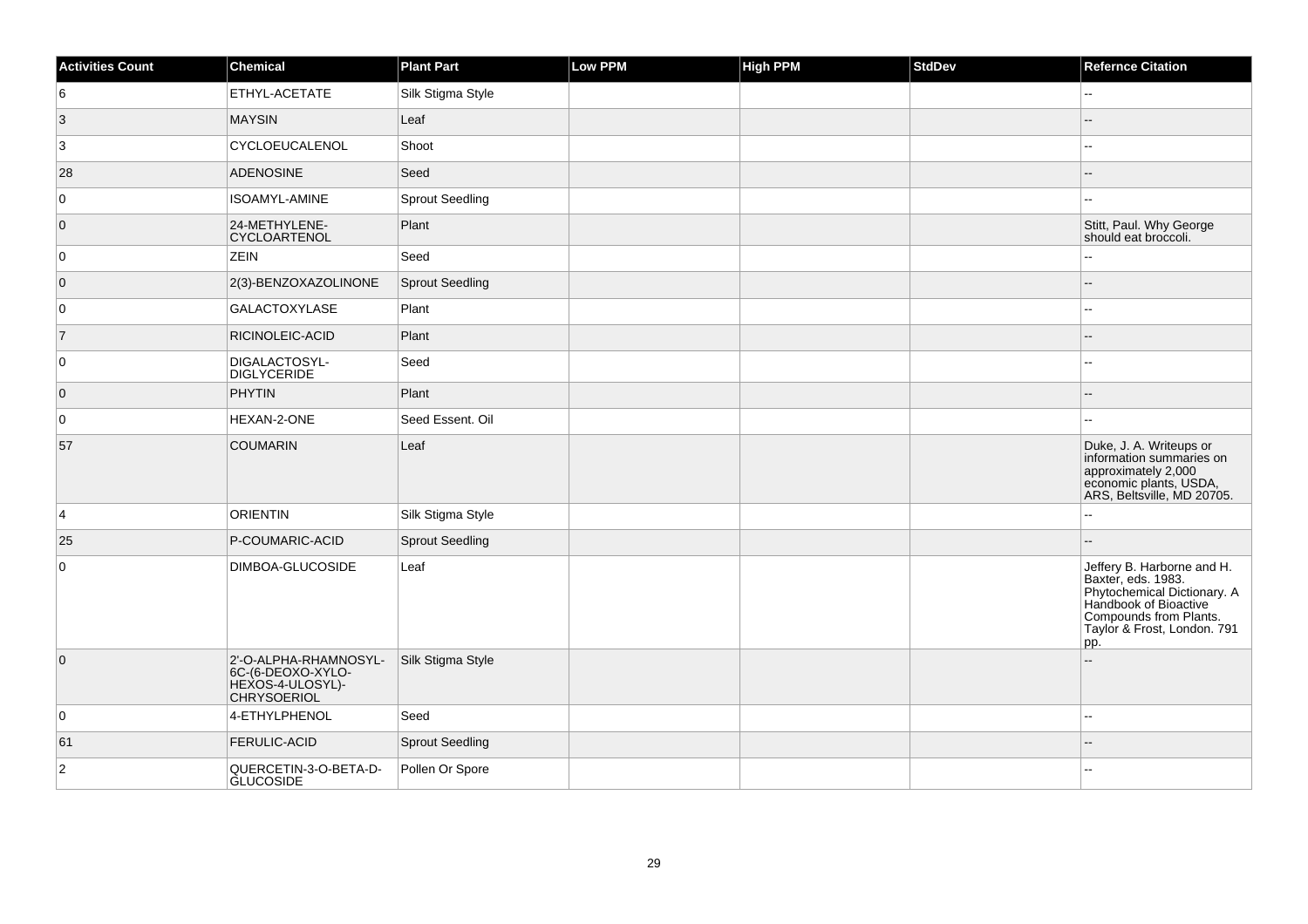| <b>Activities Count</b> | Chemical                                    | <b>Plant Part</b> | Low PPM | <b>High PPM</b> | StdDev | <b>Refernce Citation</b>                                                                                                           |
|-------------------------|---------------------------------------------|-------------------|---------|-----------------|--------|------------------------------------------------------------------------------------------------------------------------------------|
| $\overline{0}$          | 2-METHYL-NAPHTHALENE                        | Husk Essent. Oil  |         |                 |        | $\overline{\phantom{a}}$                                                                                                           |
| 0                       | HEXAN-1-AL                                  | Shoot             |         |                 |        | $\overline{a}$                                                                                                                     |
| $\overline{0}$          | OCTA-3-5-DIENE-2-ONE                        | Silk Stigma Style |         |                 |        | $- -$                                                                                                                              |
| 6                       | FURFURAL                                    | Shoot             |         |                 |        | $\overline{a}$                                                                                                                     |
| 13                      | <b>BETA-IONONE</b>                          | Leaf              |         |                 |        | Duke, J. A. Writeups or<br>information summaries on<br>approximately 2,000<br>economic plants, USDA,<br>ARS, Beltsville, MD 20705. |
| 22                      | <b>MYRCENE</b>                              | Seed              |         |                 |        | ۵.                                                                                                                                 |
| $\overline{0}$          | CAMPESTANOL FERULATE   Fruit                |                   |         |                 |        | $\overline{a}$                                                                                                                     |
| 64                      | OLEANOLIC-ACID                              | Silk Stigma Style |         |                 |        | ۵.                                                                                                                                 |
| 28                      | <b>ADENOSINE</b>                            | Leaf              |         |                 |        | $- -$                                                                                                                              |
| 0                       | 5-O-FERULOYLQUINIC-<br><b>ACID</b>          | Plant             |         |                 |        |                                                                                                                                    |
| $\overline{0}$          | 6-DEOXOCASTASTERONE                         | Seed              |         |                 |        | --                                                                                                                                 |
| 0                       | HEXENYL-<br><b>ISOTHIOCYANATE</b>           | Seed              |         |                 |        |                                                                                                                                    |
| $\overline{0}$          | <b>URIDINE</b>                              | Seed              |         |                 |        | $-$                                                                                                                                |
| $\overline{0}$          | 2-O-FERULOYL-HYDROXY-<br><b>CITRIC-ACID</b> | Shoot             |         |                 |        |                                                                                                                                    |
| 28                      | VANILLIN                                    | Shoot             |         |                 |        |                                                                                                                                    |
| 6                       | <b>GUANIDINE</b>                            | Plant             |         |                 |        | $\overline{a}$                                                                                                                     |
| $\overline{7}$          | <b>SUCCINIC-ACID</b>                        | Plant             |         |                 |        |                                                                                                                                    |
| $\overline{0}$          | 1,3-DIMETHYL-4-ETHYL-<br><b>BENZENE</b>     | Silk Stigma Style |         |                 |        | --                                                                                                                                 |
| $\overline{0}$          | HEX-CIS-3-EN-1-OL                           | Shoot             |         |                 |        |                                                                                                                                    |
| $\overline{0}$          | DECAN-2-ONE                                 | Husk Essent. Oil  |         |                 |        | --                                                                                                                                 |
| $\overline{0}$          | <b>BENZOTHIAZOLE</b>                        | Leaf              |         |                 |        | Duke, J. A. Writeups or<br>information summaries on<br>approximately 2,000<br>economic plants, USDA,<br>ARS, Beltsville, MD 20705. |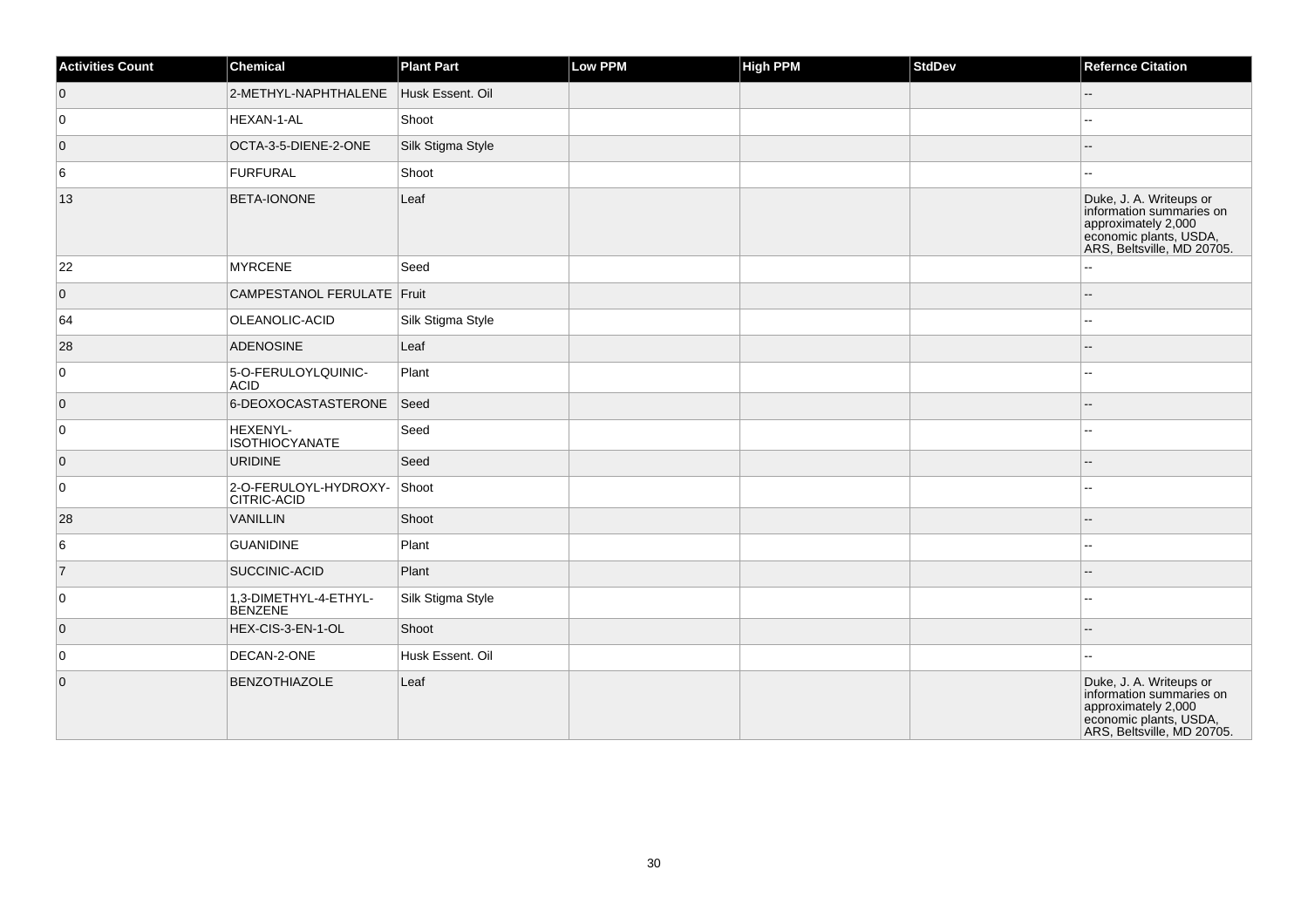| <b>Activities Count</b> | Chemical                                                                                                         | <b>Plant Part</b> | <b>Low PPM</b> | High PPM | <b>StdDev</b> | <b>Refernce Citation</b>                                                                                                                                                 |
|-------------------------|------------------------------------------------------------------------------------------------------------------|-------------------|----------------|----------|---------------|--------------------------------------------------------------------------------------------------------------------------------------------------------------------------|
| $\overline{0}$          | <b>RUBISCO</b>                                                                                                   | Plant             |                |          |               | Jeffery B. Harborne and H.<br>Baxter, eds. 1983.<br>Phytochemical Dictionary. A<br>Handbook of Bioactive<br>Compounds from Plants.<br>Taylor & Frost, London. 791<br>pp. |
| $\overline{0}$          | 5-DEHYDRO-<br>AVENASTEROL                                                                                        | Seed Oil          |                |          |               | ц.                                                                                                                                                                       |
| 0                       | ALPHA-MUUROLENE                                                                                                  | Plant             |                |          |               |                                                                                                                                                                          |
| $\overline{0}$          | OCTA-3-5-DIEN-2-ONE                                                                                              | Silk Stigma Style |                |          |               |                                                                                                                                                                          |
| 0                       | 4-ETHYL-GUAIACOL                                                                                                 | Seed              |                |          |               | $\overline{\phantom{a}}$                                                                                                                                                 |
| $\overline{2}$          | <b>CAMPESTEROL</b>                                                                                               | Shoot             |                |          |               |                                                                                                                                                                          |
| $\overline{0}$          | HEX-TRANS-2-EN-1-AL                                                                                              | Plant             |                |          |               |                                                                                                                                                                          |
| $\overline{0}$          | TRIDECAN-1-AL                                                                                                    | Husk Essent, Oil  |                |          |               |                                                                                                                                                                          |
| $\overline{0}$          | 2-(5-CHLORO-2-HYDROXY- Root<br>7-METHOXY-1,4(2H)-<br>BENZOXAZIN-3(4HÓ)-ONE-<br>BETA-D-<br><b>GLUCOPYRANOSIDE</b> |                   |                |          |               |                                                                                                                                                                          |
| 14                      | <b>SUCROSE</b>                                                                                                   | Leaf              |                |          |               |                                                                                                                                                                          |
| $\overline{0}$          | <b>GIBBERELLINS</b>                                                                                              | Flower            |                |          |               |                                                                                                                                                                          |
| $\overline{0}$          | OCTAN-1-OL                                                                                                       | Silk Stigma Style |                |          |               |                                                                                                                                                                          |
| 24                      | <b>ETHANOL</b>                                                                                                   | Silk Stigma Style |                |          |               | $\sim$                                                                                                                                                                   |
| $\overline{0}$          | TRANS-24-METHYL-23-<br>DEHYDRO-LOPHENOL                                                                          | Seed Oil          |                |          |               |                                                                                                                                                                          |
| 7                       | CYCLOARTENOL                                                                                                     | Shoot             |                |          |               | $\overline{\phantom{a}}$                                                                                                                                                 |
| $\overline{0}$          | DECA-TRANS-2, TRANS-4-<br>DIEN-1-AL                                                                              | Silk Stigma Style |                |          |               |                                                                                                                                                                          |
| 18                      | VITEXIN                                                                                                          | Silk Stigma Style |                |          |               | $\overline{\phantom{a}}$                                                                                                                                                 |
| $\overline{0}$          | 24-METHYL-<br><b>CHOLESTEROL</b>                                                                                 | Root              |                |          |               |                                                                                                                                                                          |
| 0                       | <b>ZEATIN-RIBOSIDE</b>                                                                                           | Leaf              |                |          |               |                                                                                                                                                                          |
| 71                      | <b>THYMOL</b>                                                                                                    | Silk Stigma Style |                |          |               | Duke, J. A. Writeups or<br>information summaries on<br>approximately 2,000<br>economic plants, USDA,<br>ARS, Beltsville, MD 20705.                                       |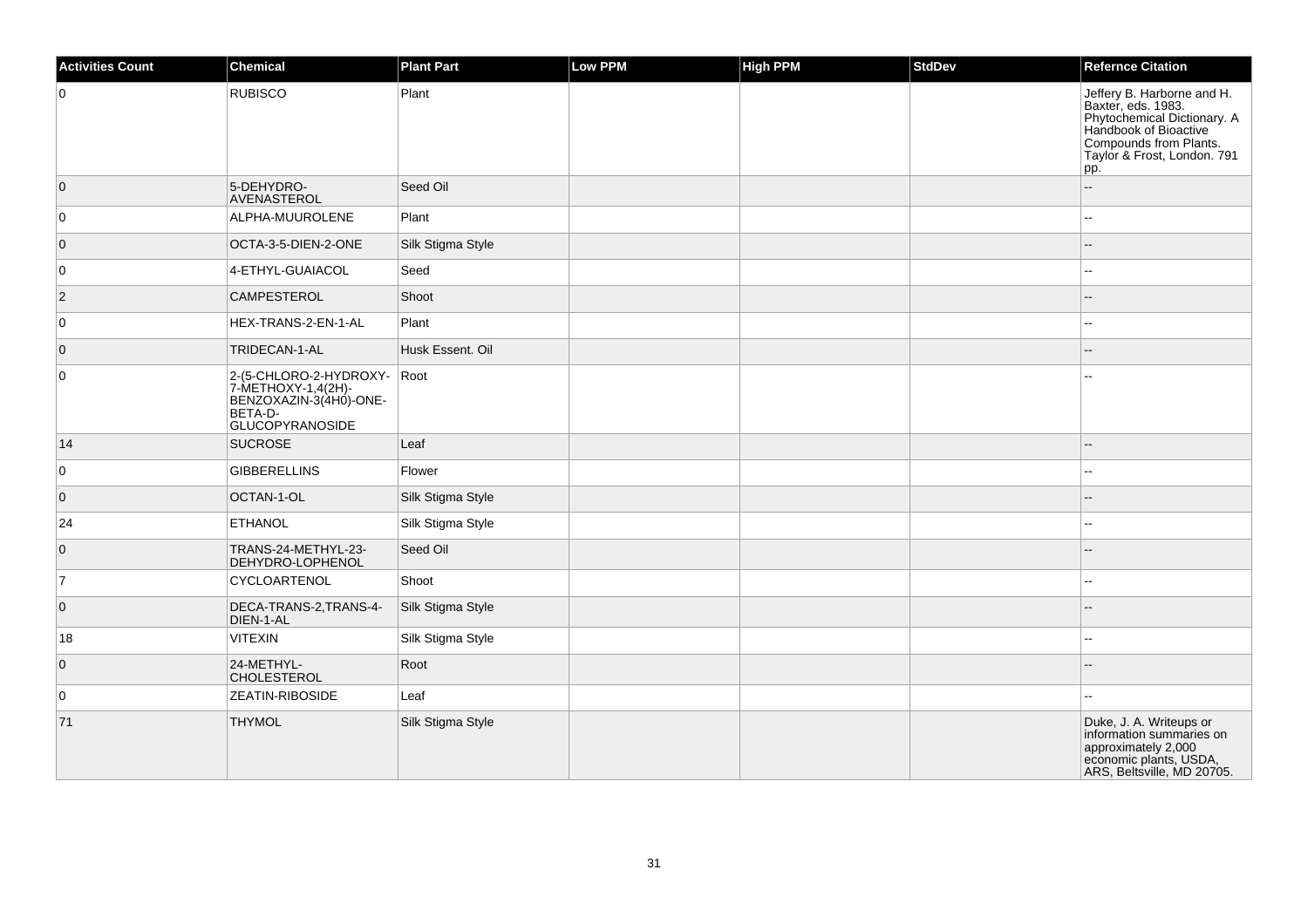| <b>Activities Count</b> | <b>Chemical</b>                                                                      | <b>Plant Part</b>     | <b>Low PPM</b> | High PPM | <b>StdDev</b> | <b>Refernce Citation</b>                                                                                                                                                 |
|-------------------------|--------------------------------------------------------------------------------------|-----------------------|----------------|----------|---------------|--------------------------------------------------------------------------------------------------------------------------------------------------------------------------|
| 0                       | 2'-O-ALPHA-RHAMNOSYL-<br>6C-(6-DEOXO-XYLO-<br>HEXOS-4-ULOSYL)-<br><b>CHRYSOERIOL</b> | Plant                 |                |          |               |                                                                                                                                                                          |
| 22                      | <b>ISOQUERCITRIN</b>                                                                 | Pollen Or Spore       |                |          |               |                                                                                                                                                                          |
| 1                       | <b>GALACTOSE</b>                                                                     | Plant                 |                |          |               |                                                                                                                                                                          |
| $\vert$ 2               | <b>RIBONUCLEASE</b>                                                                  | <b>Tissue Culture</b> |                |          |               |                                                                                                                                                                          |
| $\overline{2}$          | DIETHYL-AMINE                                                                        | Seed                  |                |          |               |                                                                                                                                                                          |
| $\overline{0}$          | 2-ETHYL-HEX-AN-1-OL                                                                  | Seed Essent. Oil      |                |          |               |                                                                                                                                                                          |
| $\overline{0}$          | COUMARIC-ACID-ESTER                                                                  | Leaf                  |                |          |               | ANON. 1948-1976. The<br>Wealth of India raw materials.<br>Publications and Information<br>Directorate, CSIR, New Delhi.<br>11 volumes.                                   |
| $\overline{0}$          | <b>BIPHENYL</b>                                                                      | Silk Stigma Style     |                |          |               | $\overline{a}$                                                                                                                                                           |
| 0                       | 1,8-CINEOL                                                                           | Silk Stigma Style     |                |          |               | $\sim$                                                                                                                                                                   |
| $\overline{0}$          | CYTOCHROME-C                                                                         | Plant                 |                |          |               | Jeffery B. Harborne and H.<br>Baxter, eds. 1983.<br>Phytochemical Dictionary. A<br>Handbook of Bioactive<br>Compounds from Plants.<br>Taylor & Frost, London. 791<br>pp. |
| $\overline{0}$          | 2'-O-ALPHA-RHAMNOSYL-<br>6C-(6-DEOXO-XYLO-<br>HEXOS-4-ULOSYL)-<br><b>APIGENIN</b>    | Silk Stigma Style     |                |          |               |                                                                                                                                                                          |
| 11                      | <b>ADENINE</b>                                                                       | Seed                  |                |          |               |                                                                                                                                                                          |
| $\overline{0}$          | QUERCETIN-3-O-ALPHA-D-<br>RHAMNOSYL-O-BETA-L-<br>GALACTOSIDE?                        | Pollen Or Spore       |                |          |               |                                                                                                                                                                          |
| $\vert$ 1               | NAPHTHALENE                                                                          | Seed Essent. Oil      |                |          |               |                                                                                                                                                                          |
| 6                       | PHENETHYL-ALCOHOL                                                                    | Silk Stigma Style     |                |          |               |                                                                                                                                                                          |
| $\overline{0}$          | HEXAN-1-AL                                                                           | Leaf                  |                |          |               |                                                                                                                                                                          |
| 0                       | OCT-TRANS-2-EN-1-OL                                                                  | Plant                 |                |          |               | $\overline{\phantom{a}}$                                                                                                                                                 |
| $\overline{0}$          | MYO-INOSITOL                                                                         | Plant                 |                |          |               |                                                                                                                                                                          |
| $\overline{0}$          | AMINO-ADIPIC-ACID                                                                    | Plant                 |                |          |               |                                                                                                                                                                          |
| 47                      | <b>BETA-SITOSTEROL</b>                                                               | Seed Oil              |                |          |               |                                                                                                                                                                          |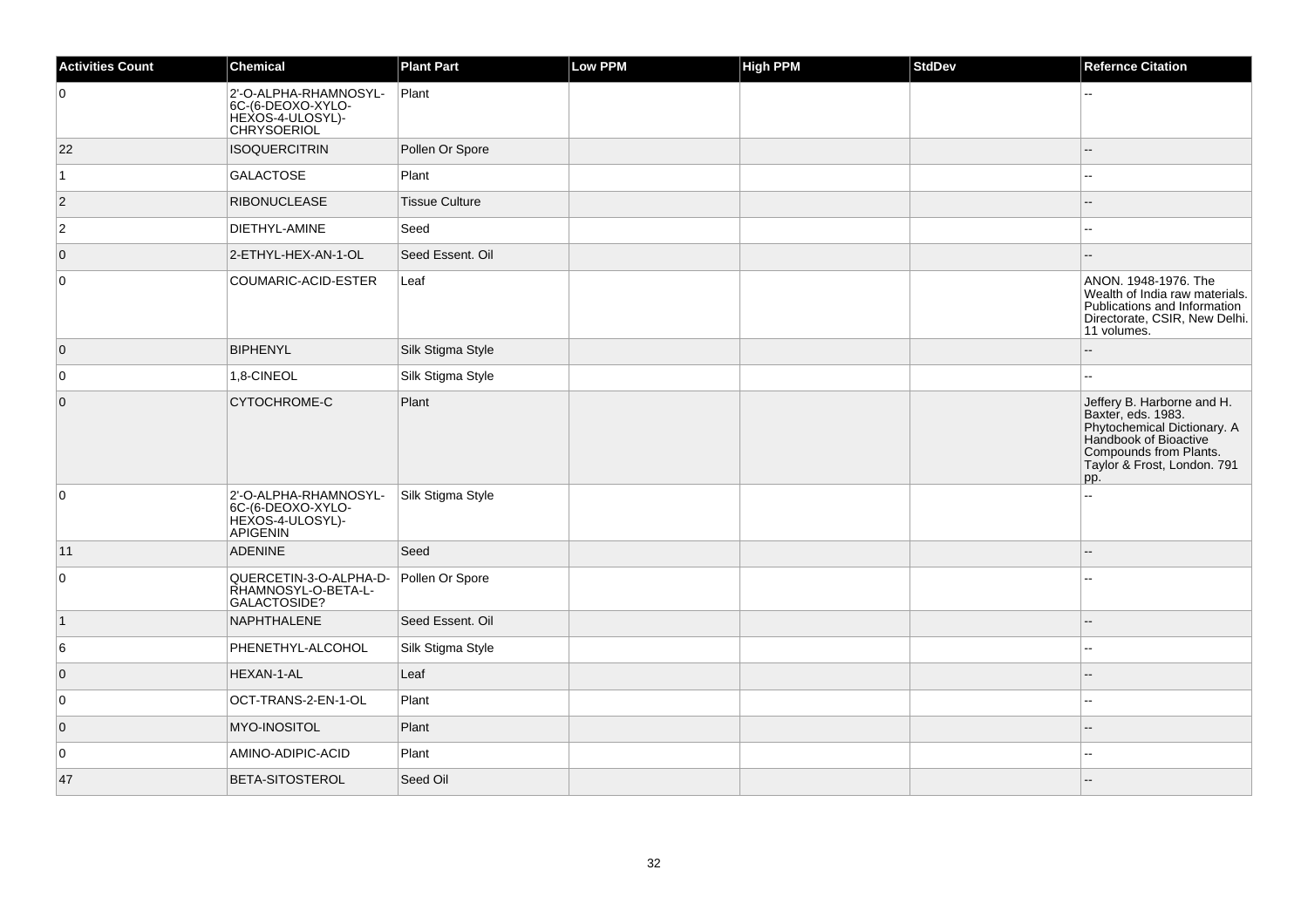| <b>Activities Count</b> | Chemical                                                                       | <b>Plant Part</b>     | Low PPM | <b>High PPM</b> | StdDev | <b>Refernce Citation</b>                                                                                                              |
|-------------------------|--------------------------------------------------------------------------------|-----------------------|---------|-----------------|--------|---------------------------------------------------------------------------------------------------------------------------------------|
| 0                       | <b>LINGIFOLENE</b>                                                             | Root                  |         |                 |        | Щ,                                                                                                                                    |
| $\overline{0}$          | TRANS-ISO-MENTH-5-EN-2- Plant<br>OL.                                           |                       |         |                 |        | $\overline{a}$                                                                                                                        |
| 0                       | 5-O-COUMARYLQUINIC-<br><b>ACID</b>                                             | Plant                 |         |                 |        |                                                                                                                                       |
| $\overline{0}$          | 6,7-DIMETHOXY-<br>BENZOXAZOLIN-2-ONE                                           | Plant                 |         |                 |        |                                                                                                                                       |
| 0                       | HEXAN-2-ONE                                                                    | <b>Essential Oil</b>  |         |                 |        | Щ,                                                                                                                                    |
| $\overline{0}$          | <b>UREASE</b>                                                                  | Plant                 |         |                 |        |                                                                                                                                       |
| 0                       | 2-O-CAFFEOYLHYDROXY-<br>CITRIC-ACID                                            | Shoot                 |         |                 |        | $\mathbf{u}$                                                                                                                          |
| 24                      | <b>VANILLIC-ACID</b>                                                           | <b>Tissue Culture</b> |         |                 |        | $-$                                                                                                                                   |
| 18                      | <b>GUAIACOL</b>                                                                | Seed                  |         |                 |        |                                                                                                                                       |
| $\overline{0}$          | 1,3-AMINO-PROPYL-<br>PYRROLINIUM                                               | Sprout Seedling       |         |                 |        |                                                                                                                                       |
| $\overline{0}$          | <b>RESIN</b>                                                                   | Silk Stigma Style     |         |                 |        | Leung, A. Y. and Foster, S.<br>1995. Encyclopedia of<br>Common Natural Ingredients<br>2nd Ed. John Wiley & Sons,<br>New York. 649 pp. |
| $\vert$ 3               | <b>MAYSIN</b>                                                                  | Silk Stigma Style     |         |                 |        | $\overline{a}$                                                                                                                        |
| 0                       | OCT-1-EN-3-OL                                                                  | Seed Essent. Oil      |         |                 |        | ۵.                                                                                                                                    |
| $\overline{0}$          | KAEMPFEROL-3-O-ALPHA-<br>L-GALACTOSIDE                                         | Pollen Or Spore       |         |                 |        |                                                                                                                                       |
| $\overline{0}$          | 3-O-COUMARYLQUINIC-<br><b>ACID</b>                                             | Plant                 |         |                 |        | $\sim$ $\sim$                                                                                                                         |
| 24                      | BENZALDEHYDE                                                                   | Husk Essent. Oil      |         |                 |        |                                                                                                                                       |
| $\overline{0}$          | <b>TRICIN-GLYCOSIDE</b>                                                        | Plant                 |         |                 |        |                                                                                                                                       |
| $\overline{0}$          | 2-(2-HYDROXY-7-<br>METHOXY-1,4-<br>BENZOXAZIN-3-ONE-BETA-<br>D-GLUCOPYRANOSIDE | Root                  |         |                 |        |                                                                                                                                       |
| 12                      | STIGMASTEROL                                                                   | Shoot                 |         |                 |        | Щ,                                                                                                                                    |
| $\vert$ 2               | GERANYL-ACETONE                                                                | Seed                  |         |                 |        |                                                                                                                                       |
| $\overline{0}$          | lsı                                                                            | Plant                 |         |                 |        | --                                                                                                                                    |
| $\overline{0}$          | OCTAN-1-AL                                                                     | Husk Essent. Oil      |         |                 |        |                                                                                                                                       |
| $\overline{0}$          | PROPAN-1-OL                                                                    | Silk Stigma Style     |         |                 |        | $\overline{a}$                                                                                                                        |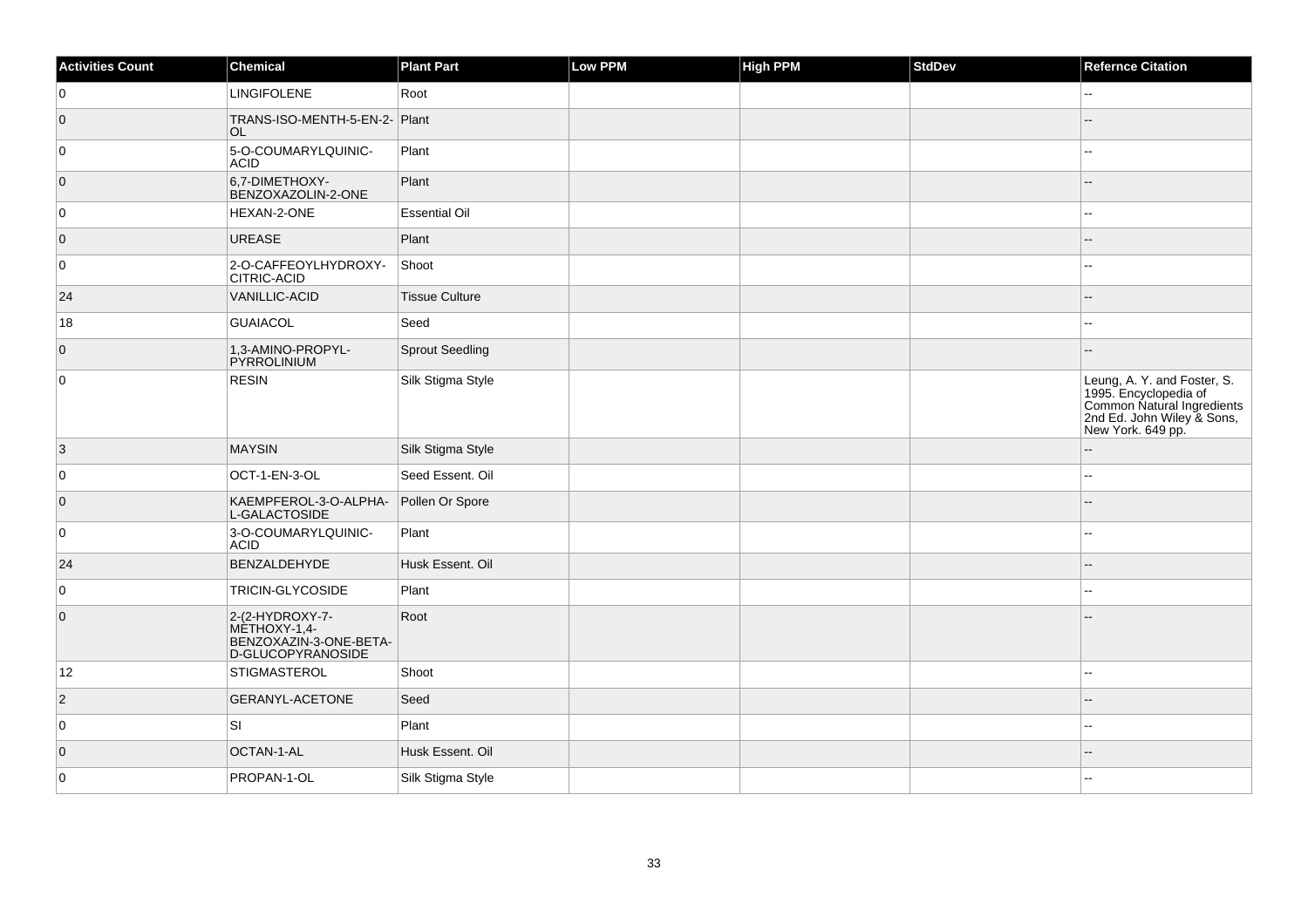| <b>Activities Count</b> | Chemical                                                                          | <b>Plant Part</b>      | Low PPM | <b>High PPM</b> | <b>StdDev</b> | <b>Refernce Citation</b>                                                                                                                                                 |
|-------------------------|-----------------------------------------------------------------------------------|------------------------|---------|-----------------|---------------|--------------------------------------------------------------------------------------------------------------------------------------------------------------------------|
| 13                      | <b>LIGNIN</b>                                                                     | Cob                    |         |                 |               |                                                                                                                                                                          |
| 5                       | <b>CYANIN</b>                                                                     | Cob                    |         |                 |               | Щ,                                                                                                                                                                       |
| $\overline{0}$          | $VIT-D-3$                                                                         | Leaf                   |         |                 |               | $=$                                                                                                                                                                      |
| 0                       | 24-METHYL-23-DEHYDRO-<br><b>CHOLESTEROL</b>                                       | Seed Oil               |         |                 |               | ۵.                                                                                                                                                                       |
| $\vert 4 \vert$         | <b>ZEARALENONE</b>                                                                | Plant                  |         |                 |               |                                                                                                                                                                          |
| 71                      | <b>THYMOL</b>                                                                     | Seed                   |         |                 |               | ۵.                                                                                                                                                                       |
| $\overline{0}$          | 2'-O-ALPHA-RHAMNOSYL-<br>6C-(6-DEOXO-XYLO-<br>HEXOS-4-ULOSYL)-<br><b>APIGENIN</b> | Plant                  |         |                 |               |                                                                                                                                                                          |
| 0                       | QUERCETIN-3-O-<br>GLUCOSIDE-3'-O-<br><b>DIGLUCOSIDE</b>                           | Pollen Or Spore        |         |                 |               |                                                                                                                                                                          |
| 6                       | <b>FURFURAL</b>                                                                   | Plant                  |         |                 |               | $-$                                                                                                                                                                      |
| 0                       | NONAN-1-OL                                                                        | Husk Essent. Oil       |         |                 |               | --                                                                                                                                                                       |
| $\overline{0}$          | DIAMINO-PROPANE                                                                   | <b>Sprout Seedling</b> |         |                 |               | --                                                                                                                                                                       |
| $\overline{0}$          | OCTAN-2-ONE                                                                       | <b>Essential Oil</b>   |         |                 |               | $\sim$ $\sim$                                                                                                                                                            |
| $\mathbf{1}$            | <b>CHOLESTEROL</b>                                                                | Shoot                  |         |                 |               |                                                                                                                                                                          |
| 0                       | ARACHIDIC-ACID                                                                    | Plant                  |         |                 |               | 44                                                                                                                                                                       |
| $\overline{2}$          | BETA-CRYPTOXANTHIN                                                                | Seed                   |         |                 |               | Jeffery B. Harborne and H.<br>Baxter, eds. 1983.<br>Phytochemical Dictionary. A<br>Handbook of Bioactive<br>Compounds from Plants.<br>Taylor & Frost, London. 791<br>pp. |
| 15                      | MALIC-ACID                                                                        | Silk Stigma Style      |         |                 |               | Leung, A. Y. and Foster, S.<br>1995. Encyclopedia of<br>Common Natural Ingredients<br>2nd Ed. John Wiley & Sons,<br>New York. 649 pp.                                    |
| $\vert$ 1               | ACONITIC-ACID                                                                     | Root                   |         |                 |               |                                                                                                                                                                          |
| 0                       | CYANIDIN-3-GALACTOSIDE Leaf                                                       |                        |         |                 |               |                                                                                                                                                                          |
| $\overline{0}$          | QUERCETIN-3,7-DI-O-<br>BETA-D-GLUCOSIDE                                           | Pollen Or Spore        |         |                 |               |                                                                                                                                                                          |
| 1                       | NAPHTHALENE                                                                       | Silk Stigma Style      |         |                 |               |                                                                                                                                                                          |
| $\overline{0}$          | DEC-TRANS-2-CIS-4-DIEN-<br>$1 - AL$                                               | Plant                  |         |                 |               |                                                                                                                                                                          |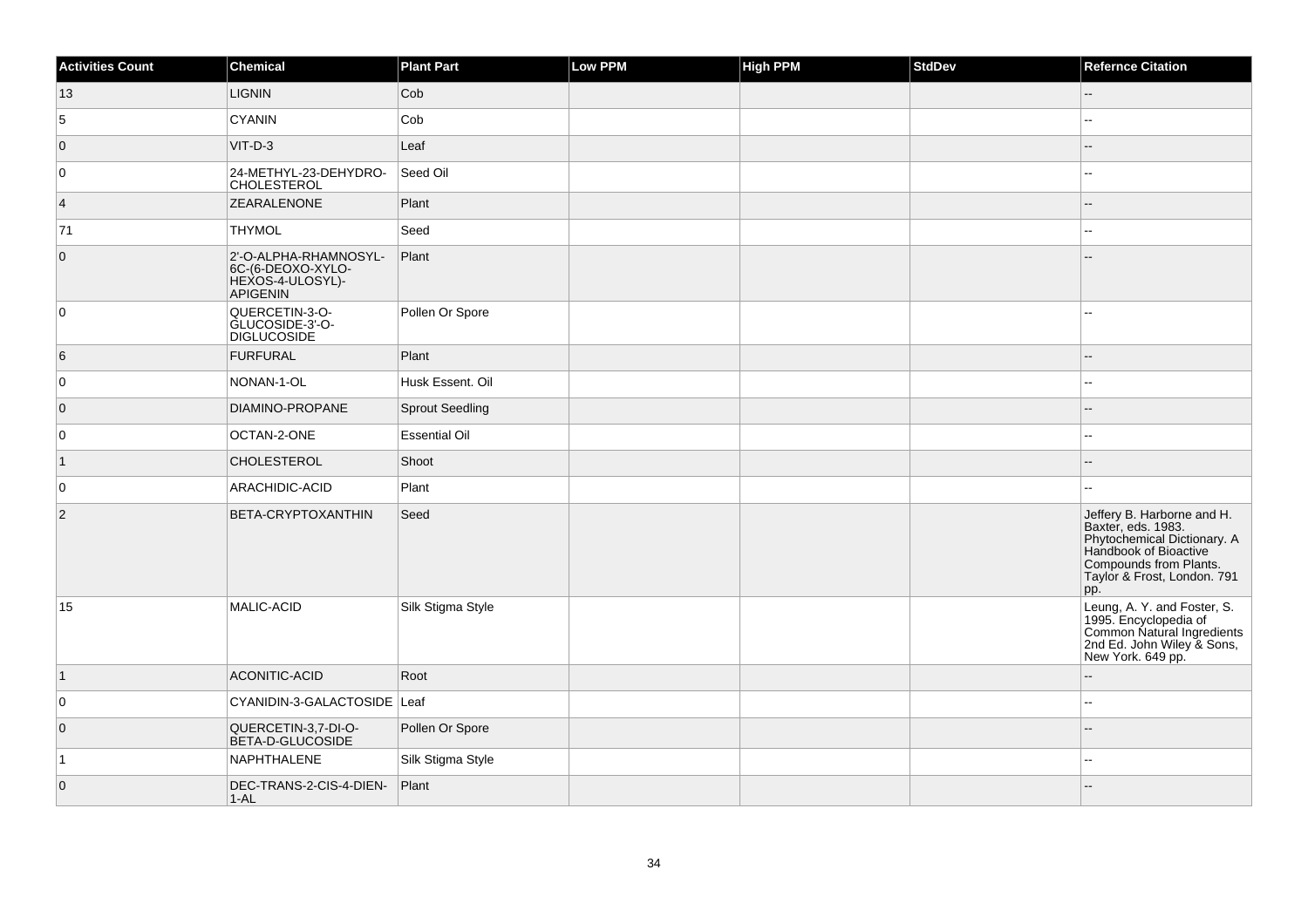| <b>Activities Count</b> | <b>Chemical</b>                         | <b>Plant Part</b>      | Low PPM | <b>High PPM</b> | <b>StdDev</b> | <b>Refernce Citation</b>                                                                                                               |
|-------------------------|-----------------------------------------|------------------------|---------|-----------------|---------------|----------------------------------------------------------------------------------------------------------------------------------------|
| 0                       | PHENANTHRENE                            | Leaf                   |         |                 |               | Duke, J. A. Writeups or<br>information summaries on<br>approximately 2,000<br>economic plants, USDA,<br>ARS, Beltsville, MD 20705.     |
| $\overline{0}$          | HEXA-TRANS-2-TRANS-4-<br>DIEN-1-AL      | Silk Stigma Style      |         |                 |               |                                                                                                                                        |
| $\overline{1}$          | <b>CHOLESTEROL</b>                      | Seed                   |         |                 |               |                                                                                                                                        |
| $\overline{0}$          | OCT-TRANS-2-EN-1-AL                     | Plant                  |         |                 |               |                                                                                                                                        |
| 0                       | 2-PENTYL-FURAN                          | Silk Stigma Style      |         |                 |               | $-$                                                                                                                                    |
| $\overline{0}$          | BETA-COPAENE                            | Leaf                   |         |                 |               |                                                                                                                                        |
| 0                       | MONOGALACTOSYL-<br><b>DIGLYCERIDE</b>   | Plant                  |         |                 |               |                                                                                                                                        |
| 102                     | CAFFEIC-ACID                            | <b>Sprout Seedling</b> |         |                 |               |                                                                                                                                        |
| 0                       | 3'-METHOXYMAYSIN                        | Silk Stigma Style      |         |                 |               |                                                                                                                                        |
| $\overline{0}$          | <b>LINALOL</b>                          | Plant                  |         |                 |               | $-$                                                                                                                                    |
| 63                      | <b>MENTHOL</b>                          | Silk Stigma Style      |         |                 |               | Duke, J. A. Writeups or<br>information summaries on<br>approximately 2,000<br>economic plants, USDA,<br>ARS, Beltsville, MD 20705.     |
| $\overline{1}$          | 5-O-CAFFEOYLQUINIC-<br><b>ACID</b>      | Plant                  |         |                 |               | $-$                                                                                                                                    |
| 0                       | 28-NORCASTASTERONE                      | Seed                   |         |                 |               |                                                                                                                                        |
| $\overline{0}$          | HEXAN-2-ONE                             | Husk Essent. Oil       |         |                 |               |                                                                                                                                        |
| 0                       | UNDECAN-2-ONE                           | Husk Essent. Oil       |         |                 |               | $-$                                                                                                                                    |
| $\overline{0}$          | 2-METHYL-PROPAN-1-OL                    | Silk Stigma Style      |         |                 |               |                                                                                                                                        |
| $\overline{1}$          | <b>ISOVALERALDEHYDE</b>                 | Shoot                  |         |                 |               |                                                                                                                                        |
| $\vert 4 \vert$         | GLYCOLIC-ACID                           | Silk Stigma Style      |         |                 |               |                                                                                                                                        |
| 0                       | 1,2-DIMETHYL-4-ETHYL-<br><b>BENZENE</b> | Silk Stigma Style      |         |                 |               |                                                                                                                                        |
| $\overline{0}$          | 6,10,14-TRIMETHYL-<br>PENTADECAN-2-ONE  | Shoot                  |         |                 |               | $\sim$                                                                                                                                 |
| 61                      | <b>FERULIC-ACID</b>                     | Leaf                   |         |                 |               | ANON. 1948-1976. The<br>Wealth of India raw materials.<br>Publications and Information<br>Directorate, CSIR, New Delhi.<br>11 volumes. |
| $\overline{0}$          | DECAN-2-OL                              | Silk Stigma Style      |         |                 |               | $-$                                                                                                                                    |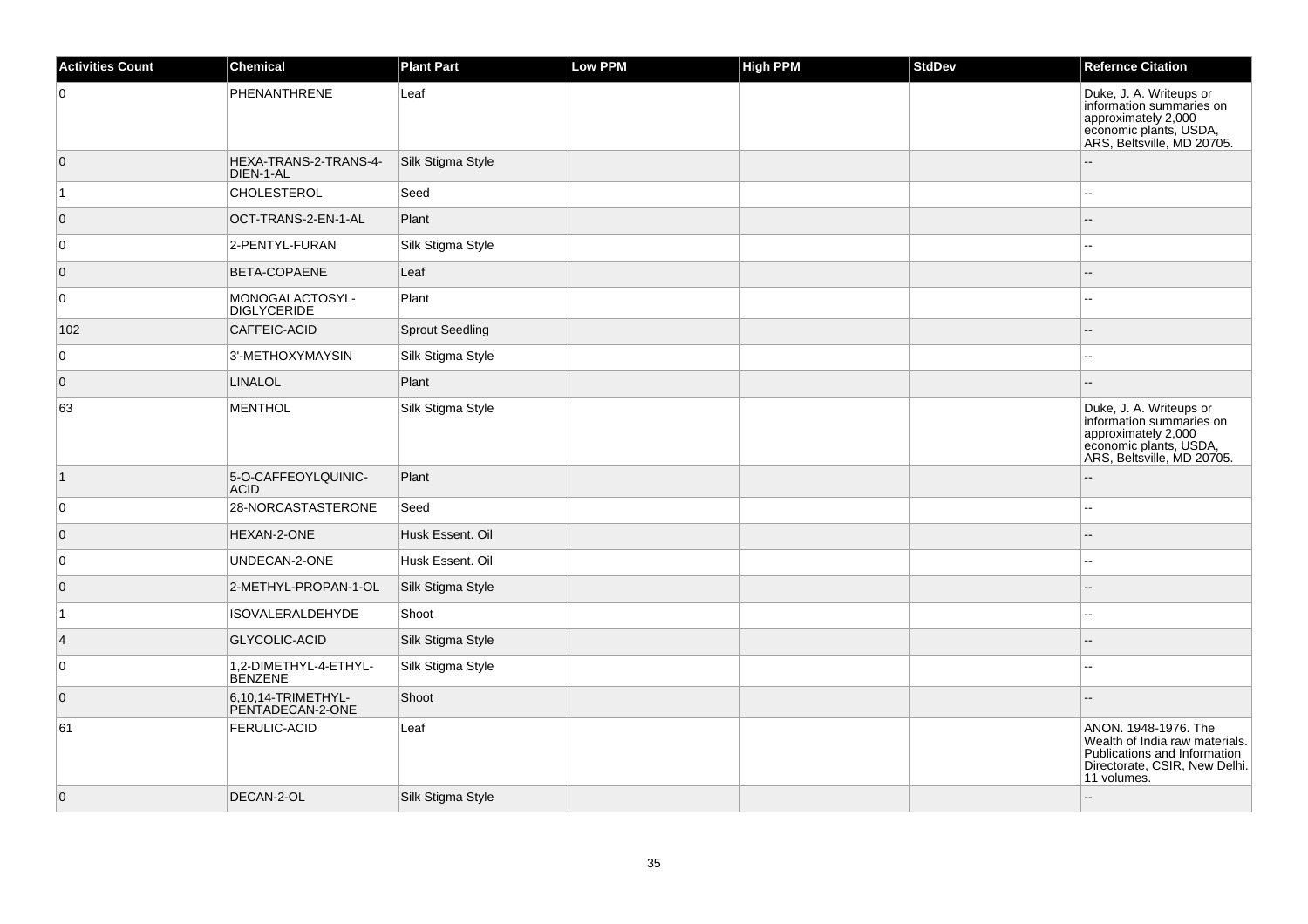| <b>Activities Count</b> | Chemical                                                                         | <b>Plant Part</b> | Low PPM | <b>High PPM</b> | StdDev | <b>Refernce Citation</b>                                                                                                           |
|-------------------------|----------------------------------------------------------------------------------|-------------------|---------|-----------------|--------|------------------------------------------------------------------------------------------------------------------------------------|
| 0                       | BAZZANENE                                                                        | Root              |         |                 |        | $\sim$                                                                                                                             |
| $\overline{0}$          | AMINO-ACIDS                                                                      | Fruit             |         |                 |        | Ξ.                                                                                                                                 |
| 0                       | ALPHA-GLUCOSIDASE                                                                | Plant             |         |                 |        | $\sim$                                                                                                                             |
| $\overline{0}$          | <b>OBTUSIFOLIOL</b>                                                              | Sprout Seedling   |         |                 |        |                                                                                                                                    |
| 0                       | ISORHAMNETIN-3-O-<br>NEOHESPEROSIDE                                              | Pollen Or Spore   |         |                 |        | --                                                                                                                                 |
| $\overline{0}$          | <b>ZEANOSIDE-B</b>                                                               | Seed              |         |                 |        |                                                                                                                                    |
| $\vert$ 1               | 3-O-CAFFEOYLQUINIC-<br><b>ACID</b>                                               | Plant             |         |                 |        | --                                                                                                                                 |
| $\overline{0}$          | TRICARBALLYL-ACID                                                                | Plant             |         |                 |        |                                                                                                                                    |
| 0                       | 2-(2-HYDROXY-7-<br> MÈTHOXY-1,4(2H)-<br>BENZOXAZIN-3(4H)-ON-<br>BETA-D-GLUCOSIDE | Sprout Seedling   |         |                 |        |                                                                                                                                    |
| 12                      | <b>STIGMASTEROL</b>                                                              | Root              |         |                 |        |                                                                                                                                    |
| 35                      | GERANIOL                                                                         | Silk Stigma Style |         |                 |        |                                                                                                                                    |
| $\overline{0}$          | <b>SEROTIN</b>                                                                   | Plant             |         |                 |        |                                                                                                                                    |
| $\overline{5}$          | ERGOSTEROL                                                                       | Silk Stigma Style |         |                 |        | Duke, J. A. Writeups or<br>information summaries on<br>approximately 2,000<br>economic plants, USDA,<br>ARS, Beltsville, MD 20705. |
| $\overline{0}$          | ENT-17-HYDROXY-KAUR-<br>15-EN-19-OIC ACID                                        | Shoot             |         |                 |        | --                                                                                                                                 |
| 0                       | CYANIDIN-3-MONOSIDE                                                              | Plant             |         |                 |        | ۵.                                                                                                                                 |
| $\overline{0}$          | HEPTAN-2-ONE                                                                     | Husk Essent. Oil  |         |                 |        | $-$                                                                                                                                |
| 0                       | 24-ETHYLIDENE-<br><b>LOPHENOL</b>                                                | Shoot             |         |                 |        | --                                                                                                                                 |
| $\overline{0}$          | <b>ZEAMATIN</b>                                                                  | Seed              |         |                 |        |                                                                                                                                    |
| 0                       | 1.2                                                                              | Seed              |         |                 |        | $\sim$                                                                                                                             |
| $\overline{0}$          | PYRROLE                                                                          | Silk Stigma Style |         |                 |        |                                                                                                                                    |
| 0                       | <b>FUCOSE</b>                                                                    | Root              |         |                 |        | --                                                                                                                                 |
| $\overline{0}$          | NONAN-1-AL                                                                       | Seed Essent. Oil  |         |                 |        |                                                                                                                                    |
| 9                       | DELTA-CADINENE                                                                   | Leaf              |         |                 |        | $\overline{a}$                                                                                                                     |
| $\overline{0}$          | PHOSPHOLIPIDS                                                                    | Seed              |         |                 |        |                                                                                                                                    |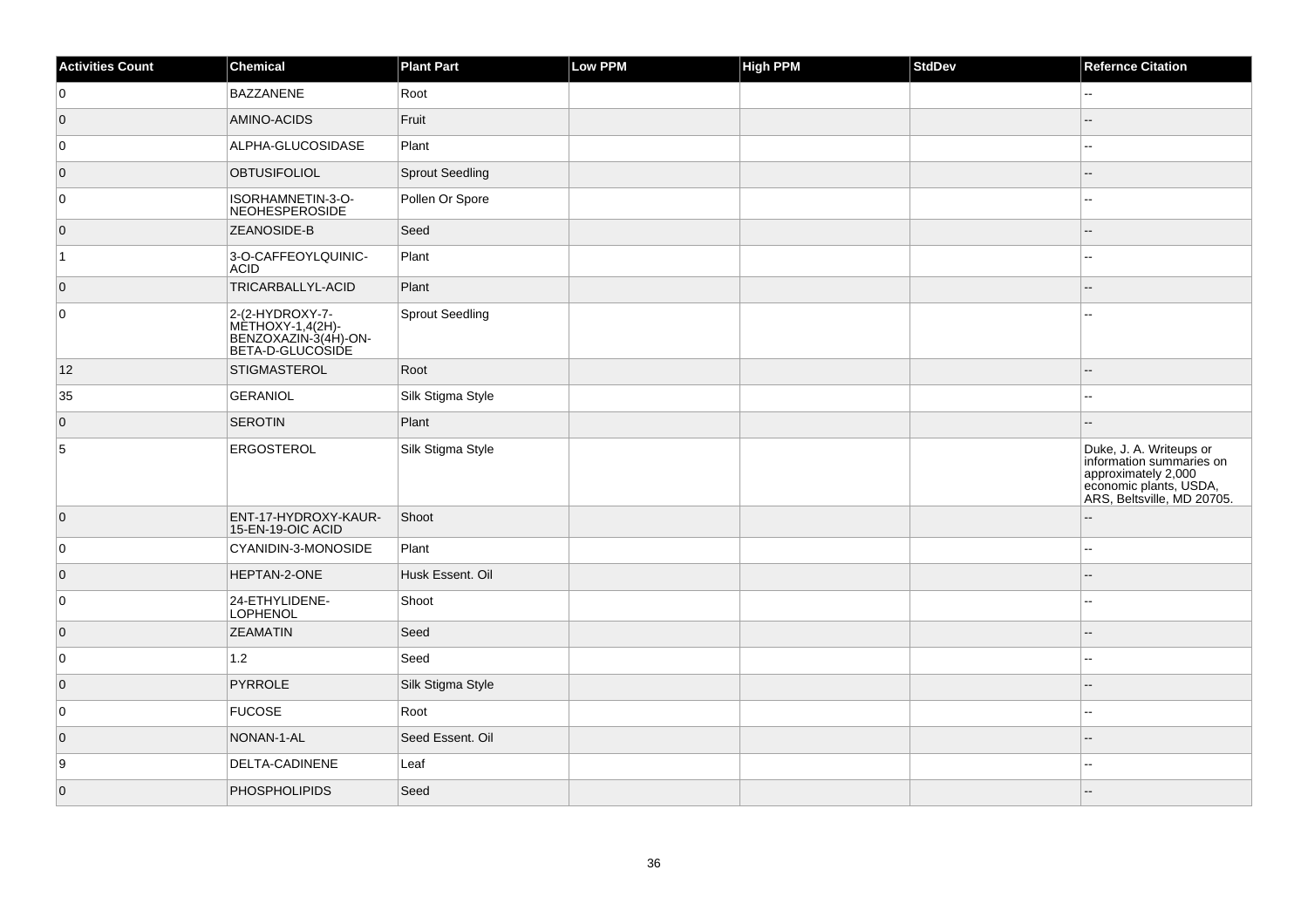| <b>Activities Count</b> | Chemical                         | <b>Plant Part</b>      | Low PPM | <b>High PPM</b> | <b>StdDev</b> | <b>Refernce Citation</b>                                                                                                               |
|-------------------------|----------------------------------|------------------------|---------|-----------------|---------------|----------------------------------------------------------------------------------------------------------------------------------------|
| $\overline{0}$          | 2-ETHYL-HEX-AN-1-OL              | Silk Stigma Style      |         |                 |               | Ξ.                                                                                                                                     |
| $\vert 4 \vert$         | <b>COIXOL</b>                    | Plant                  |         |                 |               |                                                                                                                                        |
| 0                       | OCTAN-2-ONE                      | Husk Essent. Oil       |         |                 |               | --                                                                                                                                     |
| $\vert$ 7               | <b>GLUTATHIONE</b>               | Fruit                  |         |                 |               |                                                                                                                                        |
| 14                      | <b>BETAINE</b>                   | Silk Stigma Style      |         |                 |               | Duke, J. A. Writeups or<br>information summaries on<br>approximately 2,000<br>economic plants, USDA,<br>ARS, Beltsville, MD 20705.     |
| 11                      | <b>NEROLIDOL</b>                 | Leaf                   |         |                 |               | Duke, J. A. Writeups or<br>information summaries on<br>approximately 2,000<br>economic plants, USDA,<br>ARS, Beltsville, MD 20705.     |
| 77                      | CHLOROGENIC-ACID                 | Silk Stigma Style      |         |                 |               |                                                                                                                                        |
| $\vert$ 1               | <b>CHOLESTEROL</b>               | Root                   |         |                 |               |                                                                                                                                        |
| $\overline{0}$          | ARABINOSE                        | Plant                  |         |                 |               | --                                                                                                                                     |
| $\vert$ 1               | <b>LUTEOLINIDIN</b>              | Silk Stigma Style      |         |                 |               |                                                                                                                                        |
| 53                      | <b>LINALOOL</b>                  | Plant                  |         |                 |               | Stitt, Paul. Why George<br>should eat broccoli.                                                                                        |
| $\overline{0}$          | <b>ACETOIN</b>                   | Plant                  |         |                 |               |                                                                                                                                        |
| 17                      | <b>CYANIDIN</b>                  | Leaf                   |         |                 |               |                                                                                                                                        |
| $\vert$ 1               | NAPHTHALENE                      | Husk Essent. Oil       |         |                 |               |                                                                                                                                        |
| $\overline{0}$          | PEROXIDASE                       | Anther                 |         |                 |               |                                                                                                                                        |
| $\overline{0}$          | HEX-TRANS-3-EN-1-OL              | Silk Stigma Style      |         |                 |               |                                                                                                                                        |
| 0                       | BETA-CARYOPHYLLENE               | Root                   |         |                 |               | --                                                                                                                                     |
| $\overline{0}$          | 6-METHOXY-<br>BENZOXAZOLIN-2-ONE | <b>Sprout Seedling</b> |         |                 |               |                                                                                                                                        |
| $\vert$ 1               | LIGNOCERIC-ACID                  | Fruit                  |         |                 |               | List, P.H. and Horhammer, L.,<br>Hager's Handbuch der<br>Pharmazeutischen Praxis,<br>Vols. 2-6, Springer-Verlag,<br>Berlin, 1969-1979. |
| 63                      | <b>MENTHOL</b>                   | Leaf                   |         |                 |               | Duke, J. A. Writeups or<br>information summaries on<br>approximately 2,000<br>economic plants, USDA,<br>ARS, Beltsville, MD 20705.     |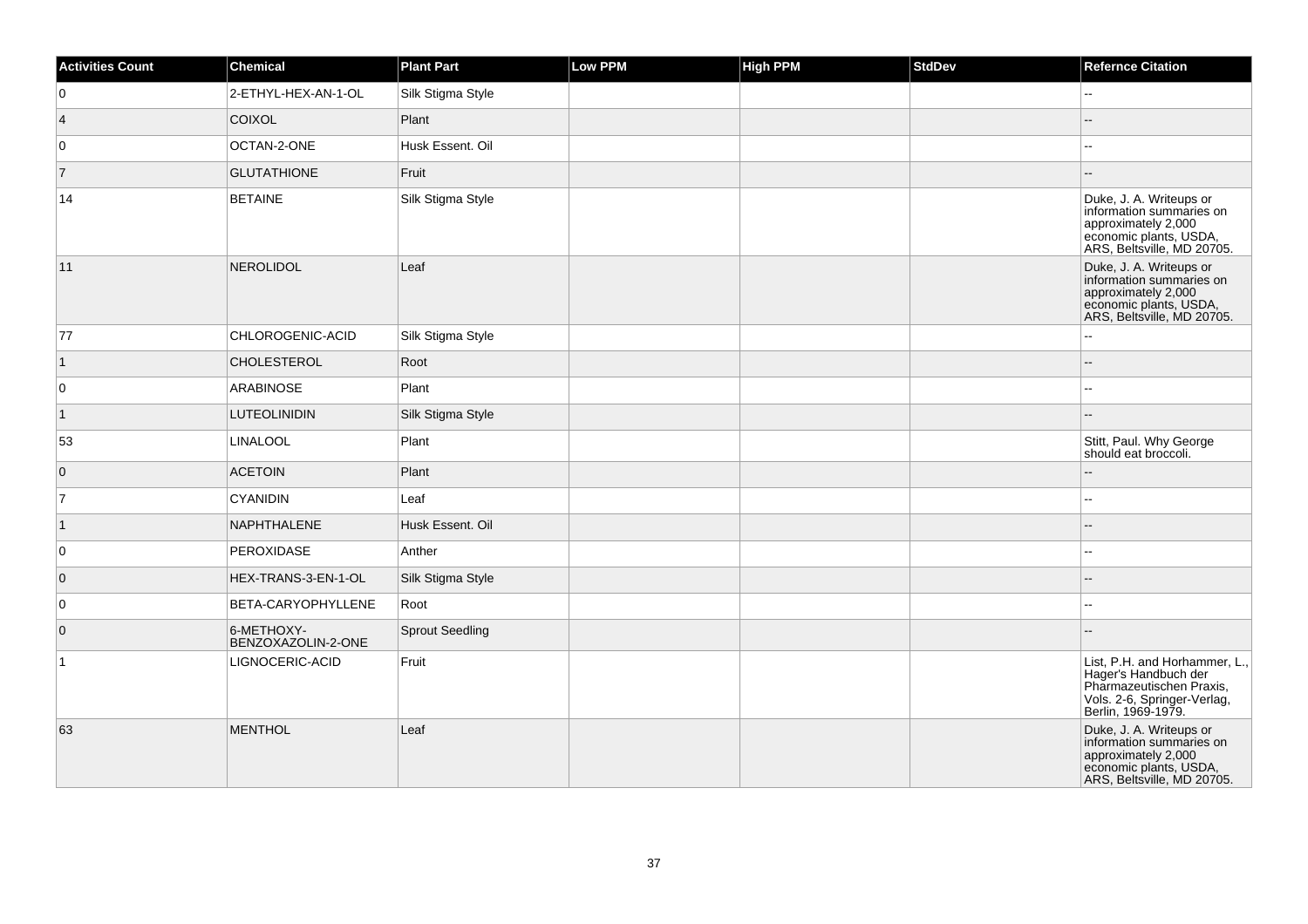| <b>Activities Count</b> | Chemical                                                          | <b>Plant Part</b> | Low PPM | <b>High PPM</b> | StdDev | <b>Refernce Citation</b>                                                                                                           |
|-------------------------|-------------------------------------------------------------------|-------------------|---------|-----------------|--------|------------------------------------------------------------------------------------------------------------------------------------|
| 0                       | 5-HYDROXY-TRANS-<br><b>FERULIC-ACID</b>                           | Plant             |         |                 |        | ÷÷.                                                                                                                                |
| $\overline{0}$          | HEXAN-2-OL                                                        | Silk Stigma Style |         |                 |        | $-$                                                                                                                                |
| 0                       | 2-METHYL-PENTAN-3-ONE                                             | Silk Stigma Style |         |                 |        | $\mathbf{u}$                                                                                                                       |
| $\overline{0}$          | 1,2-DIMETHOXY-BENZENE   Hull Husk                                 |                   |         |                 |        |                                                                                                                                    |
| 0                       | 2-METHYL-PENT-2-EN-1-AL Leaf                                      |                   |         |                 |        | $-1$                                                                                                                               |
| $\overline{0}$          | QUERCETIN-3,3'-O-BETA-D-<br>GLUCOSIDE                             |                   |         |                 |        |                                                                                                                                    |
| 5                       | ALUMINUM                                                          | Leaf              |         |                 |        | $-1$                                                                                                                               |
| $\overline{0}$          | ALPHA-COPAENE                                                     | Leaf              |         |                 |        |                                                                                                                                    |
| 0                       | ISORHAMNETIN-3-O-<br>GLUCOSIDE-4'-O-<br><b>DIGLUCOSIDE</b>        | Pollen Or Spore   |         |                 |        |                                                                                                                                    |
| $\overline{0}$          | <b>ZEANIN</b>                                                     | Seed              |         |                 |        |                                                                                                                                    |
| $\overline{0}$          | 3-METHYL-INDOLE                                                   | Leaf              |         |                 |        | Duke, J. A. Writeups or<br>information summaries on<br>approximately 2,000<br>economic plants, USDA,<br>ARS, Beltsville, MD 20705. |
| $\overline{0}$          | (-)-TRANS-ISO-MENTH-5-<br>ÈN-2-OL                                 | Plant             |         |                 |        |                                                                                                                                    |
| $\overline{0}$          | HEX-CIS-3-EN-1-AL                                                 | Leaf              |         |                 |        | $\overline{a}$                                                                                                                     |
| $\overline{0}$          | <b>TRANS-SINAPIC-ACID</b>                                         | Plant             |         |                 |        |                                                                                                                                    |
| 0                       | 2-(2-HYDROXY-1,4(2H)-<br>BENZOXAZIN-3(4H)-ON-<br>BETA-D-GLUCOSIDE | Sprout Seedling   |         |                 |        |                                                                                                                                    |
| 10                      | SQUALENE                                                          | Pollen Or Spore   |         |                 |        |                                                                                                                                    |
| 13                      | GERANIAL                                                          | Hull Husk         |         |                 |        | $\overline{a}$                                                                                                                     |
| $\overline{0}$          | OCT-TRANS-2-EN-1-OL                                               | Silk Stigma Style |         |                 |        |                                                                                                                                    |
| 5                       | <b>ERGOSTEROL</b>                                                 | Root              |         |                 |        |                                                                                                                                    |
| $\overline{0}$          | ENT-KAUR-15-EN-17-BETA- Shoot<br>OL.                              |                   |         |                 |        |                                                                                                                                    |
| 0                       | CYANIDIN-3-<br>GALACTOSIDE-P-<br>COUMARIC-ACID-ESTER              | Plant             |         |                 |        |                                                                                                                                    |